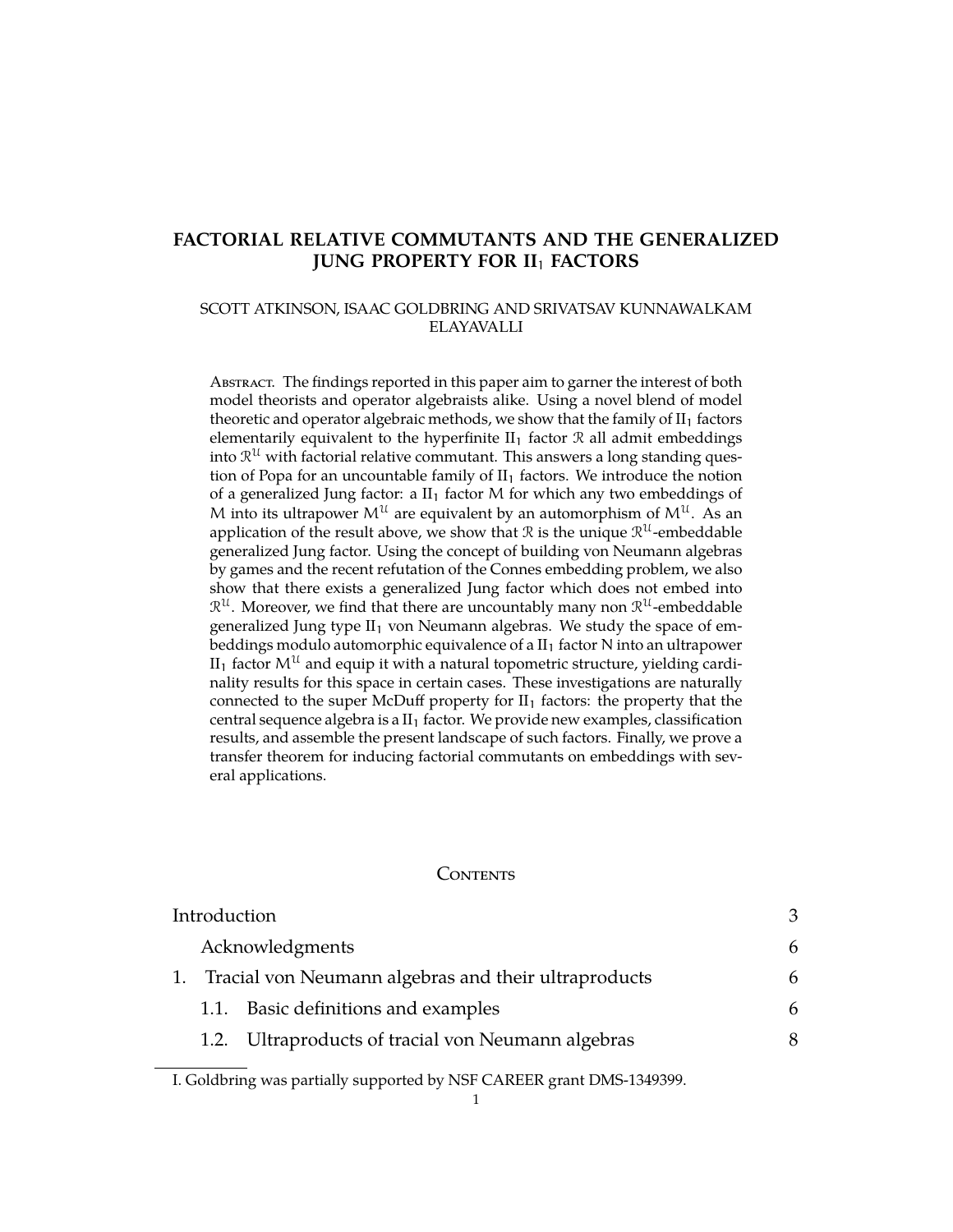| 2 |            |                                                                               | SCOTT ATKINSON, ISAAC GOLDBRING AND SRIVATSAV KUNNAWALKAM ELAYAVALLI |    |
|---|------------|-------------------------------------------------------------------------------|----------------------------------------------------------------------|----|
|   |            |                                                                               | 1.3. Survey of $\mathbb{H}$ om $(N, M^{\mathcal{U}})$                | 10 |
|   | 2.         |                                                                               | Model-theoretic preliminaries                                        | 12 |
|   |            | 2.1.                                                                          | Basic model-theoretic notions                                        | 12 |
|   |            | 2.2.                                                                          | <b>Types</b>                                                         | 15 |
|   |            | 2.3.                                                                          | Existentially closed factors                                         | 17 |
|   |            | 2.4.                                                                          | Building tracial von Neumann algebras by games                       | 19 |
|   | 3.         |                                                                               | $II1$ factors with the generalized Jung property                     | 20 |
|   |            | 3.1.                                                                          | Definitions and first observations                                   | 20 |
|   |            | 3.2.                                                                          | The case of embeddable factors                                       | 24 |
|   |            | 3.3.                                                                          | The general case                                                     | 26 |
|   |            | 4. The space $\mathbb{H}\text{om}_{A}(\mathsf{N}, \mathsf{M}^{\mathfrak{U}})$ |                                                                      | 28 |
|   |            | 4.1.                                                                          | The topometric structure on spaces of types                          | 28 |
|   |            | 4.2.                                                                          | Induced topometric structure and cardinality                         | 30 |
|   | 5.         |                                                                               | Generalized Jung pairs of $II_1$ factors                             | 33 |
|   |            | 5.1.                                                                          | The ultimate generalization of Jung's theorem?                       | 33 |
|   |            | 5.2.                                                                          | Other collected musings on generalized Jung pairs                    | 34 |
|   | 6.         | <b>Super McDuff factors</b>                                                   |                                                                      | 35 |
|   |            | 6.1.                                                                          | First definitions and results                                        | 35 |
|   |            | 6.2.                                                                          | Connection to the current work                                       | 37 |
|   |            | 6.3.                                                                          | Are e.c. factors super McDuff?                                       | 40 |
|   |            | 6.4.                                                                          | Landscape                                                            | 46 |
|   | 7.         |                                                                               | Transferring the property of having factorial commutant              | 47 |
|   |            | 7.1.                                                                          | The transfer theorem                                                 | 47 |
|   |            | 7.2.                                                                          | Applications of the transfer theorem                                 | 49 |
|   | References |                                                                               |                                                                      | 51 |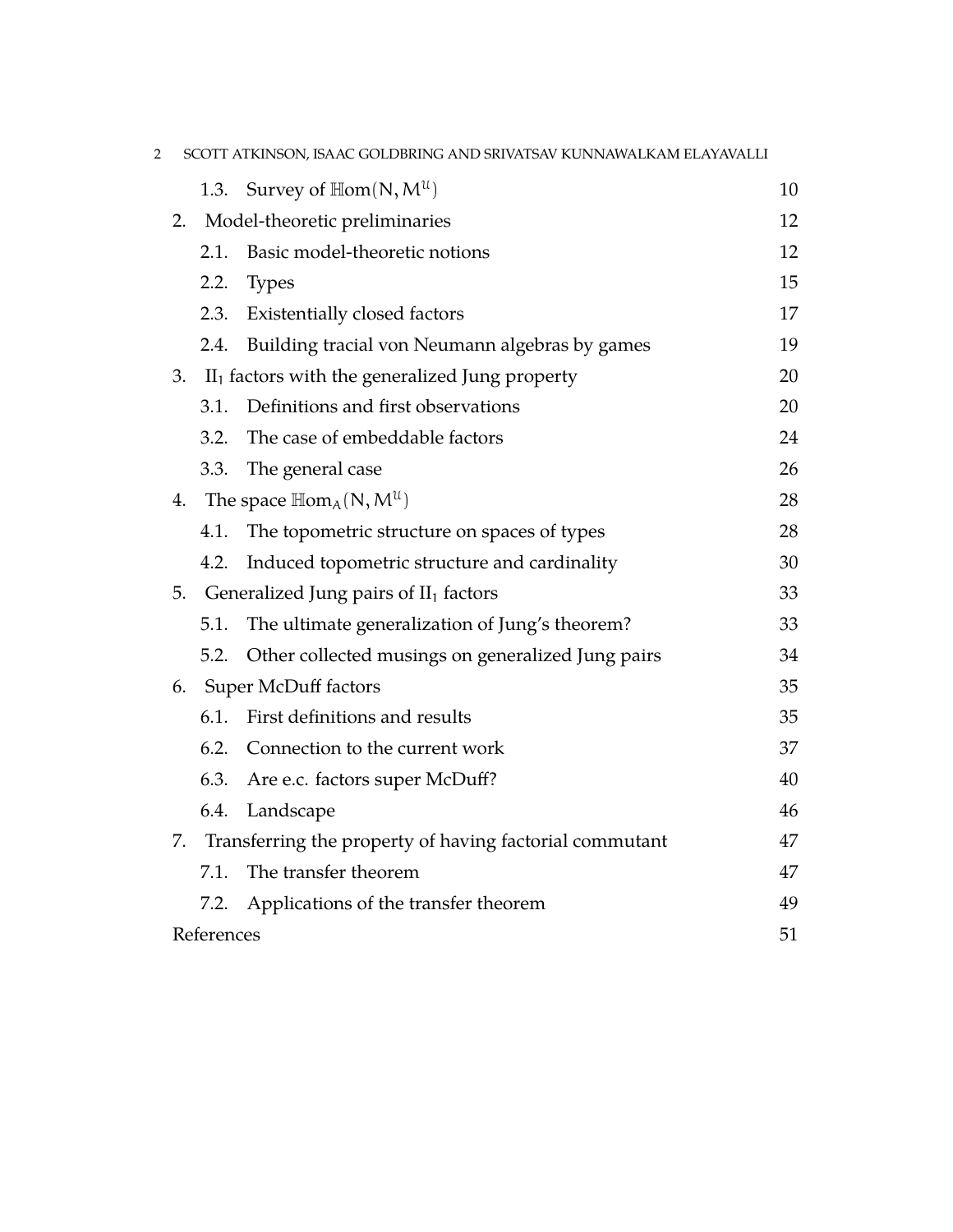### <span id="page-2-0"></span>**INTRODUCTION**

A fundamental philosophy in mathematics is the idea that one can deduce structural characteristics of a given object by embedding it into a richer space with tractable structure. In the present article, we work in the context of embeddings of II<sub>1</sub> factor von Neumann algebras into ultrapowers of II<sub>1</sub> factors. In particular, given a  $II_1$  factor N, it is of significant interest to extract structural properties of N by examining how N embeds into  $\mathcal{R}^{U}$  (an ultrapower of the separably acting  ${\rm II}_1$  factor  $\mathcal{R})$  and how N embeds into its own ultrapower  $\mathsf{N}^{\mathfrak{U}}.$  (See [§1](#page-5-1) for the relevant definitions.) We will say that a  $II<sub>1</sub>$  factor is **embeddable** if it embeds into  $\mathcal{R}^\mathfrak{U}.$  With the recent negative resolution of the Connes Embedding Problem $^1$  $^1$  in [\[38\]](#page-52-0), embeddability is a nontrivial assumption.

A good starting point for our context is the following standard fact: any two embeddings of  ${\mathfrak{R}}$  into  ${\mathfrak{R}}^{\mathfrak{U}}$  are unitarily equivalent. $^2$  $^2$  In  $[39]$  Jung established the striking result that the converse of the previous statement holds:

**Jung's theorem** ([\[39\]](#page-52-1))**.** *Any two embeddings of an embeddable II*<sup>1</sup> *factor* N *into* R U *are unitarily equivalent if and only if*  $N \cong \mathbb{R}$ *.* 

This, combined with the seminal result of Connes in [\[15\]](#page-51-0), tells us that the structural property of **amenability** is precisely captured by the space of embeddings of N into  $\mathcal{R}^{\mathfrak{U}}$  modulo unitary equivalence.

Naturally, there are many generalizations and variants of Jung's theorem in the literature. The following is an immediate corollary from  $[3]$ : If N is an embeddable II<sub>1</sub> factor such that any two embeddings of N into  $N^{\mathcal{U}}$  are unitarily equivalent, then  $N \cong \mathcal{R}$ . While it does follow from the general ultraproduct codomain result from [\[3\]](#page-50-1) (namely Corollary 3.8), this special case does not require the same technical machinery. In fact, the proof of this special case is much simpler than the proof of Jung's theorem itself, the salient point being the availability of the diagonal embedding of N into  $N^{\mathfrak{U}}$ .

To make the connection between the results above and the main results of this paper, we make the following definitions.

(1) For  $II_1$  factors M and N, we say  $(N, M)$  is a **Jung pair** if N embeds into  $M^{\mathfrak{U}}$  and any two embeddings of N into  $M^{\mathfrak{u}}$  are unitarily equivalent. We say M has the **Jung property** if (M,M) is a Jung pair.

<span id="page-2-2"></span><span id="page-2-1"></span><sup>&</sup>lt;sup>1</sup>This asked if every separable II<sub>1</sub> factor can be embedded into  $\mathcal{R}^{\mathfrak{U}}$ .

<sup>&</sup>lt;sup>2</sup>This fact is well-known in the  $II_1$  factor community; for a reference, see Proposition 1.7 of [\[3\]](#page-50-1) and Theorem 3.1 of [\[52\]](#page-52-2).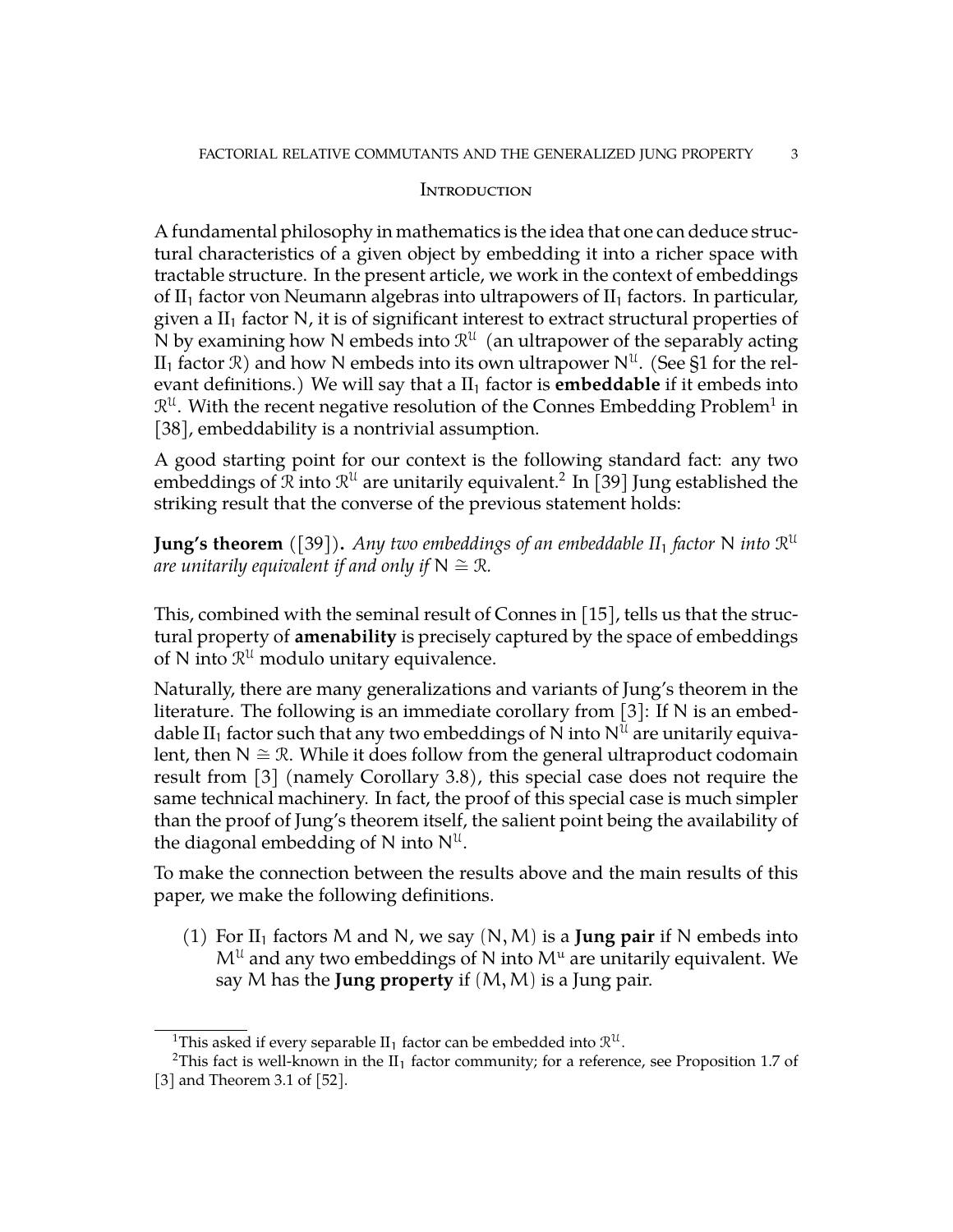- 4 SCOTT ATKINSON, ISAAC GOLDBRING AND SRIVATSAV KUNNAWALKAM ELAYAVALLI
	- (2) For  $II_1$  factors M and N, we say  $(N, M)$  is a **generalized Jung pair** if N embeds into  $M^{\mathfrak{U}}$  and any two embeddings of N into  $M^{\mathfrak{u}}$  are automorphically equivalent. We say M has the **generalized Jung property** if  $(M, M)$ is a generalized Jung pair.

Thus Jung's theorem states that  $(N, \mathcal{R})$  is a Jung pair if and only if N  $\cong \mathcal{R}$ , and the variation mentioned above says that an embeddable  $II_1$  factor N has the Jung property if and only if  $N \cong \mathcal{R}$ . One of the main results of the present article is a strong improvement of the latter characterization as follows:

**Theorem.** *If* N *is an embeddable II*<sup>1</sup> *factor, then* N *has the generalized Jung property if and only*  $N \cong \mathcal{R}$ *.* 

While the characterization of embeddable Jung factors is a result on embeddings modulo *inner* automorphisms of the ultrapower codomain, the above theorem addresses equivalence of embeddings modulo *all* automorphisms.[3](#page-3-0) We go further and show that the space of embeddings modulo automorphic equivalence has a natural topometric structure. As a consequence, we obtain the result that there are uncountably many automorphic equivalence classes of embeddings for certain families of non-amenable  $II_1$  factors–see [§4.](#page-27-0)

The second main result addresses the non-embeddable case:

**Theorem.** *There is a non-embeddable II*<sup>1</sup> *factor with the generalized Jung property.*

We conjecture that there are continuum many non-isomorphic separable  $II_1$  factors with the generalized Jung property and we present some mild evidence to support this. In particular, we show that there are continuum many nonisomorphic separable type  $II_1$  von Neumann algebras with the generalized Jung property–see §[§3.3.](#page-25-0)

At this point, we need to bring some set theory into the picture. Farah showed in [\[20,](#page-51-1) Corollary 16.7.2] that if one assumes the Continuum Hypothesis, then every ultrapower  $II_1$  factor  $N^{\mathfrak{U}}$  has an automorphism that does not lift to an automorphism on  $\ell^{\infty}$ (N).<sup>[4](#page-3-1)</sup> Consequently, in the presence of the Continuum Hypothesis the equivalence relation of automorphic equivalence for embeddings into an ultrapower is indeed coarser than that of unitary equivalence. Thus, we adhere to the following convention:

<span id="page-3-0"></span><sup>&</sup>lt;sup>3</sup>At this moment, we should also mention the group theoretic analog of these considerations. In  $[18]$ , Elek and Szabo proved a Jung-type theorem for sofic groups. Păunescu also asks in  $[45]$ about the case when one considers arbitrary automorphisms of the ultrapower. Also, it should be noted that in  $[46]$  and  $[47]$  Păunescu developed the theory of the convex structure of sofic approximations in the spirit of Brown in [\[10\]](#page-51-3) as described below.

<span id="page-3-1"></span> ${}^{4}$ The reference given discusses the case of C\*-algebras, but the case of tracial von Neumann algebras is identical.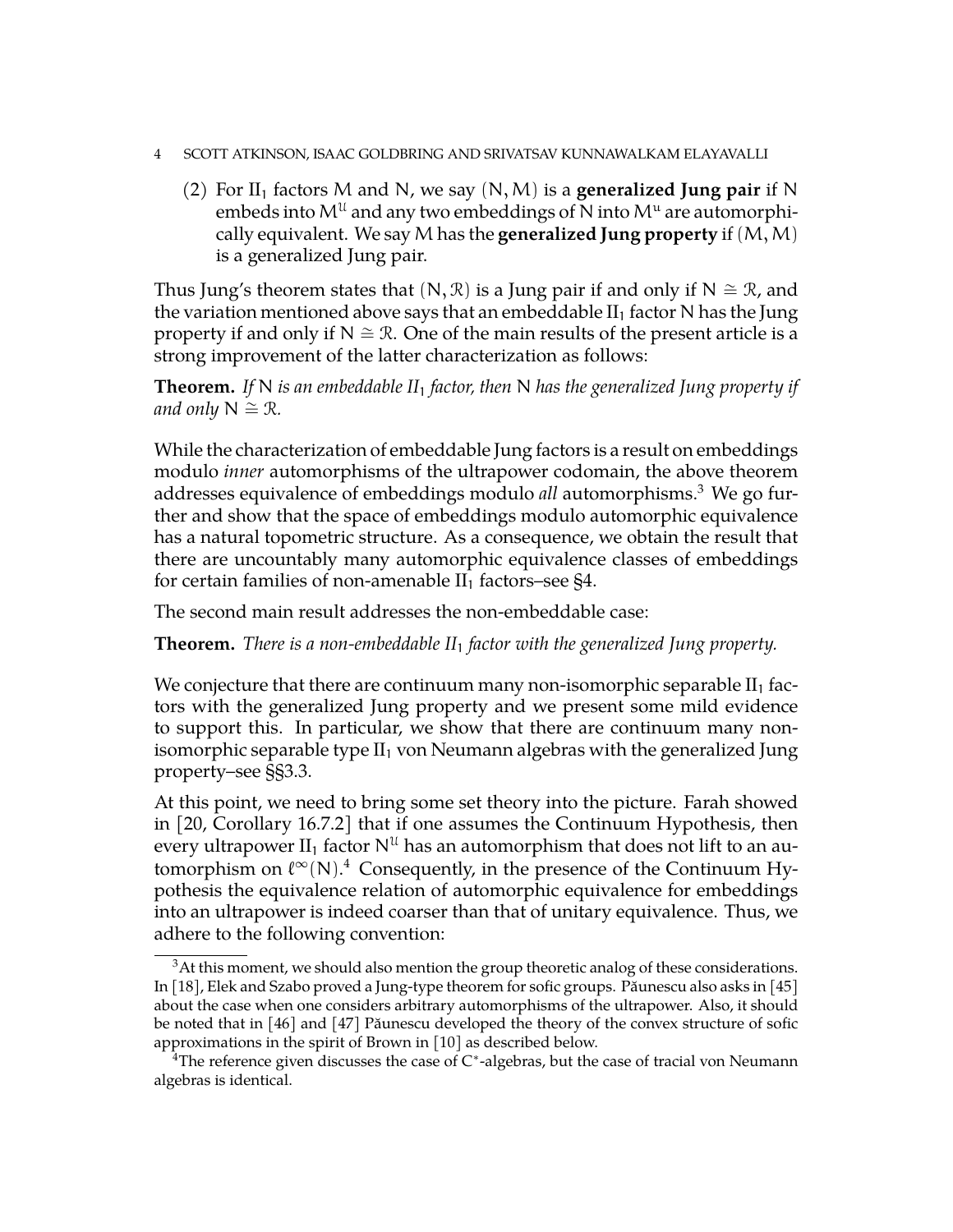**Convention.** Throughout this paper, we assume the Continuum Hypothesis  $(CH)$  holds.<sup>[5](#page-4-0)</sup>

The convex structure  $\mathbb{H}$ om $(N, \mathcal{R}^{U})$  introduced by Brown in  $[10]$  (and later generalized to  $\mathbb{H}$ om $(N, M^{\mathcal{U}})$  in [\[11\]](#page-51-4) by Brown and Capraro and in [\[1\]](#page-50-2) by the firstnamed author) plays a significant role in the development of the main result. In particular, we make use of the following undersung $^6$  $^6$  characterization of  $\mathcal R$ from [\[10\]](#page-51-3): a separable embeddable  $II_1$  factor is hyperfinite if and only if every embedding of it into  $\mathcal{R}^{\mathfrak{U}}$  has factorial relative commutant. The reader familiar with these convex spaces is aware of their connection with a long-standing open problem due to Popa:

**Popa's question.** Does every separable embeddable II<sub>1</sub> factor admit an embedding into  $\mathcal{R}^{\mathfrak{U}}$  with a factorial relative commutant?

In the proof of the main results of this article, we make noteworthy progress on Popa's question. At the time of the writing of this paper, only a handful of examples of  $II_1$  factors are known to satisfy the conclusion of Popa's question, e.g.,  $\mathcal{R}$  and  $L(SL_n(\mathbb{Z}))$  for  $n \geq 3$ , odd. We provide continuum many pairwise non-isomorphic  $II_1$  factors which satisfy the conclusion of Popa's question:

**Theorem.** *If* M *is a II*<sup>1</sup> *factor elementarily equivalent to* R*, then every elementary* embedding  $\mathsf{M} \hookrightarrow \mathbb{R}^{\mathfrak{U}}$  has factorial commutant.<sup>[7](#page-4-2)</sup>

This consequence also sheds light on so-called "super McDuff"  $II_1$  factors. Recall that a II<sub>1</sub> factor is said to be McDuff if the relative commutant  $\mathsf{M}^{\prime}\cap\mathsf{M}^{\mathfrak{U}}$  is non abelian. If the commutant  $M' \cap M^{\mathfrak{U}}$  is moreover a  $\mathrm{II}_1$  *factor*, we say that M is **super McDuff**. (This notion was first considered by Dixmier and Lance in [\[17\]](#page-51-5) but not given a name until the article [\[29\]](#page-51-6) by the second-named author and Hart). Dixmier and Lance proved that  $\mathcal R$  is super McDuff. Before the writing of this paper, there were only a few more known examples of super McDuff factors. The above theorem yields continuum many pairwise non-isomorphic separable super McDuff factors:

**Corollary.** *Any separable II*<sup>1</sup> *factor elementarily equivalent to* R *is super McDuff.*

We close the paper with some results on how the property of having a factorial relative commutant can be transferred from one embedding to another via composition. These results are motivated by the general interest of Popa's question and the direct connection this property has with the notion of generalized

<span id="page-4-0"></span> $5$ The standing CH assumption will also allow us to explain some model-theoretic notions in a language that should appeal more to operator algebraists.

<span id="page-4-1"></span> $6Brown's$  wording: "Though we won't need it, here's a cute consequence."

<span id="page-4-2"></span><sup>&</sup>lt;sup>7</sup>The notions appearing in bold are model-theoretic terms that will be defined in  $\S$ 2.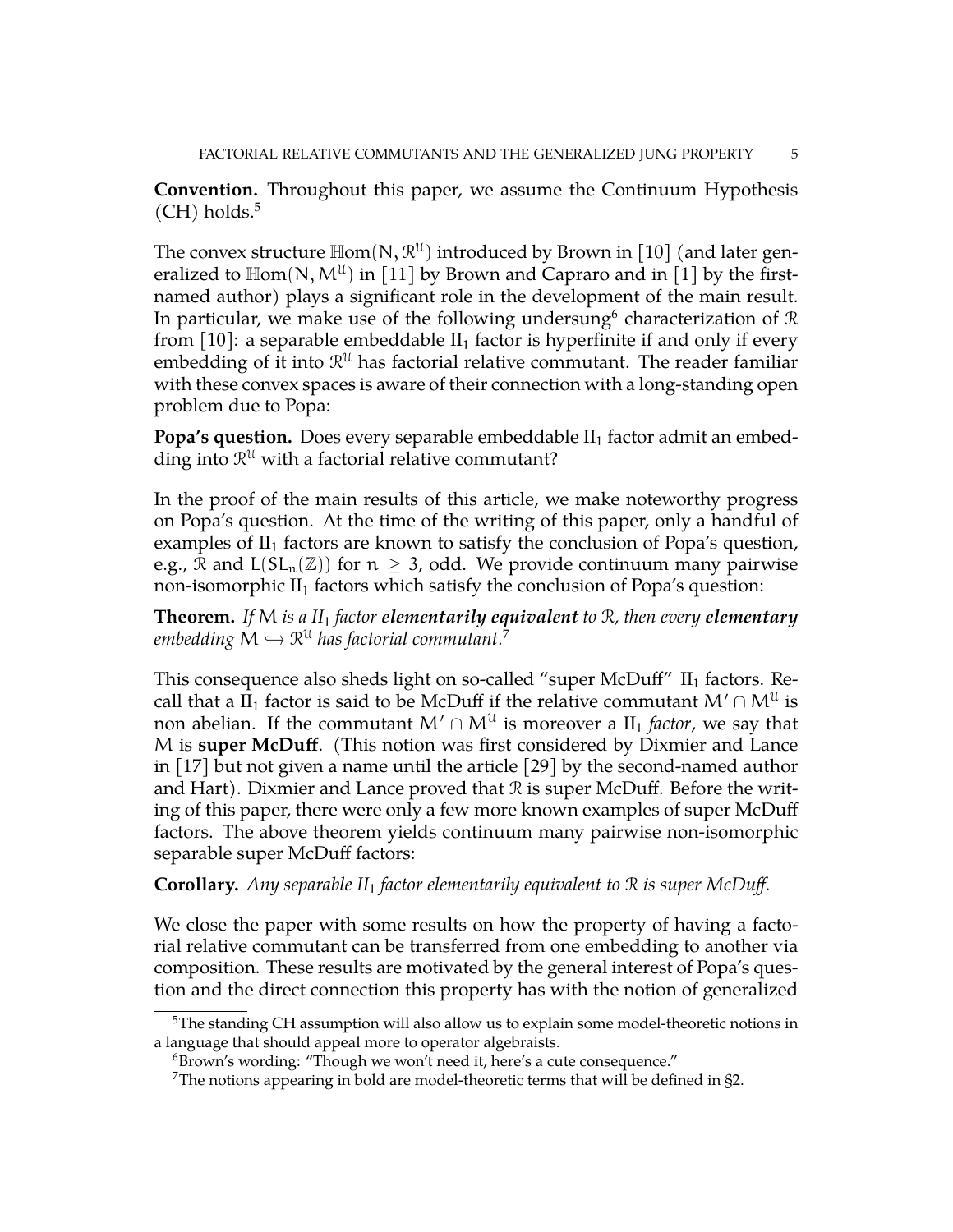6 SCOTT ATKINSON, ISAAC GOLDBRING AND SRIVATSAV KUNNAWALKAM ELAYAVALLI

Jung pairs. In particular, we obtain the following significant upgrade of Brown's characterization of R:

**Theorem.** *Let* N *be a separable embeddable II*<sup>1</sup> *factor and let* M *be a II*<sup>1</sup> *factor that is either McDuff or embeddable. If every embedding of* N *into*  $M<sup>U</sup>$  has factorial relative *commutant, then*  $N \cong \mathcal{R}$ *.* 

The paper is organized as follows. In [§1](#page-5-1) and [§2,](#page-11-0) we provide (respectively) the relevant operator algebraic and model theoretic preliminaries. [§3](#page-19-0) discusses some observations and obtains the main results on the generalized Jung property (Theorems [3.3.1](#page-25-1) and [3.2.5\)](#page-25-2). We introduce the topometric structure on the space of automorphic equivalence classes of embeddings in [§4,](#page-27-0) obtaining partial cardinality results. In [§5,](#page-32-0) we include a brief discussion on generalized Jung pairs of  $II_1$  factors, presenting some open questions. In [§6,](#page-34-0) we collect past results from across the literature together with new results on super McDuff factors. [§7](#page-46-0) presents the transfer theorem for factorial relative commutants and exhibits numerous applications.

<span id="page-5-0"></span>**Acknowledgments.** This work was initiated when the three authors met at the Banff International Research Station for the workshop "Classification Problems in von Neumann algebras" during October 2019. We thank BIRS and the organizers for hosting a wonderful conference. We would also like to thank Bradd Hart and David Sherman for helpful conversations about this project and Adrian Ioana for allowing us to include his proof of Proposition [6.2.11.](#page-38-0)

1. Tracial von Neumann algebras and their ultraproducts

<span id="page-5-2"></span><span id="page-5-1"></span>1.1. **Basic definitions and examples.** Given a subset  $S \subseteq B(\mathcal{H})$  of bounded operators on a Hilbert space  $H$ , we define the **commutant** of S, denoted S', by

 $S' := \{ \alpha \in B(\mathcal{H}) \mid s\alpha = \alpha s \text{ for every } s \in S \}.$ 

A **von Neumann algebra** is a unital, self-adjoint $^8$  $^8$  subalgebra M of B(H) for some Hilbert space  $H$  with the property that  $M' := (M')'$  (the **bicommutant** of M) is equal to M.

Recall that a **tracial von Neumann algebra** is given by a pair (M, τ), where M is a von Neumann algebra and  $\tau$  is a faithful normal tracial state on M. Given two tracial von Neumann algebras (N, τ) and (M, σ), an **embedding** of (N, τ) into  $(M, \sigma)$  is an injective unital \*-homomorphism  $\pi : (N, \tau) \hookrightarrow (M, \sigma)$  such that σ  $\sigma \circ \pi = \tau$ . When context is clear, we drop the traces and just write  $\pi : N \hookrightarrow M$ . Given an embedding  $\pi : N \hookrightarrow M$ , we will often consider its **relative commutant**  $\pi(N)' \cap M$ . Two embeddings  $\pi_1, \pi_2 : N \hookrightarrow M$  are **unitarily equivalent** if there

<span id="page-5-3"></span> $x^* \in M \Leftrightarrow x^* \in M$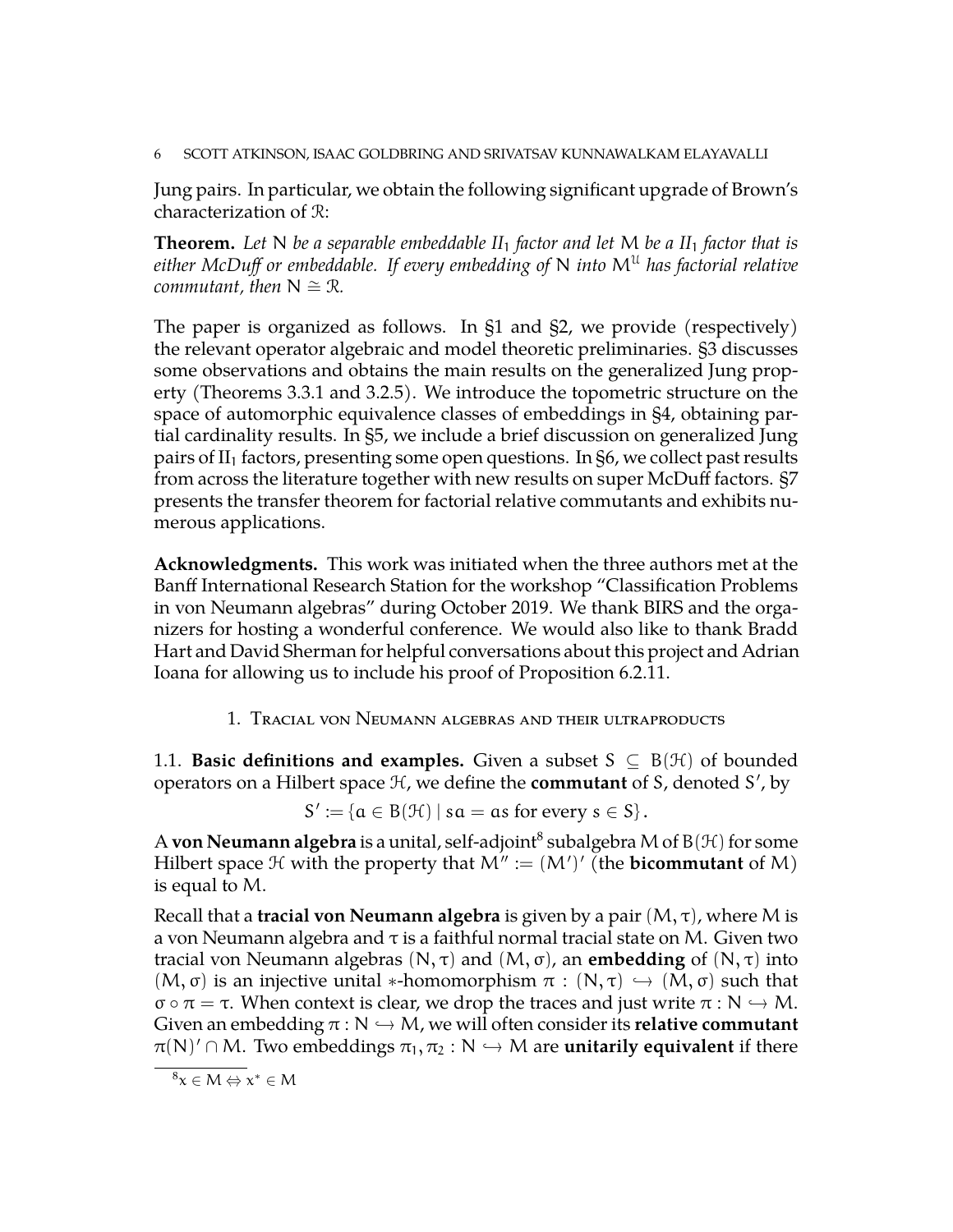exists a unitary  $u \in M$  such that, for every  $x \in N, \pi_1(x) = u^* \pi_2(x) u$ . Two embeddings  $\pi_1, \pi_2 : N \hookrightarrow M$  are **automorphically equivalent** if there exists an automorphism  $\alpha \in Aut(M)$  such that  $\pi_1 = \alpha \circ \pi_2$ .

Due to the general result that any von Neumann algebra can be realized as a direct integral of factors over its center, the study of tracial von Neumann algebras is often reduced to the study of so-called " $II_1$  factors."A  $II_1$  **factor** is an infinite-dimensional tracial von Neumann algebra (M, τ) that is also a **factor**: the center of M, denoted  $\mathcal{Z}(M)$ , is trivial, that is,  $\mathcal{Z}(M) = \mathbb{C}$ . The property of M being a factor is commonly expressed by the equality  $M' \cap M = \mathbb{C}$ .

The following fact provides two useful characterizations of  $II_1$  factors:

<span id="page-6-2"></span>**Fact 1.1.1.** *Let* (M, τ) *be an infinite-dimensional tracial von Neumann algebra. The following are equivalent:*

- $(1)$  M *is a II*<sub>1</sub> *factor*;
- (2) M *has a unique faithful normal tracial state;*
- (3) *For any pair of projections*  $p, q \in M$  *with*  $\tau(p) = \tau(q)$ *, there is a unitary*  $u \in M$  *such that*  $p = u^*$ qu.

Given a II<sub>1</sub> factor  $M^9$  $M^9$  with faithful normal tracial state  $\tau$ , a fundamental tool in the analysis of M is the **Hilbert-Schmidt norm** on M, denoted  $|| \cdot ||_{2,\tau}$ , defined by

$$
\|\mathrm{x}\|_{2,\tau}=\sqrt{\tau(\mathrm{x}^*\mathrm{x})},\quad \mathrm{x}\in\mathsf{M}.
$$

When context is clear, we will suppress the  $\tau$  in the subscript and simply write  $\|\cdot\|_2$ . The Hilbert-Schmidt norm induces a pre-Hilbert space structure on a  $II_1$ factor with inner product given by  $\langle x|y\rangle := \tau(y^*x)$ . We denote the completion of M under the Hilbert-Schmidt norm by  $L^2(M, \tau)$  (or simply  $L^2(M)$ ). A II<sub>1</sub> factor is **separably acting** if it can be faithfully represented on a separable Hilbert space. Evidently, a II<sub>1</sub> factor M is separably acting if and only if  $L^2(M)$  is separable. It is a common abuse of terminology–one which we willingly commit in this article–to call a separably acting  $II_1$  factor **separable**.

Given two elements x, y in a von Neumann algebra, we will often have reason to consider their **commutator**, denoted  $[x, y]$ , given by

$$
[x, y] = xy - yx.
$$

<span id="page-6-1"></span>**Example 1.1.2.** The most well-known example of a  $II_1$  factor is the "separably" acting hyperfinite  $II_1$  factor," denoted by  $R$ . Murray and von Neumann showed in [\[42\]](#page-52-6) that R is the unique separable hyperfinite  $II_1$  factor. To sketch a construction, consider the infinite tensor product  $\bigotimes \mathbb{M}_2.$  Using the unique tracial N

<span id="page-6-0"></span><sup>&</sup>lt;sup>9</sup> or, more generally, a tracial von Neumann algebra (M,  $\tau$ )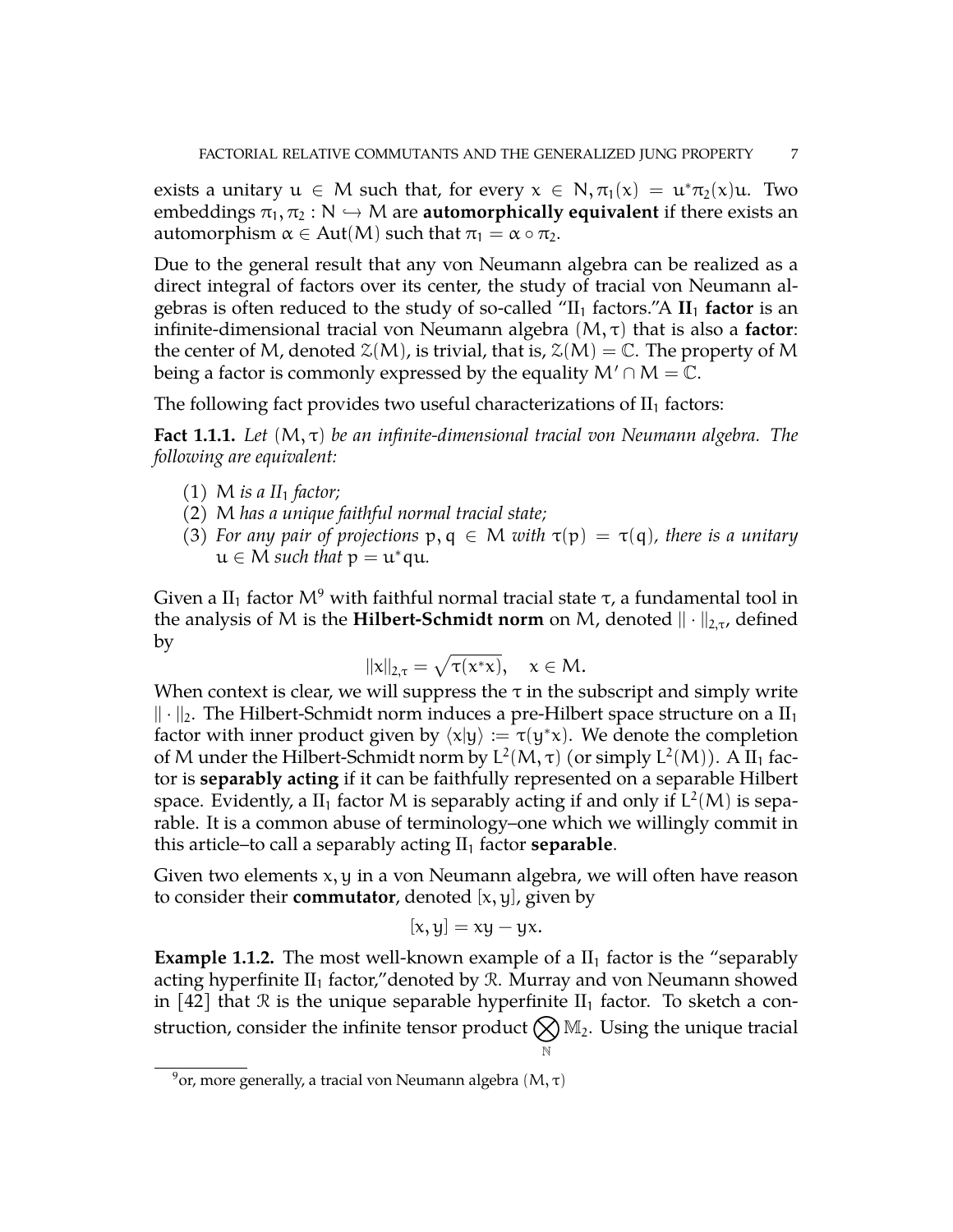state, form a GNS representation $^{10}$  $^{10}$  $^{10}$  of  $\bigotimes$   $\mathbb{M}_2$  and take the bicommutant. By the N uniqueness of R, one could also construct R by considering a tensor product  $\bigotimes \mathbb{M}_{k(n)}$  where  $\{k(n)\}$  is any sequence of natural numbers with  $k(n) \geq 2$  and

N taking the bicommutant. In addition to this construction, there are several other ways to realize R.

Next, we turn to address the term "hyperfinite"appearing in the previous example. Consider the following two definitions:

### **Definition 1.1.3.**

- (1) A von Neumann algebra M is **hyperfinite** if it can be expressed as the σweak closure of an increasing union of finite-dimensional subalgebras.
- (2) A von Neumann algebra M is **injective** if for any inclusion X ⊆ Y of operator systems and ucp<sup>[11](#page-7-2)</sup> map  $\varphi : X \to M$ , there exists a ucp map  $\tilde{\varphi}: Y \to M$  such that  $\tilde{\varphi}|_X = \varphi$ .

It is well-known that the above are equivalent. This equivalence is due to the groundbreaking result from [\[15\]](#page-51-0), but we should also mention [\[14,](#page-51-7) [53,](#page-52-7) [32\]](#page-51-8) when discussing this result. There are more conditions well-known to be equivalent to hyperfiniteness, such as amenability and semidiscreteness, but since they make no appearance in this paper, we refrain from defining them.

Another class of  $II_1$  factors relevant to this article is the class of "McDuff"  $II_1$ factors. Such factors were first studied in McDuff's revolutionary article [\[41\]](#page-52-8). A  $II_1$  factor M is **McDuff** if M  $\cong$  M  $\otimes$  R.<sup>[12](#page-7-3)</sup> From the construction in Example [1.1.2,](#page-6-1) it can be deduced that  $\mathcal R$  is McDuff.

<span id="page-7-0"></span>1.2. **Ultraproducts of tracial von Neumann algebras.** In this subsection, we will discuss the ultraproduct construction for tracial von Neumann algebras. Let U denote a nonprincipal ultrafilter<sup>[13](#page-7-4)</sup> on N. For each  $k \in \mathbb{N}$ , let  $(M_k, \tau_k)$  be a tracial von Neumann algebra, and let  $\|\cdot\|_{2,k}$  denote the induced Hilbert-Schmidt norm on  $M_k$ . Consider the sequence space

$$
\prod_{k\in\mathbb{N}}^{\infty}M_k:=\left\{(x_k)_{k\in\mathbb{N}}:x_k\in M_k\text{ and }\sup_k\|x_k\|<\infty\right\}.
$$

<span id="page-7-2"></span><span id="page-7-1"></span><sup>10</sup>Gelfand-Naimark-Segal representation–see [\[16\]](#page-51-9).

<sup>&</sup>lt;sup>11</sup>For every  $n \in \mathbb{N}$ , any amplification  $\varphi^{(n)} : \mathbb{M}_n(X) \to \mathbb{M}_n(M)$  given by  $\varphi^{(n)}((x_{ij})) = (\varphi(x_{ij}))$ is positive, that is, positive elements are sent to positive elements. See [\[44\]](#page-52-9).

<span id="page-7-3"></span><sup>&</sup>lt;sup>12</sup>This is actually a theorem appearing in [\[41\]](#page-52-8); the original definition is that M is McDuff if it has a pair of central sequences that do not commute with each other.

<span id="page-7-4"></span><sup>&</sup>lt;sup>13</sup>See Appendix A of  $\lceil 12 \rceil$  for an operator algebraist-friendly introduction to ultrafilters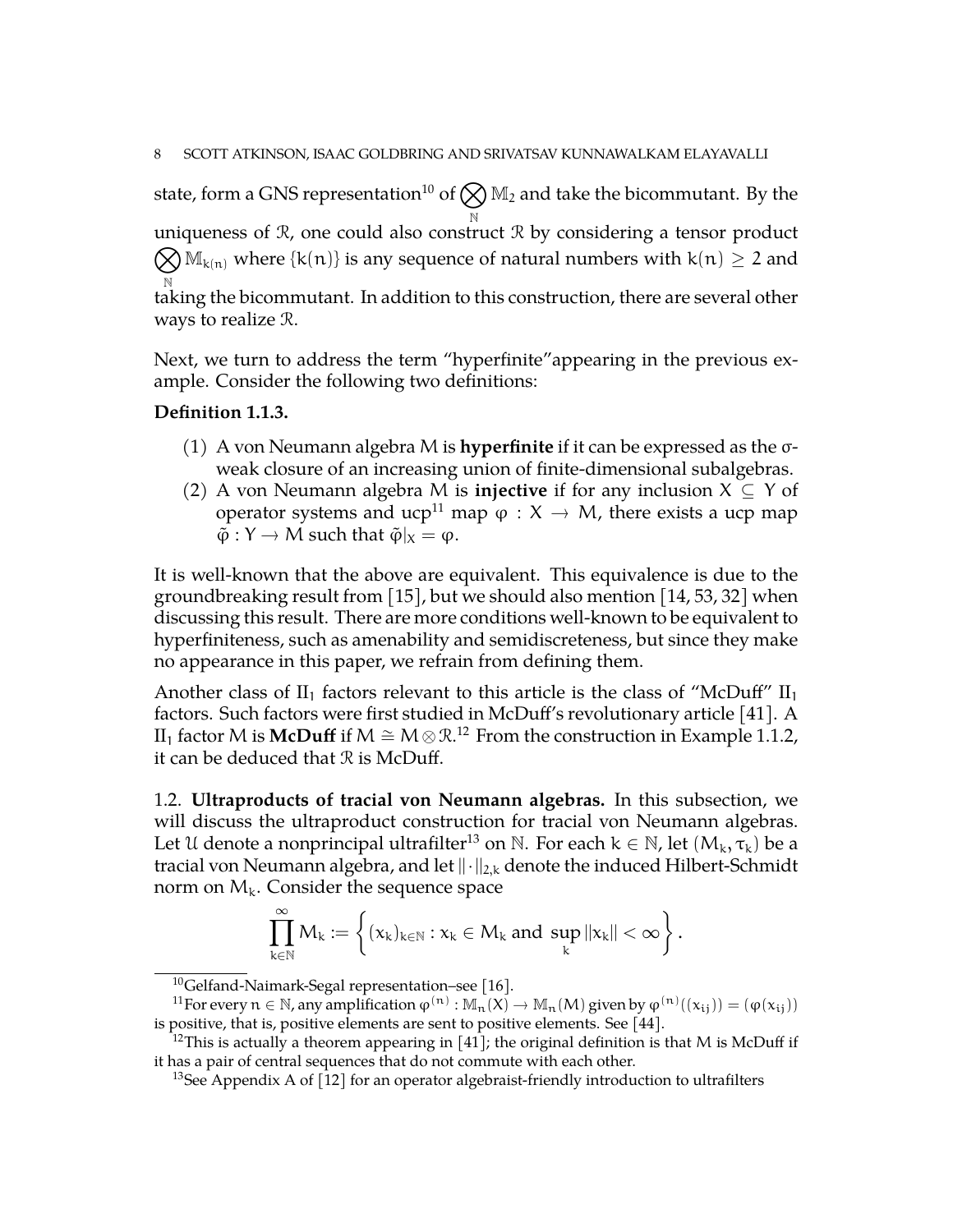We define the **tracial ultraproduct** of the  $(M_k,\tau_k)'$ s (with respect to  $\mathfrak{U})$ , denoted  $\prod (M_k, \tau_k)$  (or simply  $\prod M_k$  when the context is clear), to be given by  $k \rightarrow \mathcal{U}$  $k\rightarrow \mathcal{U}$ 

$$
\prod_{k\rightarrow \mathcal{U}}(M_k,\tau_k):=\left(\prod_{k\in \mathbb{N}}^{\infty}M_k\right)\Big/ \mathfrak{I}_{\mathcal{U}},
$$

where

$$
\mathfrak{I}_{\mathcal{U}}:=\left\{(\boldsymbol{x}_k)\in\prod_{k\in\mathbb{N}}^{\infty}\mathsf{M}_k: \lim_{k\rightarrow\mathcal{U}}||\boldsymbol{x}_k||_{2,k}=0\right\}.
$$

Given a sequence  $(x_k) \in \prod_{k=1}^{\infty}$ k∈N  $M_k$ , let  $(x_k)_u$  denote the coset of  $(x_k)$  in  $\prod$  $k\rightarrow \mathcal{U}$  $(M_k, \tau_k).$ The ultraproduct  $\prod M_k$  has a natural tracial state  $\tau_{\mathfrak{U}}$  given by  $\tau_{\mathfrak{U}}((x_k)_{\mathfrak{U}})$  = <sup>k</sup>→<sup>U</sup>  $\lim_{k\to\mathfrak{U}}\tau_k(x_k)$ . This tracial state induces the Hilbert-Schmidt norm  $\|\cdot\|_{2,\tau_{\mathfrak{U}}}$  on  $\prod M_k$ .  $k \rightarrow 11$ 

We now take this opportunity to record some facts about  $($ tracial $)$ <sup>[14](#page-8-0)</sup> ultrapowers.

**Fact 1.2.1.** *If*  $M_k$  *is a II*<sub>1</sub> *factor for every*  $k \in \mathbb{N}$ *, then*  $\prod$  $k\rightarrow \mathcal{U}$ M<sup>k</sup> *is also a II*<sup>1</sup> *factor.*

<span id="page-8-1"></span>**Fact 1.2.2.** *For each*  $k \in \mathbb{N}$ *, let*  $M_k$  *be a II*<sub>1</sub> *factor.* 

- (1) If  $u \in \prod M_k$  *is a unitary, then there exist unitaries*  $u_k \in M_k$  *for every*  $k \in \mathbb{N}$  $k \rightarrow U$ *such that*  $u = (u_k)_u$ *.*
- (2) If  $p \in \prod M_k$  *is a projection, then there exis projections*  $p_k \in M_k$  *for every*  $k \in \mathbb{N}$  such that  $p = (p_k)_u$ . Furthermore, each  $p_k$  can be chosen such that  $\tau_k(p_k) = \tau_{\mathfrak{U}}(p)$ .

If  $(M_k, \tau_k) = (M, \tau)$  for every  $k \in \mathbb{N}$ , we write  $\ell^{\infty}(M)$  for  $\prod_{k=1}^{\infty}$ k∈N  $M_k$  and  $M^{\mathcal{U}}$  for

 $\prod M_k$ , and we call  $M^U$  the **ultrapower** of M (with respect to U). This article k→ $\mathfrak{u}$  mostly address ultrapowers. It is important to note that there is always a

canonical embedding of  $\overline{M}$  into its ultrapower  $M^{\mathfrak{U}}$  given by the **diagonal** (or **constant sequence) <b>embedding**  $x \mapsto (x)_{\mathfrak{U}}$  (the coset of the constant sequence

<span id="page-8-0"></span> $14$ We will exclusively consider tracial ultraproducts in this article, so in the sequel we will drop the "tracial"modifier.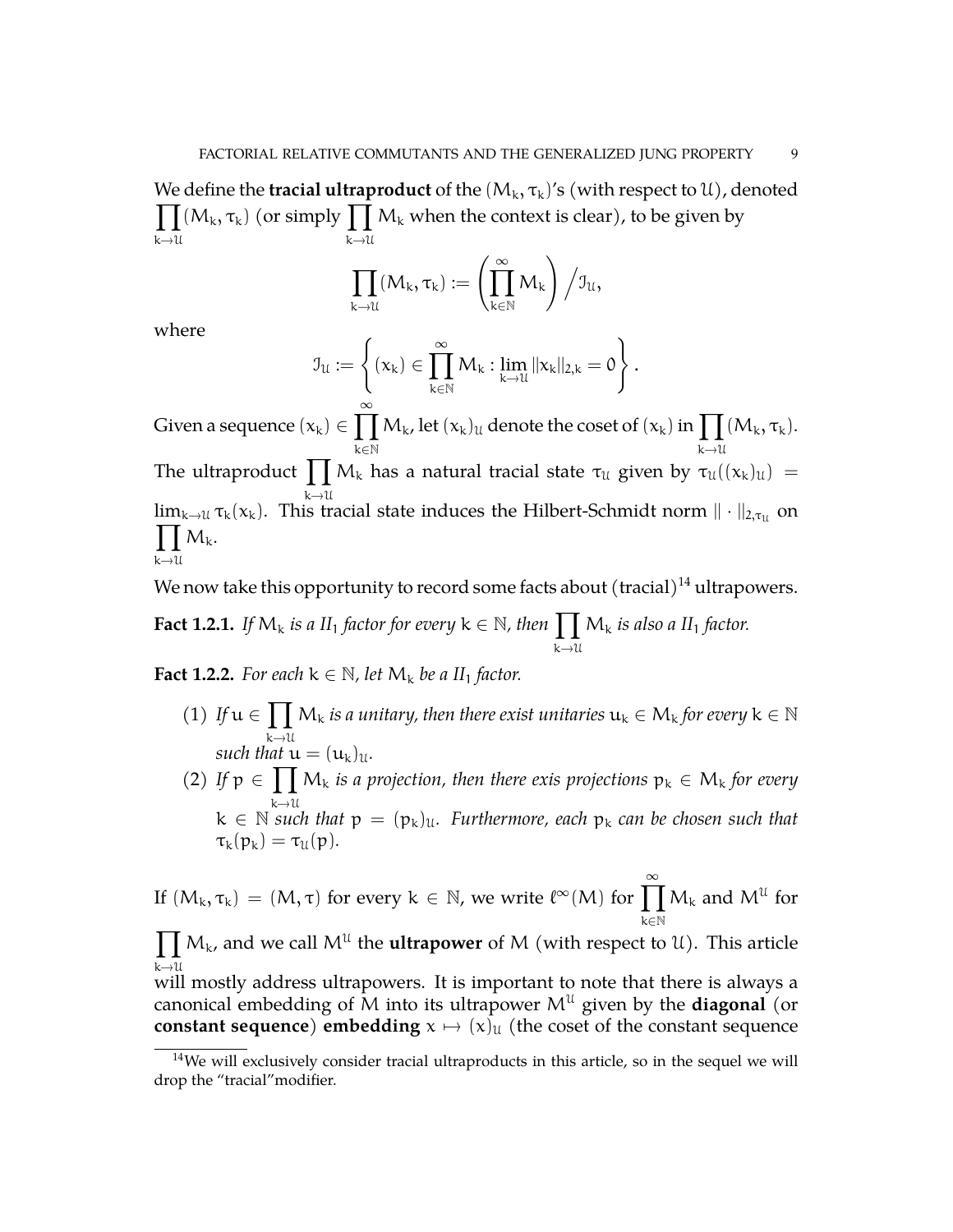with x in every entry). We sometimes abuse notation and write  $M \subset M^{\mathfrak{u}}$  by identifying M with its image under the diagonal embedding.

Whether or not the isomorphism type of the ultrapower depends on the choice of ultrafilter is sensitive to set theory. More specifically, given a separable  $II_1$ factor, all of its ultrapowers with respect to nonprincipal ultrafilters on  $\mathbb N$  are isomorphic if and only if CH holds. (See [\[23\]](#page-51-11).) That being said, since we are always working under the assumption that CH holds, in this paper, we make the following convention:

**Convention 1.2.3.** Throughout this paper, U denotes a fixed nonprincipal ultrafilter on N.

A benefit of considering ultrapowers of  $II<sub>1</sub>$  factors is that the ultrapower setting provides a formal way to concisely express many approximation properties. For example, a II<sub>1</sub> factor has **Property Gamma** if  $M' \cap M^{\mathfrak{U}} \neq \mathbb{C}$  and a II<sub>1</sub> factor is McDuff if and only if  $M' \cap M^{\mathfrak{U}}$  is nonabelian.

<span id="page-9-0"></span>1.3. **Survey of**  $\mathbb{H}$ **om**(N,  $M^{\mathcal{U}}$ ). As mentioned in the introduction, the space  $\mathbb{H}\mathsf{om}(\mathsf{N},\mathsf{M}^{\mathfrak{U}})$  plays a significant role in the proof of our main results. This space was first studied by Brown in [\[10\]](#page-51-3) in the case that  $M = \mathcal{R}$ . Let N, P be II<sub>1</sub> factors. Let  $\text{Hom}(N, P)$  denote the space of all embeddings  $\pi : N \hookrightarrow P$  modulo unitary equivalence. Given an embedding  $\pi : N \hookrightarrow P$ , denote its unitary equivalence class by  $[\pi]$ . We can endow this space with a topology best described as "point- $|| \cdot ||_2$  convergence along representatives:"  $[\pi_n] \to [\pi]$  in  $\mathbb{H}$ om(N, P) if there exist representatives  $\pi'_n \in [\pi_n]$  such that, for every  $x \in N$ ,  $\|\pi'_n(x) - \pi(x)\|_2 \to 0$ . In [\[10\]](#page-51-3), Brown considered the space  $\mathbb{H}$ om(N,  $\mathcal{R}^{u}$ ) where N is a separably acting embeddable II<sub>1</sub> factor. One of the main results of [\[10\]](#page-51-3) was that  $\mathbb{H}$ om $(N, \mathcal{R}^{U})$ satisfies the axioms for a convex-like structure.<sup>[15](#page-9-1)</sup> In [\[11\]](#page-51-4) and [\[1\]](#page-50-2), this convex structure was extended to the more general setting of  $\mathbb{H}\mathsf{om}(\mathsf{N},\mathsf{M}^{\mathfrak{U}})$ , where M is a McDuff  $II<sub>1</sub>$  factor.

We now define convex combinations in  $\mathbb{H}\text{om}(\mathsf{N},\mathsf{M}^{\mathfrak{U}})$  for  $\mathsf{M}$  a McDuff  $\mathrm{II}_1$  factor. Let  $\sigma : M \otimes \mathbb{R} \to M$  be an isomorphism such that the map  $x \to \sigma(x \otimes 1_{\mathbb{R}})$  is weakly approximately unitarily equivalent to id $_{\rm M}$ . $^{16}$  $^{16}$  $^{16}$ 

**Definition 1.3.1** ([\[10,](#page-51-3) [1\]](#page-50-2)). Given  $[\pi], [\rho] \in \mathbb{H}$ om $(N, M^{\mathcal{U}})$  and  $t \in [0, 1]$  we put

$$
t[\pi]+(1-t)[\rho]:=[\sigma(\pi\otimes p)+\sigma(\rho\otimes p^{\perp})],
$$

<span id="page-9-1"></span><sup>&</sup>lt;sup>15</sup>With no ambient linear space containing  $\mathbb{H}$ om(N,  $\mathcal{R}^{\mathcal{U}}$ ), Brown defined axioms that every convex space should satisfy. It was subsequently shown in [\[13\]](#page-51-12) that a space satisfying these axioms can be realized as a convex subset of a Banach space.

<span id="page-9-2"></span><sup>&</sup>lt;sup>16</sup>This means that there is a sequence of unitaries  $\{u_n\}$  in M such that, for every  $x \in$  $N$ ,  $||u_n^* \sigma(x \otimes 1_{\mathcal{R}})u_n - x||_2 \to 0$ .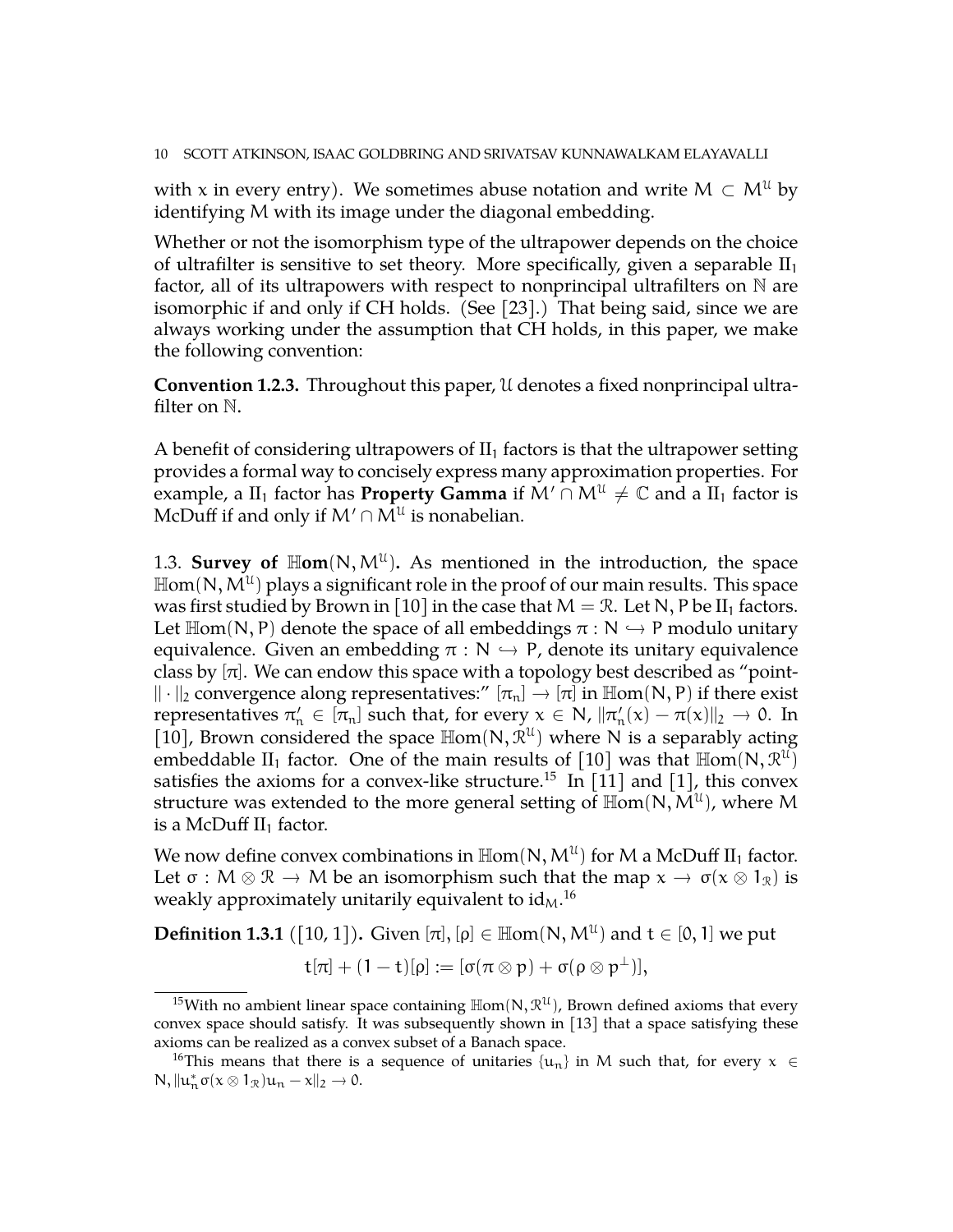where  $\bm{\mathsf{p}}$  is a projection in  $\mathcal{R}^\mathfrak{U}$  with trace t,  $\bm{\mathsf{p}}^\perp = 1_{\mathcal{R}^\mathfrak{U}}-\bm{\mathsf{p}}$ , and  $\sigma(\pi\otimes \bm{\mathsf{p}})$  is the map given by  $x \mapsto \sigma(\pi(x) \otimes p)$  (likewise for  $\sigma(\rho \otimes p^{\perp})$ ).

This operation is well-defined and satisfies the axioms for a convex-like structure. In [\[10\]](#page-51-3), Brown established a characterization of extreme points in the convex structure  $\mathbb{H}$ om $(N, \mathcal{R}^{\mathcal{U}})$  which was later extended to  $\mathbb{H}$ om $(N, M^{\mathcal{U}})$ , where M is a McDuff II<sub>1</sub> factor, in [\[1\]](#page-50-2) and can be stated as follows:

<span id="page-10-0"></span>**Theorem 1.3.2** ([\[10,](#page-51-3) [1\]](#page-50-2)). Let M be a McDuff II<sub>1</sub> factor. An equivalence class [ $\pi$ ]  $\in$  $\mathbb{H}\mathsf{om}(\mathsf{N},\mathsf{M}^{\mathfrak{U}})$  is extreme if and only if the relative commutant  $\pi(\mathsf{N})'\cap\mathsf{M}^{\mathfrak{U}}$  is a factor.

This says that embeddings of N into  $M^{\mathcal{U}}$  with factorial relative commutant are the irreducible objects in this context.

The following terminology will prove useful throughout this paper:

**Definition 1.3.3.** Suppose that N embeds into  $M^{\mathcal{U}}$ . We say that  $(N, M)$  is a:

- (1) **factorial commutant pair** if there is an embedding  $\pi : N \hookrightarrow M^{\mathcal{U}}$  such that  $\pi(N)/Q$  M<sup>I</sup>l is a factory that  $\pi(\mathsf{N})^{\prime}\cap\mathsf{M}^{\mathfrak{U}}$  is a factor;
- (2) **strong factorial commutant pair** if every embedding  $\pi : N \hookrightarrow M^{\mathfrak{U}}$  is exactly that  $\pi(\mathbb{N}) \subseteq M^{\mathfrak{U}}$  is a factor. such that  $\pi(N)' \cap M^{\mathfrak{U}}$  is a factor.

Theorem [1.3.2](#page-10-0) yields the following characterization of R:

<span id="page-10-2"></span>**Corollary 1.3.4.** *(*[\[10,](#page-51-3) Corollary 5.3]*) For any separable embeddable II*<sup>1</sup> *factor* N*, we have that*  $(N, \mathcal{R})$  *is a strong factorial commutant pair if and only if*  $N \cong \mathcal{R}$ *.* 

This was later strengthened in Theorem 5.8 of [\[1\]](#page-50-2).

Recall Popa's question from the introduction: does every separable embeddable  ${\rm II}_1$  factor admit an embedding into  $\mathcal{R}^{\mathfrak{U}}$  with factorial relative commutant, or, in our current terminology, if N is a separable embeddable  $II_1$  factor, is  $(N, \mathcal{R})$  always a factorial commutant pair? The above characterization of extreme points provides a convex-geometric interpretation of Popa's question: for any separable embeddable  $\overline{II}_1$  factor N, does  $\mathbb{H}$ om $(N, \mathcal{R}^{\mathcal{U}})$  have an extreme point? This question remains open in general. Brown made some progress on this problem in [\[10\]](#page-51-3). Indeed, the following result due to Brown in regards to this question on existence of extreme points is crucial to the results of this article:

<span id="page-10-3"></span>**Theorem 1.3.5.** ([\[10,](#page-51-3) Theorem 6.9]) For any separable  $M \subset \mathbb{R}^{\mathfrak{U}}$ , there is a separable  $II_1$  *factor*  $\mathsf{N} \subset \mathfrak{R}^\mathfrak{U}$  *such that*  $\mathsf{M} \subset \mathsf{N}$  *and*  $\mathsf{N}' \cap \mathfrak{R}^\mathfrak{U}$  *is a*  $II_1$  *factor.*<sup>[17](#page-10-1)</sup>

The reader interested in seeing more details and results on  $\mathbb{H}\mathsf{om}(\mathsf{N},\mathsf{M}^{\mathfrak{U}})$  is directed to [\[10,](#page-51-3) [11,](#page-51-4) [1,](#page-50-2) [2\]](#page-50-3).

<span id="page-10-1"></span><sup>&</sup>lt;sup>17</sup>In fact, one can take  $N = M * L(SL_3(\mathbb{Z}))$ .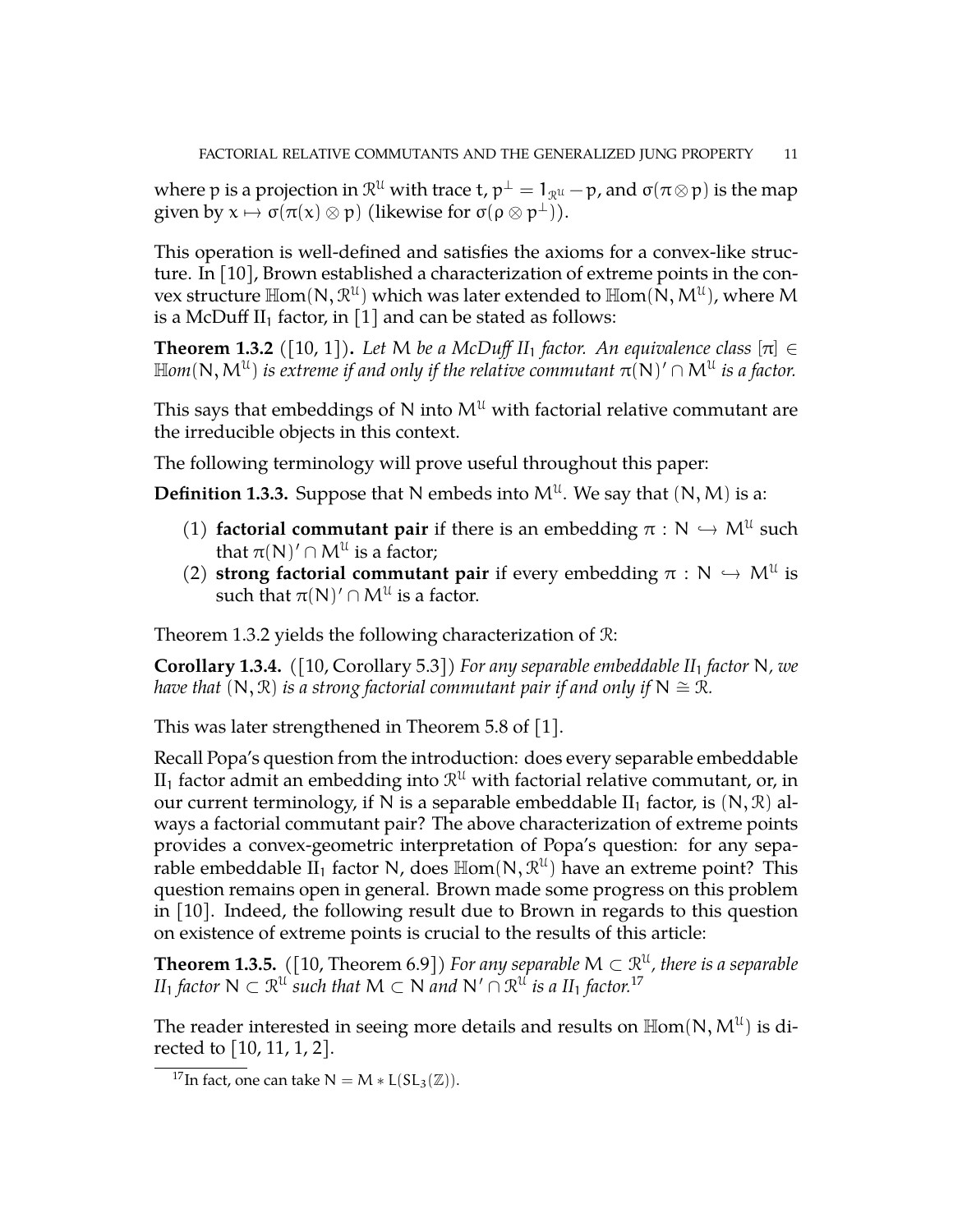# 2. Model-theoretic preliminaries

<span id="page-11-0"></span>In this section, we give a brief survey of some of the fundamental notions of continuous model theory as they apply to tracial von Neumann algebras. One can consult [\[6\]](#page-50-4), [\[24\]](#page-51-13), or [\[22\]](#page-51-14) for more detailed explanations.

<span id="page-11-1"></span>2.1. **Basic model-theoretic notions.** We treat tracial von Neumann algebras as model-theoretic structures using an appropriate continuous first-order logic. We start with **atomic formulae**  $\varphi(x)$  (here x is a tuple of variables), which are simply expressions of the form  $tr(p(x))$  for some \*-polynomial  $p(x)$ .<sup>[18](#page-11-2)</sup> We obtain the class of all **formulae** by closing the atomic formulae under applications of continuous functions  $\mathbb{R}^n \to \mathbb{R}$  (as n varies over N) and the "quantifiers" sup<sub>x</sub><br>and inf. (where the variables range over energies near hounded halls) and inf<sub>x</sub> (where the variables range over operator-norm bounded balls).

<span id="page-11-3"></span>**Example 2.1.1.** Consider the formula  $\varphi(x)$  that is  $\sup_y(||[x, y]||_2 \div \epsilon)$ . The function  $r\text{–} \epsilon$  is defined to be max( $r-\epsilon$ , 0) (which is clearly continuous). For simplicity, we have omitted what operator norm ball y is ranging over, but we usually assume our quantifiers range over the unit ball (which is often enough).

Given a formula  $\varphi(x)$ , a tracial von Neumann algebra M, and a tuple  $a \in M$ , there is the notion of the **interpretation**  $\varphi(a)^M$ , which is simply what one gets when plugging  $a$  in for the free variables  $x$  and evaluating. For example, with  $\varphi(x)$  as in Example [2.1.1,](#page-11-3)  $\varphi(\alpha)^M = 0$  if and only if  $\|\alpha, b\|_2 \leq \epsilon$  for all b in the unit ball of M.

Given a formula  $\varphi(x, y)$ , a tracial von Neumann algebra M, and a tuple b from M, we also consider the expression  $\varphi(x, b)$ , where we replace all occurrences of the variables y with the tuple b. We refer to such an expression as a formula with **parameters** b.

A **sentence** is a formula with no free variables. For example, we could consider the formula  $\varphi(x)$  from Example [2.1.1](#page-11-3) and form the sentence  $\psi := \inf_x \varphi(x)$ . Note then that, given a tracial von Neumann algebra M, we have that  $\psi^M = 0$  if and only if, for any  $\delta > \epsilon$ , there is a in the unit ball of M such that  $\|[a, b]\|_2 < \delta$ for all b in the unit ball of M.

Tracial von Neumann algebras M and N are said to be **elementary equivalent**, denoted  $M \equiv N$ , if, for any sentence  $\psi$ , one has  $\psi^M = \psi^N$ . This is the socalled **syntactic characterization** of elementary equivalence. One can give an

<span id="page-11-2"></span> $18$ Technically, since our logic is "real-valued," we have two such expressions, one for the real part of the trace and one for the imaginary part.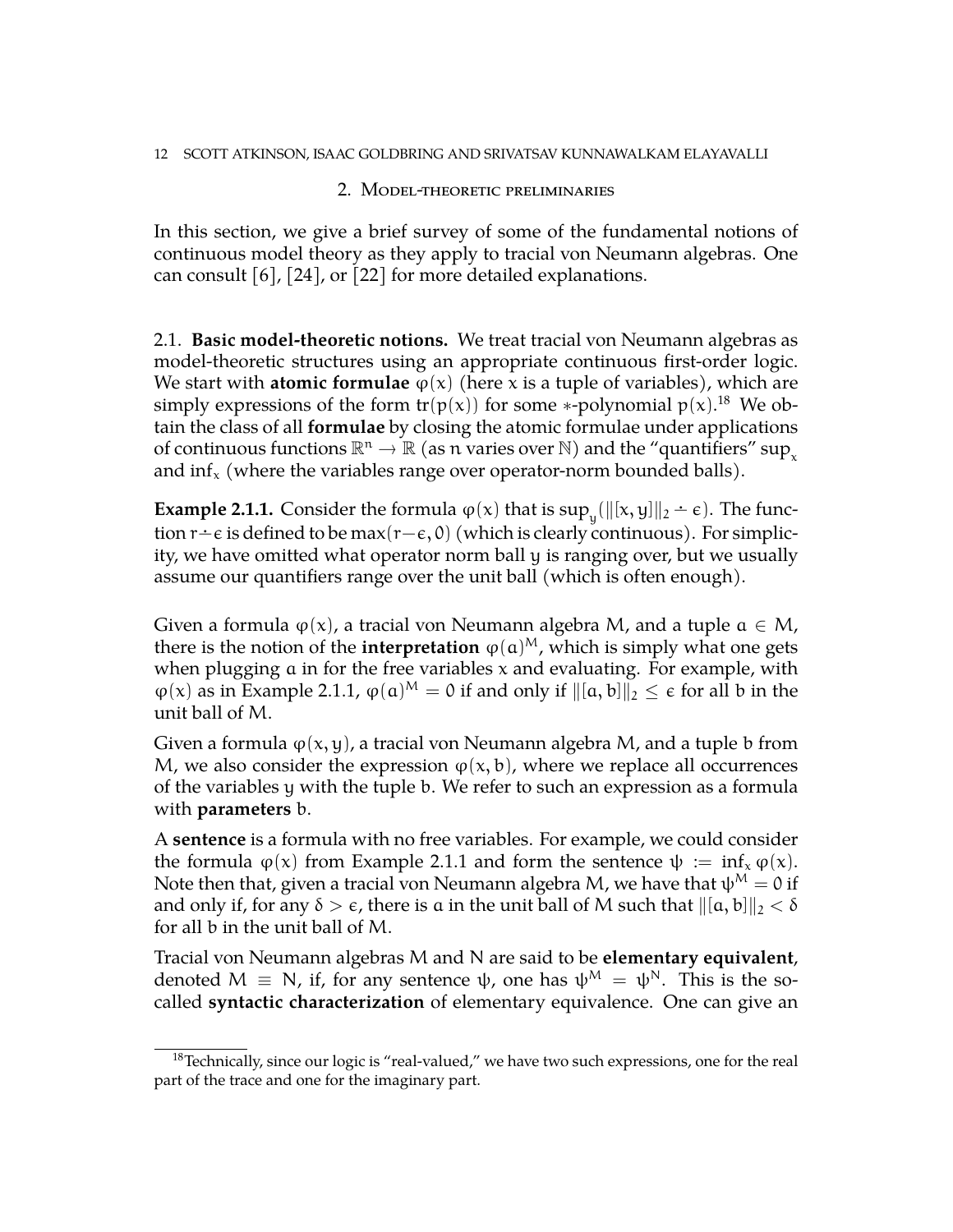alternative, **semantic** definition, which is often more appealing to operator algebraists, namely separable tracial von Neumann algebras M and N are elementarily equivalent if  $\mathbf{M}^{\mathcal{U}} \cong \mathsf{N}^{\mathcal{U},19}$  $\mathbf{M}^{\mathcal{U}} \cong \mathsf{N}^{\mathcal{U},19}$  $\mathbf{M}^{\mathcal{U}} \cong \mathsf{N}^{\mathcal{U},19}$ 

Elementary equivalence is a much coarser equivalence relation than isomorphism. In fact, in [\[25,](#page-51-15) Theorem 4.3], Farah, Hart, and Sherman proved the following:

**Fact 2.1.2.** *For any separable II*<sup>1</sup> *factor* M*, there are continuum many non-isomorphic separable*  $II_1$  *factors* N *such that*  $M \equiv N$ *.* 

If M and N are tracial von Neumann algebras, then an embedding  $j : N \hookrightarrow M$ is said to be **elementary** if, for any formula  $\varphi(x)$  and tuple  $a \in N$ , one has  $\varphi(a)^N = \varphi(j(a))^M$ . This also can be given a semantic reformulation:  $j : N \hookrightarrow M$ is an elementary embedding if and only if it can be extended to an isomorphism  $N^{\mathcal{U}} \cong M^{\mathcal{U},20}$  $N^{\mathcal{U}} \cong M^{\mathcal{U},20}$  $N^{\mathcal{U}} \cong M^{\mathcal{U},20}$  In particular, if there is an elementary embedding  $N \hookrightarrow M$ , then  $N \equiv M$ .

<span id="page-12-3"></span>**Fact 2.1.3** (Elementary facts about elementary embeddings)**.**

- (1) *Isomorphisms are elementary embeddings.*
- (2) *Suppose that*  $i : M \hookrightarrow N$  *and*  $j : N \hookrightarrow P$  *are embeddings. If* i *and* j *are both elementary, then so is* ji*. If* j *and* ji *are both elementary, then so is* i*.*
- (3) *If one has a directed system of tracial von Neumann algebras with each embedding elementary, then the canonical embeddings into the direct limit are also elementary.*

In case the directed system from item (3) of the previous lemma is linearly ordered, we often refer to the corresponding directed system as an **elementary chain** of tracial von Neumann algebras.

If N is a subalgebra of M, then N is said to be an **elementary** subalgebra of M, denoted  $N \preceq M$ , if the inclusion map  $N \hookrightarrow M$  is elementary. Of fundamental importance is the following:

<span id="page-12-4"></span>**Fact 2.1.4** (Downward Löwenhim-Skolem)**.** *If* M *is a tracial von Neumann algebra and*  $X \subseteq M$  *an arbitrary subset, then there is*  $N \leq M$  *with*  $X \subseteq N$ *. Moreover, one can take* N *to have the same density character*<sup>[21](#page-12-2)</sup> *as* X.

<span id="page-12-0"></span><sup>19</sup>This heavily uses our standing CH assumption. The **Keisler-Shelah Theorem** provides a similar characterization that does not depend on set theory nor the fact that M and N are separable; see [\[33\]](#page-52-10).

<span id="page-12-2"></span><span id="page-12-1"></span><sup>&</sup>lt;sup>20</sup> Again, this uses our CH assumption.

<sup>&</sup>lt;sup>21</sup>Here, the density character of a subset of a tracial von Neumann algebra is the cardinality of the smallest dense subset of that set.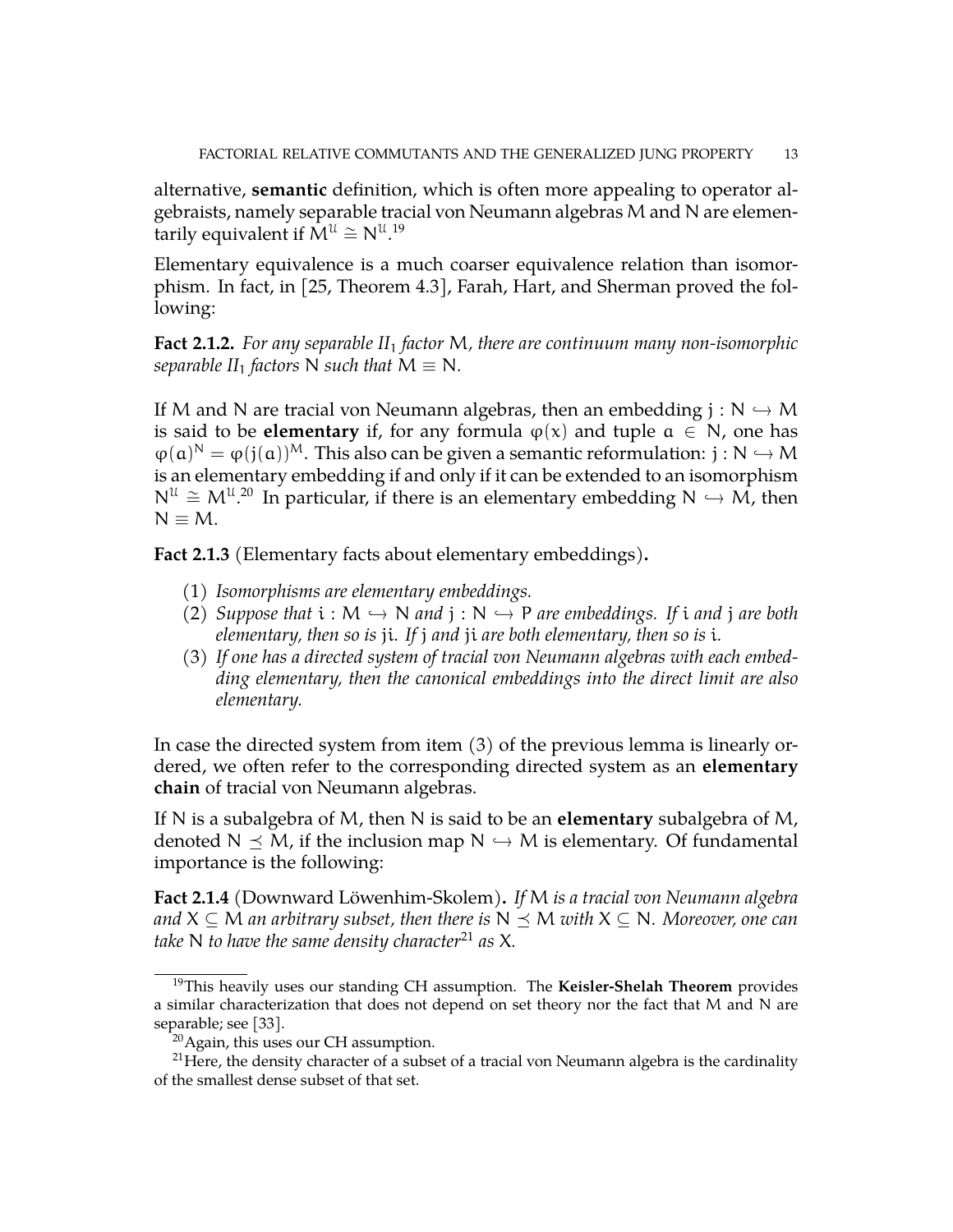Given a tracial von Neumann algebra M with subsets A and B, a map  $j : A \rightarrow B$ is said to be **partial elementary** if  $\varphi(\mathfrak{a})^M = \varphi(\mathfrak{j}(\mathfrak{a}))^M$  for all formulae  $\varphi(\mathfrak{x})$  and all tuples  $a \in A$ . Clearly, a partial elementary map is an isometric embedding.

The following theorem explains one of the main reasons that ultrapowers are of fundamental importance in model theory (see  $[6,$  Theorem 5.4 $]$ ):

**Fact 2.1.5** (Los' theorem). For any formula  $\varphi(x)$  and any tuple  $a = (a_k)_\mathfrak{U}$  from  $\mathsf{M}^\mathfrak{U}$ , *we have*

$$
\phi(\mathfrak{a})^{M^{\mathfrak{U}}}=\lim_{k\rightarrow\mathfrak{U}}\phi(\mathfrak{a}_k)^M.
$$

In particular, the diagonal embedding  $\mathsf{M} \hookrightarrow \mathsf{M}^{\mathfrak{U}}$  is elementary.

The following are immediate consequences of Łos' theorem:

## <span id="page-13-0"></span>**Fact 2.1.6.**

- (1) *Ultrapowers of elementary embeddings are elementary: if*  $j : N \rightarrow M$  *is elementary, then the natural ultrapower map*  $j^{\mathfrak{U}} : \mathbb{N}^{\mathfrak{U}} \hookrightarrow \mathbb{N}^{\mathfrak{U}}$  *is also elementary.*<br>(Consumble universality of ultrapowers) If  $\mathbb{N} = \mathbb{N}$  and  $\mathbb{N}$  is assemble, then
- (2) *(Separable universality of ultrapowers)* If  $N \equiv M$  *and* N *is separable, then* there is an elementary embedding  $\mathsf{N} \hookrightarrow \mathsf{M}^{\mathfrak{U}}$ .

We will also need the following facts about elementary embeddings particular to R and its ultrapower.

# <span id="page-13-1"></span>**Fact 2.1.7.**

- (1) Every embedding of  $\mathcal{R}$  into  $\mathcal{R}^{\mathfrak{U}}$  is elementary.
- (2) *Suppose that*  $M \equiv \mathcal{R}$ *. Then every embedding*  $\mathcal{R} \hookrightarrow M$  *is elementary.*

*Proof.* (1) follows from Los' theorem and the fact that any two embeddings of R into its ultrapower are unitarily equivalent. (2) follows from the first item, separable universality of  $\mathcal{R}^{\mathfrak{U}}$  (Fact [2.1.6\(](#page-13-0)2)), and Fact [2.1.3\(](#page-12-3)2).

Another key property of ultrapowers is that they are somewhat **saturated**:

**Fact 2.1.8** (Separable saturation of ultrapowers). Fix a separable set  $A \subseteq M^{\mathfrak{U}}$  and *a collection*  $(\varphi_i(x, a_i))_{i \in I}$  *of formulae with parameters from* A. Then the following are *equivalent:*

- (1) (approximate finite satisfiability) For any finite  $I_0 \subseteq I$  and any  $\epsilon > 0$ , there is  $a \in M^{\mathfrak{U}}$  such that  $\varphi(a, a_i)^{\mathcal{M}^{\mathfrak{U}}} < \epsilon$  for all  $i \in I_0$ ;
- (2) (satisfiability) There is  $a \in M^{\mathfrak{U}}$  such that  $\varphi_i(a, a_i)^{M^{\mathfrak{U}}} = 0$  for all  $i \in I$ .

Finally, we will need the following separable homogeneity property of ultrapowers. The proof is a standard "back and forth" argument using CH and separable saturation.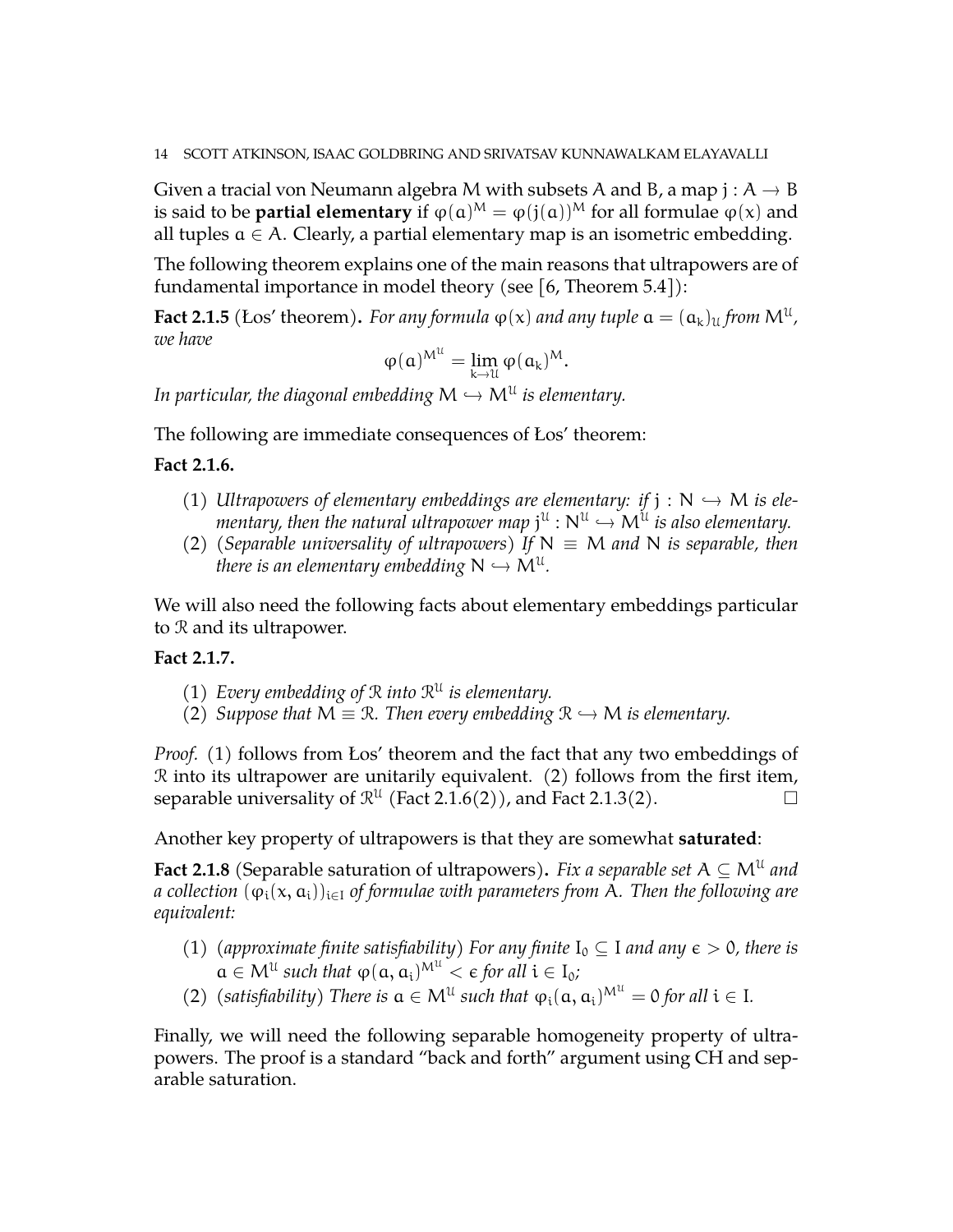<span id="page-14-1"></span>**Fact 2.1.9.** Suppose that A and B are separable subsets of  $M^{\mathfrak{U}}$  and  $j : A \rightarrow B$  is a<br>conjective neutral elementary man. Then there is an automorphism as of M<sup>II</sup> anterding *surjective partial elementary map. Then there is an automorphism* α *of* M<sup>U</sup> *extending* j*.*

# <span id="page-14-0"></span>2.2. **Types.**

**Definition 2.2.1.** Given a separable subset  $A \subseteq M^{\mathfrak{U}}$  and a tuple  $\mathfrak{a} \in M^{\mathfrak{U}}$ , we define the **type of**  $\mathfrak a$  **in**  $\mathsf{M}^{\mathfrak U}$  **over** A, denoted  $\mathfrak{tp}^{\mathsf{M}^{\mathfrak U}}(\mathfrak a/\mathfrak A)$  (or simply  $\mathfrak{tp}(\mathfrak a/\mathfrak A)$  if the ambient ultrapower is clear from context), to be the function which assigns to every formula  $\phi({\mathsf{x}},{\mathsf{b}})$  with  ${\mathsf{b}}$  a tuple of parameters from A the value  $\phi({\mathsf{a}},{\mathsf{b}})^{{\mathsf{M}}^{\mathsf{u}}}.$ A **type in**  $M^{\mathfrak{U}}$  **over** A is a function of the form  $tp(a/A)$  for some  $a \in M^{\mathfrak{U}}$ .

Thus, tp( $\alpha$ /A) is a description of every first-order fact about a we might want to know using parameters from A.

For a separable subset A of  $M^{\mathfrak{U}}$ , we let  $S(A)$  denote the set of 1-types over A, that is, the set of types of single elements in  $M^{\mathfrak{U}}$  over A. We often use p and q to denote types. We write  $\varphi(x, b)^p$  for the value of the function p on the formula  $\varphi(x, b)$ . In other words, if  $a \in M^{\mathcal{U}}$  **realizes** p, meaning that  $p = tp(a/A)$ , then  $\varphi(x, b)^p = \varphi(a, b)^{M^u}$ . We also let  $p(M^u)$  denote the set of realizations of p in  $M^{\mathfrak{U}}.$ 

The nontrivial direction of the next fact follows immediately from separable homogeneity of ultrapowers.

<span id="page-14-3"></span>**Fact 2.2.2.** If A is a separable subset of  $M^{\mathfrak{U}}$  and  $\mathfrak{a}, \mathfrak{b} \in M^{\mathfrak{U}}$  are two tuples of the same  $l$ ength, then  $\text{tp}(\alpha/A) = \text{tp}(\text{b}/\text{A})$  *if and only if there is an automorphism*  $\alpha$  *of*  $\mathsf{M}^\mathfrak{U}$  *that fixes* A *pointwise and such that*  $\alpha(\mathfrak{a}) = \mathfrak{b}$ *.* 

The previous fact shows that one may alternatively view elements of  $S(A)$  as orbits in  $M^{\mathfrak{U}}$  under the natural action of Aut( $M^{\mathfrak{U}}/A$ ), the group of automorphisms of  $M^{\mathfrak{U}}$  that fix A pointwise. Here is an example to show how this perspective can be useful:

<span id="page-14-2"></span>**Example 2.2.3.** Suppose that N is a separable subalgebra of  $M^{\mathfrak{U}}$  and  $\mathfrak{a} \in N' \cap M^{\mathfrak{U}}$ . Setting  $p := tp(a/N)$ , one then has that  $p(M^{\mathfrak{U}}) \subseteq N' \cap M^{\mathfrak{U}}$ . If, in addition,  $a \in Z(N' \cap M^{\mathcal{U}})$ , then  $p(M^{\mathcal{U}}) \subseteq Z(N' \cap M^{\mathcal{U}})$ .

If A  $\subseteq$  B are separable subsets of M<sup>U</sup> and  $p \in S(A)$  and  $q \in S(B)$ , then we write  $p \subseteq q$  if q extends p as a function, that is, for every formula  $\varphi(x, b)$  with parameters from A, we have  $\varphi(x, b)^p = \varphi(x, b)^q$ . We refer to q as an extension of p to B and p as the restriction of q to A. Note that from the orbit perspective, if  $p \subseteq q$ , then the Aut( $M^{\mathfrak{U}}/B$ )-orbit corresponding to q is contained in the Aut $(M^{\mathfrak{U}}/A)$ -orbit corresponding to p.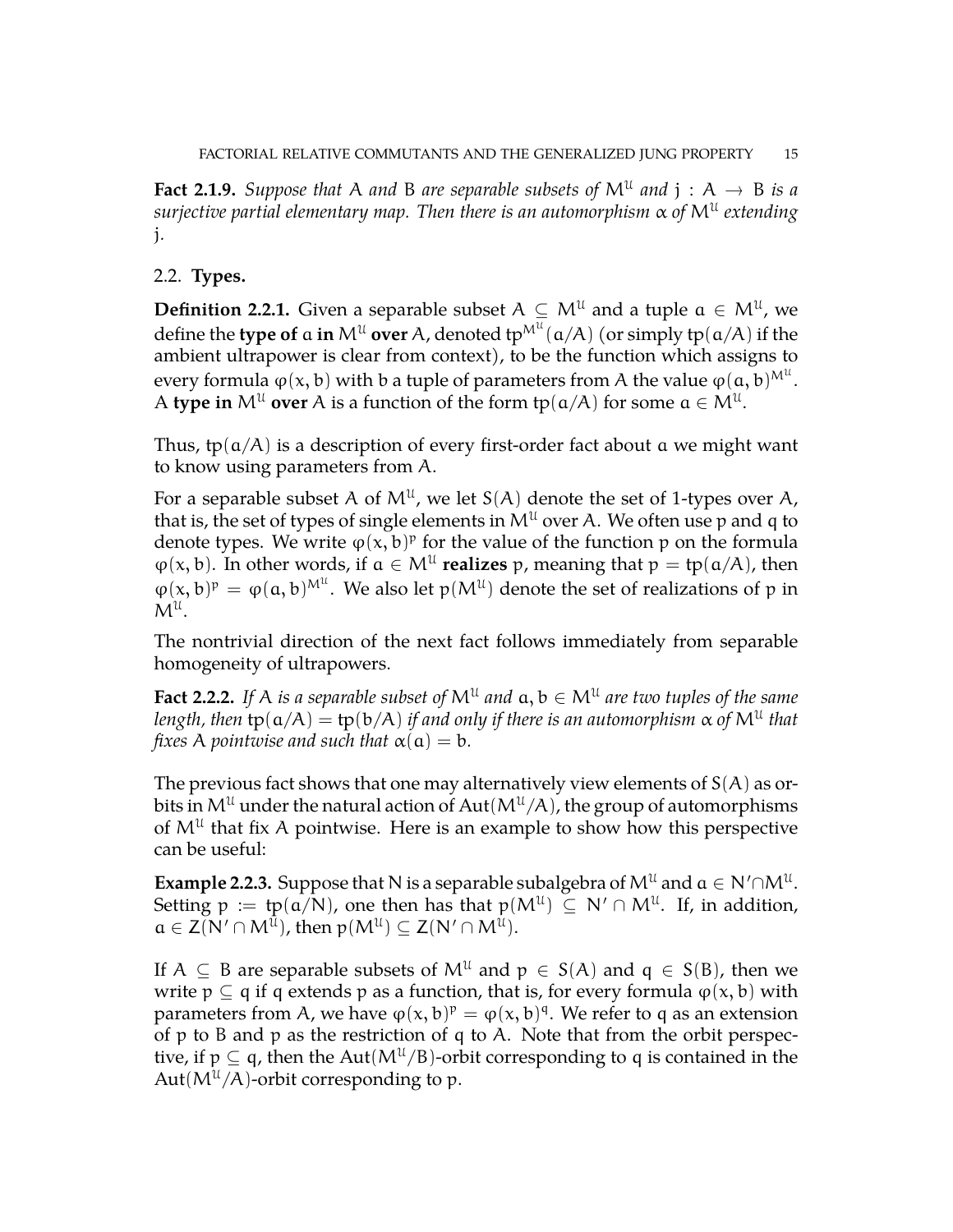Crucial to our proof of the main theorem of this paper is the existence of a special kind of extension of types called heirs.

**Definition 2.2.4.** Suppose that N and A are separable subsets of  $M^{\mathcal{U}}$  with  $N \leq$  $\mathsf{M}^{\mathfrak{U}}$  and  $\mathsf{N}\subseteq\mathsf{A}\subseteq\mathsf{M}^{\mathfrak{U}}$ . If  $\mathsf{p}\in\mathsf{S}(\mathsf{N})$  and  $\mathsf{q}\in\mathsf{S}(\mathsf{A})$  are such that  $\mathsf{p}\subseteq\mathsf{q}$ , we say that q is an **heir** of p if, for every formula  $\varphi(x, b)$  with parameters from A and every  $\epsilon > 0$ , there is  $c \in N$  such that

 $|\varphi(x, b)|^q - \varphi(x, c)|^p| < \epsilon.$ 

The notion of an heir might appear technical at first glance so we offer the following heuristic explanation. The type p as in the definition gathers all first-order information about some element (a realization of the type) using parameters from N. The extension q is now adding to this information by also describing how the realization should interact with parameters from the larger set A. q is then an heir of  $p$  if no "new phenomena" occur in q, that is, if a first-order phenomena occurs in q, then it also (approximately) occurs in p. The next example explains exactly how heirs will be used in the next section:

<span id="page-15-1"></span>**Example 2.2.5.** Suppose that  $P \subseteq Q \subseteq M^{\mathcal{U}}$  are separable subalgebras of  $M^{\mathcal{U}}$ ,  $a \in P' \cap M^{\mathfrak{U}},$   $p := \text{tp}(a/P)$ , and q is an heir of p to Q. Then  $q(M^{\mathfrak{U}}) \subseteq Q' \cap M^{\mathfrak{U}}$ . To see this, let  $\varphi(x, y)$  be the formula  $\|[x, y]\|_2$ . Since  $\varphi(x, b)^p = 0$  for every  $b \in P$ , we must have that  $\varphi(x, b)^q = 0$  for every  $b \in Q$ . Indeed, if this were not the case, that is, if  $\varphi(x, b)^q = r > 0$  for some  $b \in Q$ , then there would be  $c \in P$ such that  $|\varphi(x, b) - \varphi(x, c)|^q < \frac{r}{2}$  $\frac{r}{2}$  by the heir property, whence  $\varphi(x, c)^p > \frac{r}{2}$  $rac{r}{2}$ , which is a contradiction.

The following fact is standard in the classical setting; the only mention of it in the continuous setting is [\[5\]](#page-50-5), where it is mentioned to follow from a "compactness argument." For the sake of the reader, we provide this argument.

<span id="page-15-0"></span>**Fact 2.2.6.** *For any separable subsets*  $N$  *and*  $A$  *of*  $M^u$  *with*  $N \preceq M^u$  *and*  $N \subseteq A \subseteq M^u$  *, and any*  $p \in S(N)$ *, there is*  $q \in S(A)$  *that is an heir of* p.

*Proof.* We seek  $a \in M^{\mathcal{U}}$  satisfying the following two kinds of conditions:

- (1)  $\psi(\mathfrak{a}) = \psi(x)^p$  for any formula  $\psi(x)$  with parameters from N;
- (2)  $\varphi(\alpha, c)^{M^{\mathcal{U}}} \geq \frac{\epsilon}{2}$  $\frac{\epsilon}{2}$  for any formula  $\varphi(x, c)$  with parameters from A and any  $\epsilon > 0$  such that  $\varphi(x, b)^p \geq \epsilon$  for all  $b \in N$ .

Indeed, if a is as above, we claim that  $q := tp(a/A)$  is an heir of p. By (1), q is an extension of p. To see that q is an heir, fix a formula  $\varphi(x, c)$  with parameters from A and set  $s := \varphi(x, c)^q = \varphi(a, c)^{M^u}$ . Suppose, towards a contradiction, that there is  $\epsilon > 0$  such that  $|\varphi(x, b)^p - s| \geq \epsilon$  for all  $b \in N$ . It follows that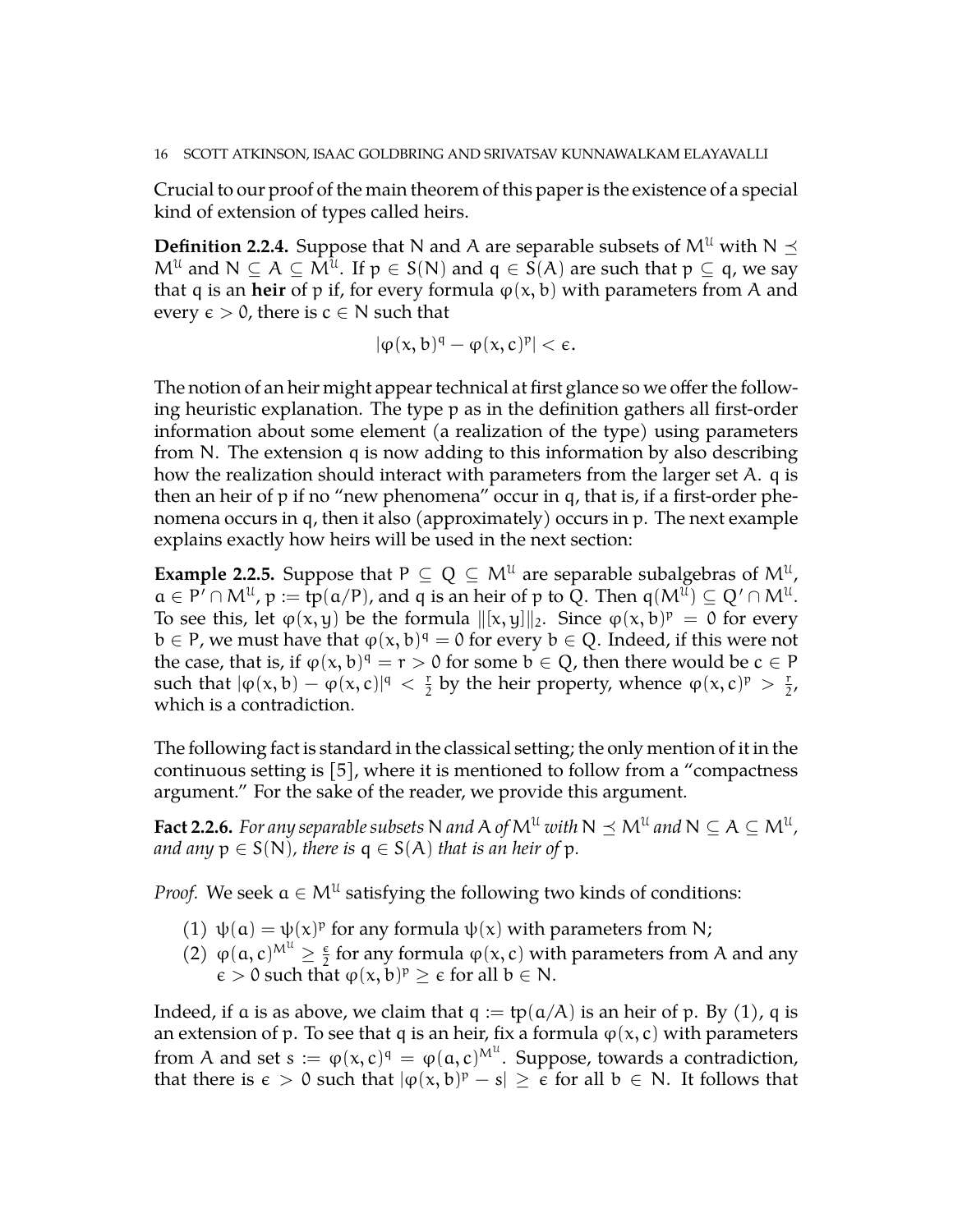$|\varphi(x,b)-s|^p\geq \epsilon$  for all  $b\in \mathbb{N}$ , whence, by  $(2)$ ,  $|\varphi(a,c)^{M^{\mathfrak{U}}}-s|\geq \frac{\epsilon}{2}$  $\frac{\epsilon}{2}$ , leading to a contradiction.

Suppose now, towards a contradiction, that no such  $\mathfrak{a}\in\mathsf{M}^{\mathfrak{U}}$  exists. By separable saturation, it follows that there are:

- a formula  $\psi(x)$  with parameters from N such that  $\psi(x)^p = 0$ ,
- a  $\delta > 0$ , and
- formulae  $\varphi_1(x, c_1), \ldots, \varphi_m(x, c_n)$  with parameters from A as in (2)

such that, for any  $a \in M^{\mathfrak{U}}$ , if  $\psi(\mathfrak{a}) < \delta$ , then  $\varphi_i(\mathfrak{a}, \mathfrak{c}_i) < \frac{\epsilon}{2}$  $\frac{\epsilon}{2}$  for some  $i = 1, \ldots, m$ . In other words,

$$
\left(\sup_x\min\left(\delta\div\psi(x),\min_{1\leq i\leq m}\left(\phi_i(x,c_i)\div\frac{\varepsilon}{2}\right)\right)\right)^{M^{\mathcal U}}=0.
$$

Consequently,

$$
\left(\inf_{y_1}\cdots\inf_{y_m}\sup_x\min\left(\delta\div\psi(x),\min_{1\leq i\leq m}\left(\phi_i(x,y_i)\div\frac{\varepsilon}{2}\right)\right)\right)^{M^{\mathcal U}}=0,
$$

and thus

$$
\left(\inf_{y_1}\cdots\inf_{y_m}\sup_x\min\left(\delta-\psi(x),\min_{1\leq i\leq m}\left(\phi_i(x,y_i)-\frac{\varepsilon}{2}\right)\right)\right)^M=0.
$$

Set  $\eta := \min(\delta, \frac{\epsilon}{2})$  and take  $d_1, \ldots, d_m \in \mathcal{M}$  such that

$$
\left(\sup_x \min\left(\delta \div \psi(x), \min_{1 \leq i \leq m} \left(\phi_i(x, d_i) \div \frac{\varepsilon}{2}\right)\right)\right)^M < \eta,
$$

whence

$$
\left(\sup_x\min\left(\delta\div\psi(x),\min_{1\leq i\leq m}\left(\phi_i(x,c_i)\div\frac{\varepsilon}{2}\right)\right)\right)^{M^{\mathcal U}}<\eta.
$$

Take  $a \in M^{\mathfrak{U}}$  realizing p. Then  $\psi(a)^{M^{\mathfrak{U}}} = \psi(x)^{\mathfrak{p}} = 0$ , whence, since  $\eta \leq \delta$ , we have  $\min_{1 \le i \le m} (\varphi_i(x, c_i) - \frac{\epsilon}{2})^{M^{\mathcal{U}}} < \eta \le \frac{\epsilon}{2}$  $\frac{e}{2}$ . Choosing i such that  $(\varphi_i(a, d_i) \epsilon$  $\frac{\epsilon}{2}$ )<sup>Mu</sup>  $<$   $\eta$ , we get that  $\varphi_i(x, d_i)^p = \varphi_i(a, d_i)^{M^U} < \epsilon$ , a contradiction.

<span id="page-16-0"></span>2.3. **Existentially closed factors.** The following notion is the model-theoretic generalization of the notion of algebraically closed field. It has been extensively studied in the operator algebraic context (see [\[21\]](#page-51-16) and [\[31\]](#page-51-17)).

**Definition 2.3.1.** Suppose that M is a subalgebra of the separable tracial von Neumann algebra N. We say that M is **existentially closed (e.c.) in** N if there is an embedding  $j : N \hookrightarrow M^{\mathcal{U}}$  such that the restriction of j to M is the diagonal<br>such a direction  $M \hookrightarrow M^{\mathcal{U}}$ . We see that a separable tracial van Neumann also hus M embedding  $M \hookrightarrow M^{\mathfrak{U}}$ . We say that a separable tracial von Neumann algebra M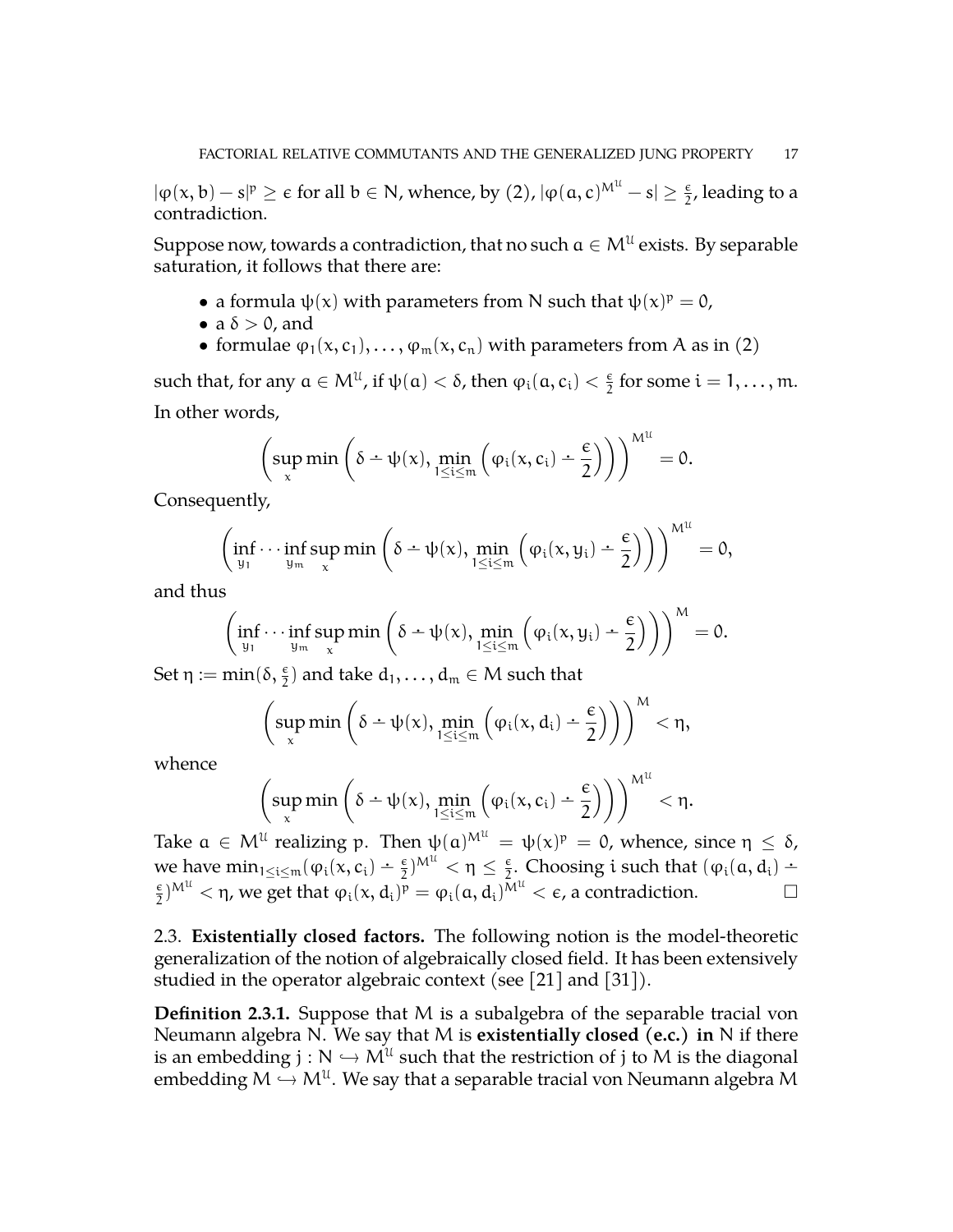#### 18 SCOTT ATKINSON, ISAAC GOLDBRING AND SRIVATSAV KUNNAWALKAM ELAYAVALLI

is **existentially closed** (e.c.)<sup>[22](#page-17-0)</sup> if M is e.c. in N whenever N is a separable tracial von Neumann algebra containing M.

Items  $(1)-(3)$  of the following can be found in [\[30\]](#page-51-18) and [\[21\]](#page-51-16); item  $(4)$  follows immediately from the definition.

## <span id="page-17-2"></span>**Fact 2.3.2.**

- (1) *E.c. tracial von Neumann algebras are McDuff II*<sup>1</sup> *factors.*
- (2) *Every separable tracial von Neumann algebra embeds into an e.c. factor.*
- (3) *E.c. factors are locally universal, that is, if* M *is an e.c. factor, then any* separable tracial von Neumann algebra embeds into  $\mathsf{M}^\mathfrak{U}.$
- (4) *If*  $M_0 \subseteq M_1 \subseteq M_2 \subseteq \cdots$  *is a chain of e.c. factors with union* M, then M *is also e.c.*

We will also need to consider a relative version of this notion where we restrict to  $P^{\mathfrak{U}}$ -embeddable algebras for some tracial von Neumann algebra P:

**Definition 2.3.3.** If M and P are separable tracial von Neumann algebras such that M embeds into P<sup>U</sup>, then M is an **existentially closed (e.c.)** P<sup>U</sup>-e**mbeddable** algebra if M is e.c. in N whenever N is a separable  $P^{\mathfrak{U}}$ -embeddable tracial von Neumann algebra containing M. When  $P = \mathcal{R}$ , we simply say that M is an existentially closed embeddable algebra.

Once again, every separable  $P^{\mathfrak{U}}$ -embeddable algebra embeds into a separable e.c. P<sup>u-</sup>embeddable algebra. The same proof that e.c. tracial von Neumann algebras are locally universal shows that if M is an e.c.  $P^{\mathfrak{U}}$ -embeddable algebra, then M and P are **mutually embeddable**, that is, P is also  $M^{\mathcal{U}}$ -embeddable. Finally, if P is a factor, then any e.c.  $P^{\mathfrak{U}}$ -embeddable algebra is also a factor<sup>[23](#page-17-1)</sup>; in particular, e.c. embeddable algebras are factors.

Although we will not need it in this paper, one should observe that being an e.c. (embeddable) factor is not an *axiomatizable* property in that it is not preserved under ultraproducts. This fact was first observed in [\[30\]](#page-51-18) for arbitrary  $II_1$  factors and then in [\[21\]](#page-51-16) for embeddable  $II_1$  factors. Since it relates to the work of the first- and third-named authors mentioned above, we offer a different argument for this latter fact.

**Theorem 2.3.4.**  $\mathbb{R}^{\mathbb{U}}$  is not an e.c. embeddable factor.

<span id="page-17-0"></span> $22$ We are giving the semantic definition here and are making use of our standing CH assumption. The syntactic definition states that an "existential" sentence with parameters from M has the same value in M as it does in any extension. The syntactic definition also does not have any separability requirements.

<span id="page-17-1"></span><sup>23</sup>To see this, it suffices to show that any  $P^{\mathcal{U}}$ -embeddable algebra embeds into a  $P^{\mathcal{U}}$ embeddable factor; this follows, for example, from [\[50,](#page-52-11) Corollary 0.2].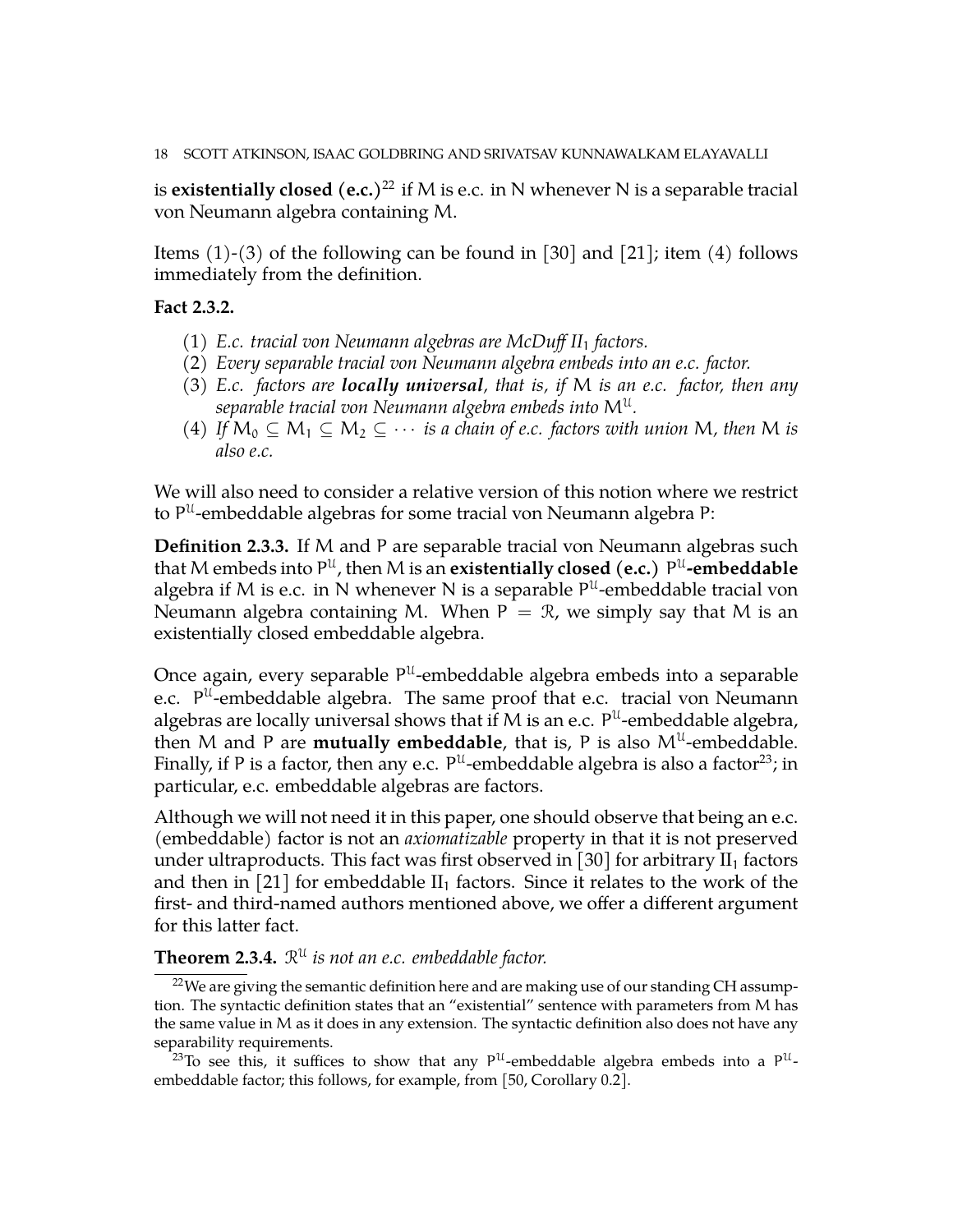*Proof.* Take N  $\equiv \Re$  such that such that N  $\neq \Re$ . Fix elementary embeddings  $\mathcal{R} \hookrightarrow N$  and  $N \hookrightarrow \mathcal{R}^{u}$ ; the first exists by Fact [2.1.7\(](#page-13-1)2) and the second exists by Fact [2.1.6\(](#page-13-0)2). Since the composite embedding  $j : N \hookrightarrow N^{\mathcal{U}}$  is elementary, there is an automorphism  $\alpha$  of  $\mathsf{N}^{\mathfrak{U}}$  that passes j to the diagonal embedding; this follows from Fact [2.1.9.](#page-14-1)

If  $N^{\mathfrak{U}}$  were an e.c. embeddable factor, then all of its automorphisms would be approximately inner [\[21,](#page-51-16) Proposition 3.3]. In particular, by separable saturation, there would be a unitary  $u \in N^{\mathfrak{U}}$  that conjugates j to the diagonal embedding. Since j factors through  $\mathcal{R}^{\mathfrak{U}}$ , this contradicts [\[3,](#page-50-1) Corollary 2.7]. Consequently, N $^{\mathfrak{U}}$ is not an e.c. embeddable factor; since  $N^{\mathfrak{U}}\cong \mathcal{R}^{\mathfrak{U}}$ , neither is  $\mathcal{R}^{\mathfrak{U}}$ .

<span id="page-18-0"></span>2.4. **Building tracial von Neumann algebras by games.** We now introduce a method for building tracial von Neumann algebras first introduced in  $\vert 26 \vert$ (based on the discrete case presented in [\[34\]](#page-52-12)). This method goes under many names, such as **Henkin constructions**, **model-theoretic forcing**, or **building models by games**.

We fix a countably infinite set C of distinct symbols that are to represent generators of a separable tracial vNa that two players (traditionally named  $\forall$  and ∃) are going to build together (albeit adversarially). The two players take turns playing finite sets of expressions of the form  $\|p(c)\|_2 - r| < \epsilon$ , where c is a tuple of variables from C,  $p(c)$  is a  $\ast$ -polynomial, and each player's move is required to extend (that is, contain) the previous player's move. These sets are called (open) *conditions*. The game begins with ∀'s move. Moreover, these conditions are required to be *satisfiable*, meaning that there should be some tracial von Neumann algebra M and some tuple a from M such that  $||p(a)||_2 - r| < \epsilon$  for each such expression in the condition. We play this game for countably many rounds. At the end of this game, we have enumerated some countable, satisfiable set of expressions. Provided that the players address a "dense" set of moments infinitely often, they can ensure that the play is *definitive*, meaning that the final set of expressions yields complete information about all ∗-polynomials over the variables C (that is, for each  $*$ -polynomial  $p(c)$ , there should be a unique r such that the play of the game implies that  $||p(c)|| = r$  and that this data describes a countable, dense ∗-subalgebra of a unique tracial von Neumann algebra, which is called the **compiled structure**.

**Definition 2.4.1.** Given a property P of tracial von Neumann algebras, we say that P is an **enforceable** property is there a strategy for ∃ so that, regardless of player ∀'s moves, if ∃ follows the strategy, then the compiled structure will have property P.

**Fact 2.4.2.**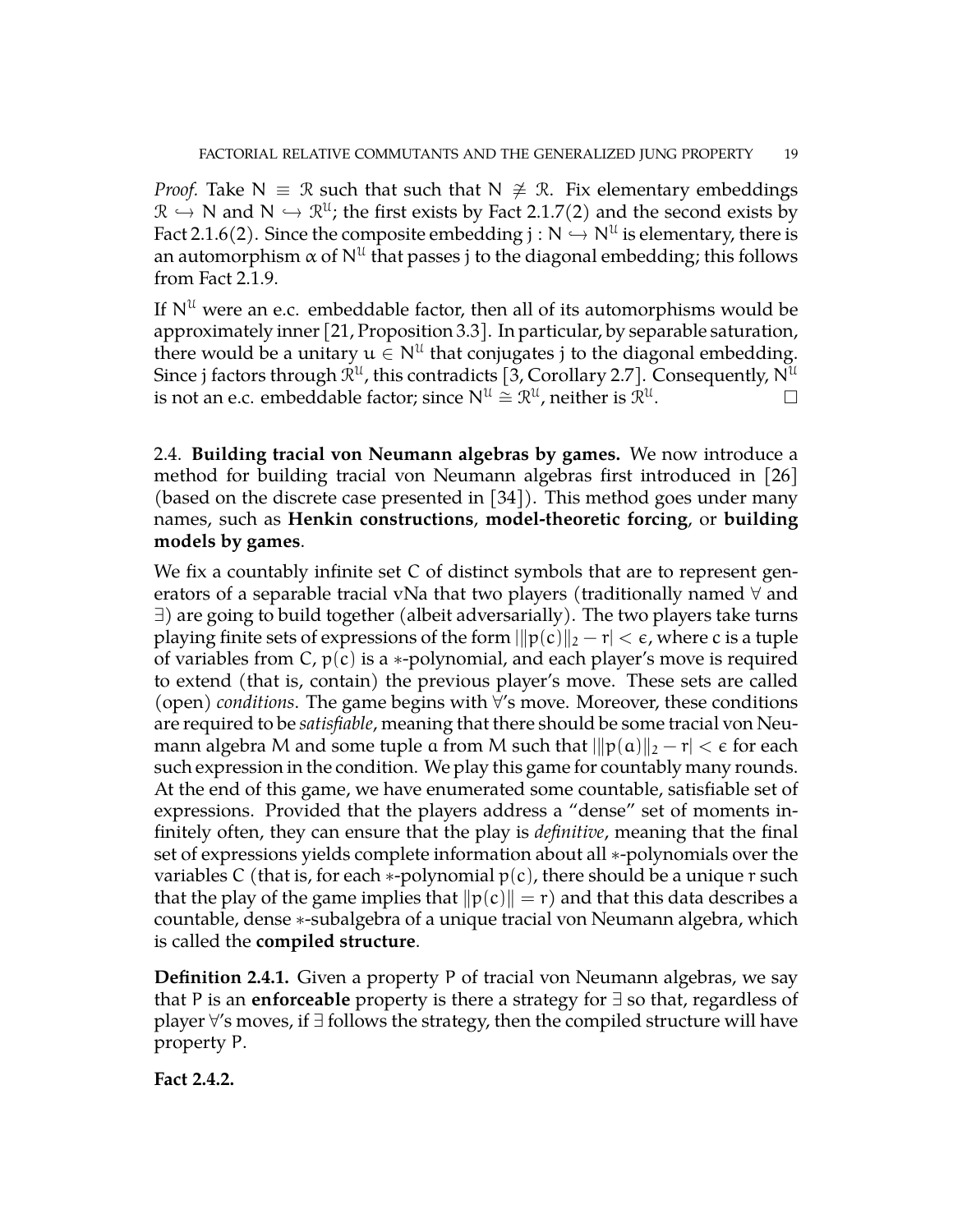- 20 SCOTT ATKINSON, ISAAC GOLDBRING AND SRIVATSAV KUNNAWALKAM ELAYAVALLI
	- (1) *(Conjunction lemma* [\[26,](#page-51-19) Lemma 2.4]) If  $P_n$  *is an enforceable property for each*  $n \in \mathbb{N}$ , then so is the conjunction  $\bigwedge_{n=1}^{\infty} P_n$ .
	- (2) *(*[\[26,](#page-51-19) Proposition 2.10] *Being e.c. is enforceable. In particular, one can always enforce the compiled structure to be a locally universal McDuff II*<sup>1</sup> *factor.*

**Definition 2.4.3.** A tracial von Neumann algebra M is said to be **enforceable** if the property of being isomorphic to M is an enforceable property.

Clearly, if an enforceable tracial von Neumann algebra exists, then it is unique.

**Theorem 2.4.4.** *(*[\[26,](#page-51-19) Theorem 5.2]*) A positive solution to CEP is equivalent to* R *being the enforceable factor.*

Since a negative solution to CEP has recently been announced, it follows that R is not the enforceable factor. That leaves the following open question:

**Question 2.4.5.** Is there an enforceable factor?

Since the enforceable factor, should it exist, is a "canonical"  $II<sub>1</sub>$  factor not isomorphic to R, that leads these authors to guess that the above question has a negative answer.

Given any tracial von Neumann algebra P, there is a relative version of the above game where one restricts one's attention only to  $\mathsf{P}^{\mathfrak{U}}$ -embeddable algebras. When playing this game, it is still the case that being an e.c.  $\mathsf{P}^{\mathfrak{U}}$ -embeddable algebra is enforceable.

Although we do not know if there is an enforceable factor, we do know that there is an enforceable embeddable factor:

<span id="page-19-0"></span>**Theorem 2.4.6.** *(*[\[26,](#page-51-19) Theorem 5.1]*)* R *is the enforceable embeddable factor.*

3.  $II_1$  factors with the generalized Jung property

**Convention.** In the rest of this paper, unless stated otherwise, M, N, and P denote separable  $II_1$  factors.

# <span id="page-19-1"></span>3.1. **Definitions and first observations.**

**Definition 3.1.1.** We say that the pair  $(N, M)$  is a **Jung pair** if N embeds into  $M^{\mathfrak{U}}$ and any two embeddings of N into  $M^{\mathfrak{U}}$  are unitarily equivalent. We say that M has the **Jung property** if (M,M) is a Jung pair.

As mentioned in the introduction, the starting point for this line of research is the following theorem of Jung (for which the property is named):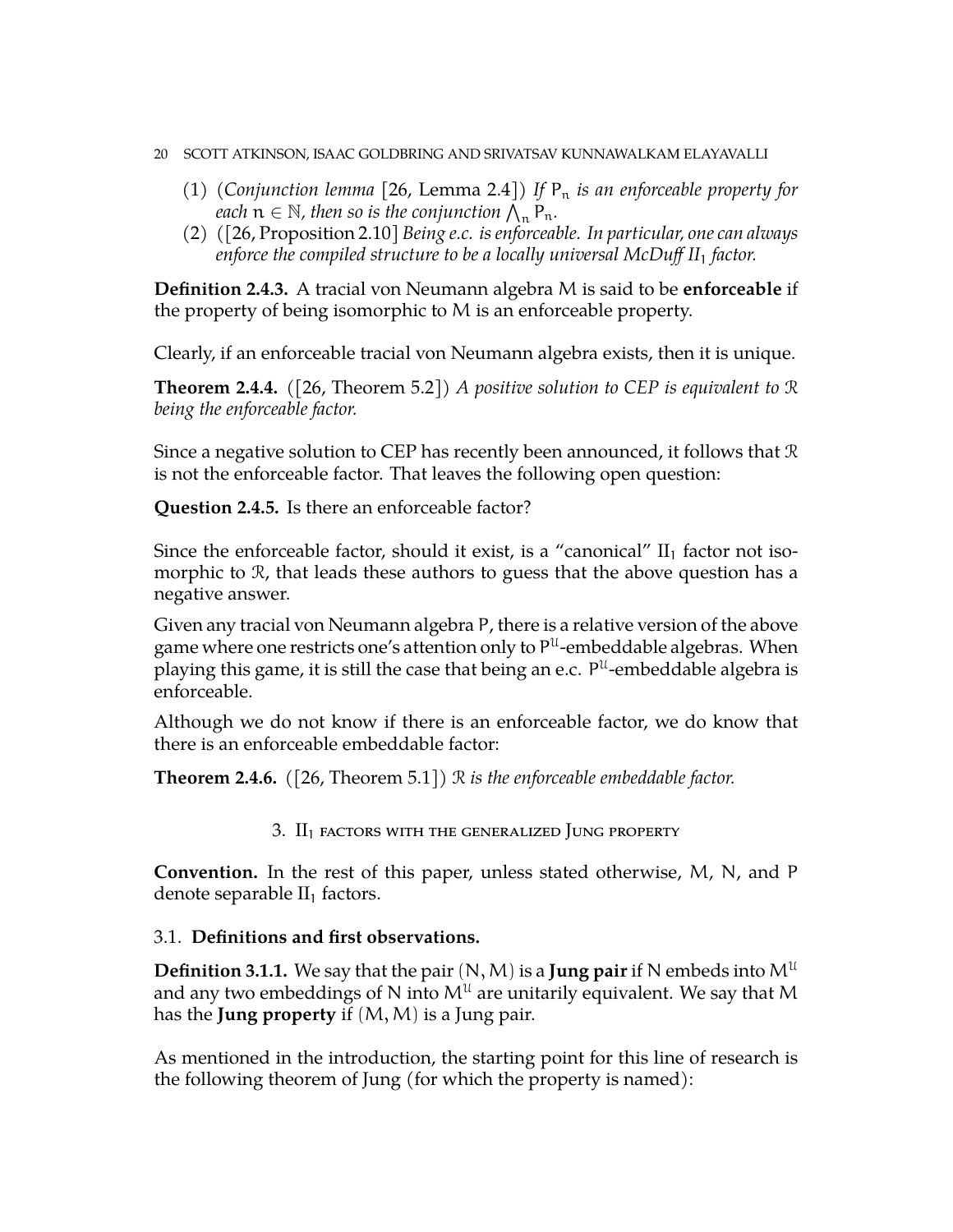**Theorem 3.1.2.** *(*[\[39\]](#page-52-1)*) Assuming* N *is embeddable,* (N, R) *is a Jung pair if and only if*  $N ≅ ∅$ *R.* 

In [\[3\]](#page-50-1), the first- and third-named authors generalized Jung's theorem in several ways. One of them was the following observation:

<span id="page-20-1"></span>**Theorem 3.1.3.** *(*[\[3,](#page-50-1) Corollary 2.7]*) If* N *is embeddable, then* N *is a Jung factor if and only if*  $N \cong \mathcal{R}$ *.* 

This result can be viewed as a special case of the more general results in [\[3\]](#page-50-1). We document a short, but important separate proof for this result below, essentially following the proof of [\[3,](#page-50-1) Corollary 2.7]. The proof relies on the following:

**Lemma 3.1.4.** *Suppose that* M*,* N*, and* P [24](#page-20-0) *are such that there is an embedding* σ : <sup>N</sup> ,<sup>→</sup> <sup>P</sup> *and ucp maps* <sup>φ</sup> : <sup>N</sup> <sup>→</sup> <sup>M</sup> *and* <sup>ψ</sup> : <sup>M</sup> <sup>→</sup> <sup>P</sup> *satisfying* <sup>σ</sup> <sup>=</sup> <sup>ψ</sup>◦φ*. Furthermore assume that* M *is injective. Then* N *is injective.*

*Proof.* It suffices to show that  $\sigma(N)$  is injective. Towards that end, fix operator systems  $X \subseteq Y$  and a ucp map  $f : X \to \sigma(N)$ . Let  $\theta : \sigma(N) \to M$  be the ucp map  $\theta(\sigma(x)) = \phi(x)$ . Then  $\theta \circ f : X \to M$  is a ucp map, whence, by the injectivity of M, there is a ucp extension  $f' : Y \to M$ . Letting  $E : P \to \sigma(N)$  be the canonical<br>can ditional expectation, we see that  $\varepsilon_{\text{A}} : F \to \sigma(N)$  is a sum manner. conditional expectation, we see that  $g := E \circ \bar{\psi} \circ f' : B \to \sigma(N)$  is a ucp map extending f.  $\Box$ 

Now suppose that N is a separable  $II_1$  factor for which there is an embedding  $\sigma : N \hookrightarrow \mathbb{R}^{\mathcal{U}}$  with a ucp lift, that is, with a ucp map  $\phi : N \to \ell^{\infty}(\mathcal{R})$  such that  $\sigma = Q \circ \phi$ , where  $Q : \ell^{\infty}(\mathcal{R}) \to \mathcal{R}^{\mathcal{U}}$  is the canonical quotient map. Then since  $\ell^\infty(\mathfrak{R})$  is injective, we are in the situation of the previous lemma, whence we can conclude that N is injective. By Connes' landmark theorem from [\[15\]](#page-51-0), N  $\cong \mathcal{R}$ .

Theorem [3.1.3](#page-20-1) follows immediately from the previous paragraph. Indeed, fix an embedding  $\sigma : N \hookrightarrow \mathbb{R}^{\mathcal{U}}$  and view it as an embedding of  $N \hookrightarrow N^{\mathcal{U}}$  (where, for notational simplicity, we are assuming that  $\mathcal{D} \subseteq N$  is a sequente subfactory for notational simplicity, we are assuming that  $\mathcal{R} \subseteq N$  is a concrete subfactor of N). Since N is a Jung factor, this embedding is unitarily equivalent to the diagonal embedding  $N \hookrightarrow N^{\mathcal{U}}$ , whence there are unitaries  $u_k \in N$  such that  $\pi(x) = (u, uu^*)$ , for all  $u \in N$ . Setting E,  $N \mapsto \mathcal{D}$  to be the conomical conditional  $\sigma(x) = (u_k x u_k^*)_{\mathfrak{U}}$  for all  $x \in \mathbb{N}$ . Setting  $E : \mathbb{N} \to \mathcal{R}$  to be the canonical conditional expectation and defining  $\phi : N \to \ell^{\infty}(\mathcal{R})$  by  $\phi(x) = (E(u_k x u_k^*))_{k \in \mathbb{N}}$ , we have that φ is a ucp lift of  $\sigma$ , whence N  $\cong \mathcal{R}$ . Note that the same proof shows that if the above embedding  $N \hookrightarrow N^U$  is such that there is a sequence of ucp maps  $A \times N$ ,  $N$  for which  $\pi(x) = (E(A, (x)))$ , for all  $x \in N$ , then  $N \simeq \mathcal{R}$  $\Phi_k : N \to N$  for which  $\sigma(x) = (E(\Phi_k(x)))_U$  for all  $x \in N$ , then  $N \cong \mathcal{R}$ .

<span id="page-20-0"></span><sup>&</sup>lt;sup>24</sup>In this lemma, we drop the assumption that M, N, and P are  $II_1$  factors and assume they are simply tracial von Neumann algebras, not even necessarily separable.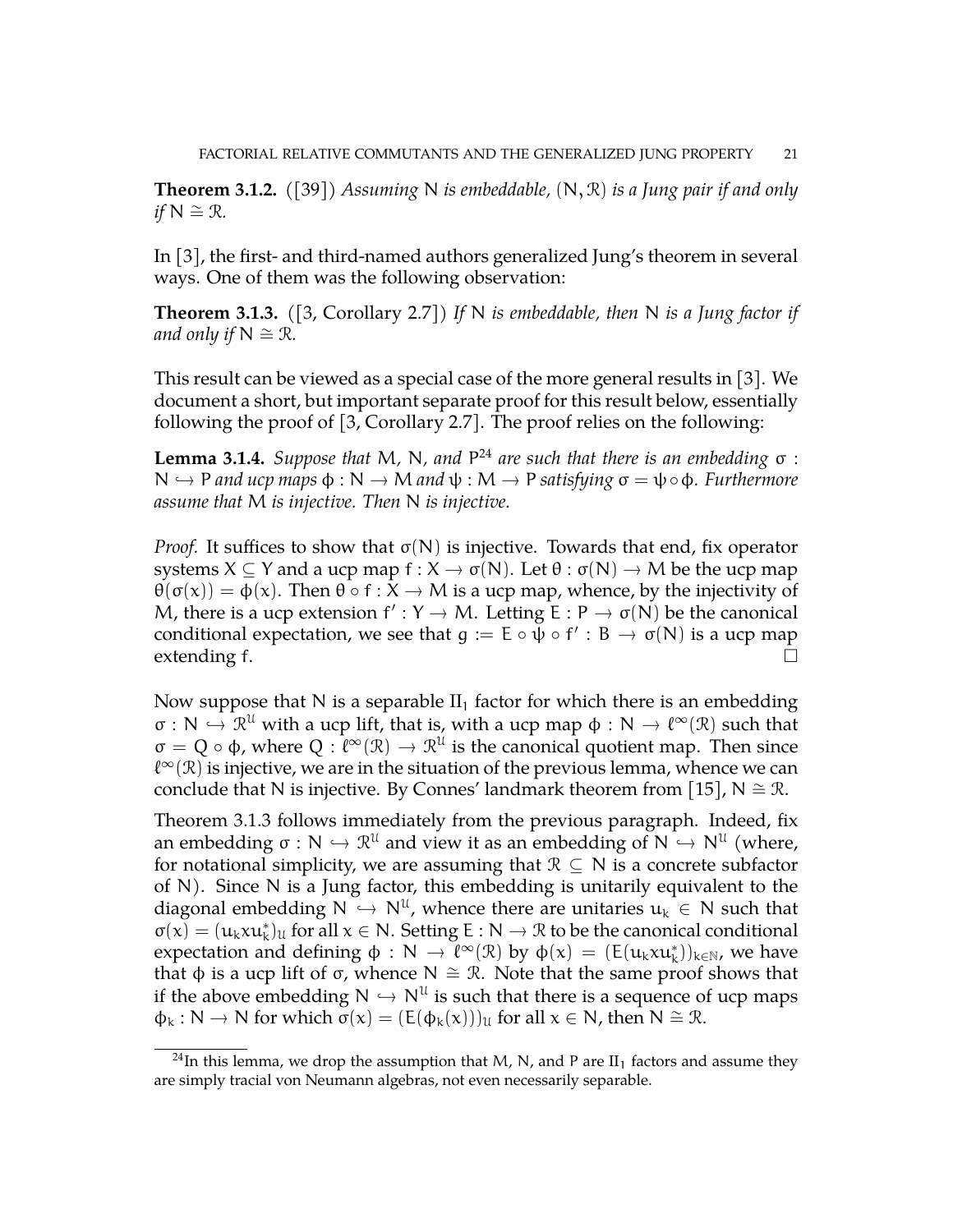22 SCOTT ATKINSON, ISAAC GOLDBRING AND SRIVATSAV KUNNAWALKAM ELAYAVALLI

The following result from [\[3\]](#page-50-1) is an even more serious generalization of Jung's theorem:

<span id="page-21-2"></span>**Theorem 3.1.5.** *(*[\[3,](#page-50-1) Theorem 3.7]*) Suppose that* N *is a separable embeddable II*<sup>1</sup> *factor for which, given any two embeddings*  $\pi_1, \pi_2 : N \hookrightarrow \mathbb{R}^{\mathfrak{U}}$ , there is a sequence of ucp<br>wave  $\phi \in \mathbb{R}^{\mathfrak{U}}$ ,  $\mathbb{R}^{\mathfrak{U}}$  for which  $\pi(\omega) \in (\phi \circ (\pi(\omega)))$ . Then  $N \cong \mathbb{R}$ *maps*  $\phi_k : \mathcal{R} \to \mathcal{R}$  *for which*  $\pi_1(x) = (\phi_k(\pi_2(x)_k))_u$ *. Then*  $N \cong \mathcal{R}$ *.* 

Using conditional expectations, one has the following:

**Corollary 3.1.6.** *(*[\[3,](#page-50-1) Corollary 3.8]*) If* N *is a separable embeddable II*<sup>1</sup> *factor, then for any II*<sub>1</sub> *factor* M, *one has that*  $(N, M)$  *is a Jung pair if and only if*  $N \cong \mathbb{R}$ *.* 

In this paper, we will be concerned with an *a priori* more general notion:

**Definition 3.1.7.** We say that the pair (N,M) is a **generalized Jung pair** if N embeds into  $M^{\mathfrak{U}}$  and any two embeddings of N into  $M^{\mathfrak{U}}$  are automorphically equivalent. We say that M has the **generalized Jung property** if (M,M) is a generalized Jung pair.

It is clear that every Jung pair is a generalized Jung pair and every Jung factor is a generalized Jung factor. We also note the following obvious fact:

<span id="page-21-3"></span>**Lemma 3.1.8.** *Suppose that* (N,M) *is a generalized Jung pair. Then* (N,M) *is a factorial commutant pair if and only if it is a strong factorial commutant pair.*

Combining the previous lemma with Corollary [1.3.4,](#page-10-2) we get:

<span id="page-21-1"></span>**Corollary 3.1.9.** *For any separable embeddable II*<sup>1</sup> *factor* N*, we have that* (N, R) *is both a generalized Jung pair and a factorial commutant pair if and only if* N  $\cong$  R.

The following lemma is also obvious but useful:

<span id="page-21-0"></span>**Lemma 3.1.10.** *If*  $M_1 \equiv M_2$ , then for any N,  $(N, M_1)$  is a generalized Jung pair if and *only if* (N,M2) *is a generalized Jung pair.*

In the remainder of this section, we will be focused on  $II_1$  factors with the generalized Jung property. At the end of the paper, we will return to the notion of generalized Jung pairs.

The first hint that there is a connection between the generalized Jung property and model theory is the following:

Lemma 3.1.11. If M has the generalized Jung property, then M is e.c. for M<sup>u</sup>-embeddable *algebras. In particular:*

(1) *If* M *is locally universal and has the generalized Jung proeprty, then* M *is e.c.*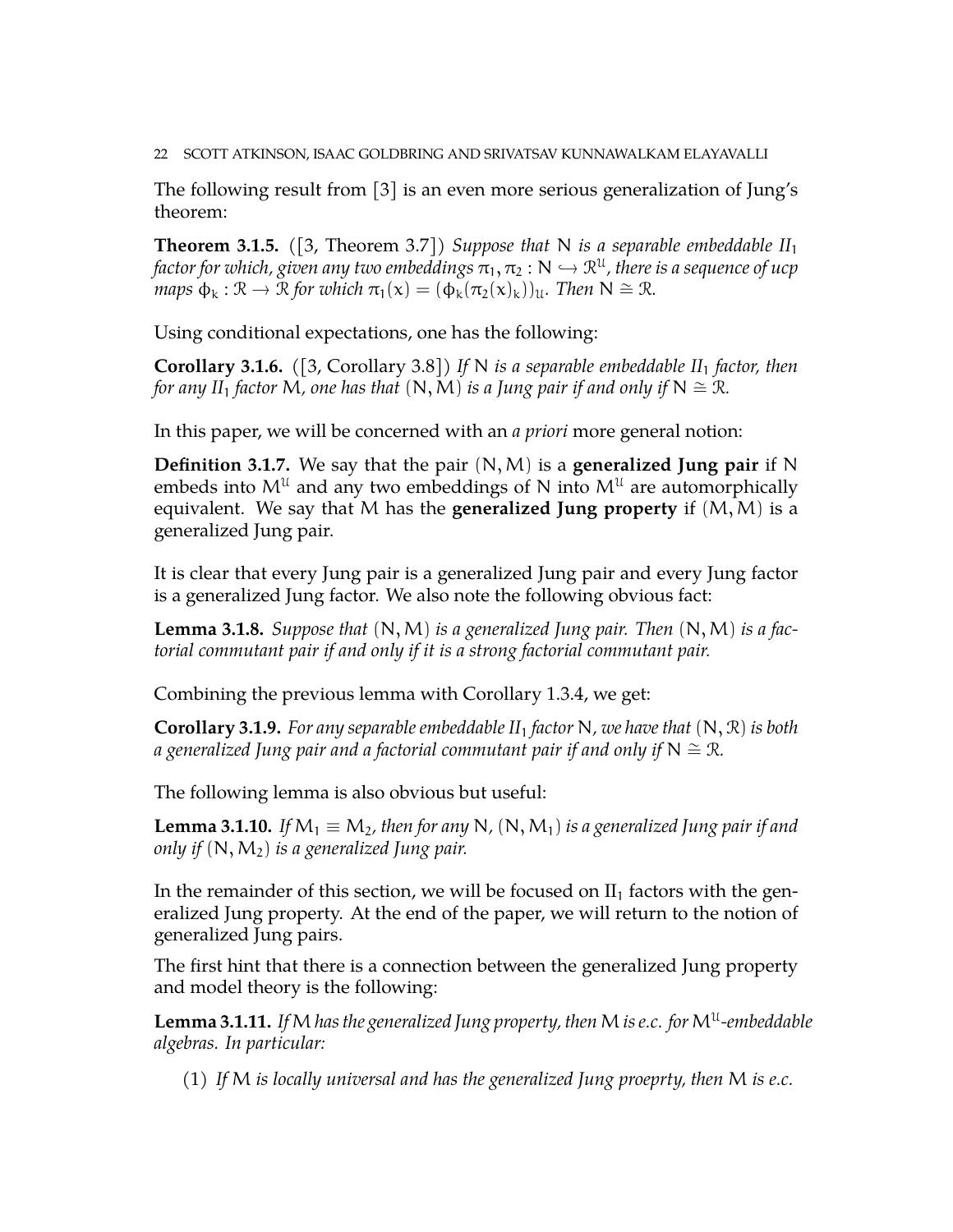(2) *If* M *is embeddable and has the generalized Jung property, then* M *is an e.c. embeddable factor.*

*Proof.* Suppose that  $M \subseteq N$  and N embeds in  $M^U$ . Take an embedding  $N \hookrightarrow M^U$  and let  $M \hookrightarrow M^U$  be the conventional  $M^{\mathfrak{U}}$  and let  $j : M \hookrightarrow M^{\mathfrak{U}}$  be the composition. Since M has the generalized Jung property, there is an automorphism  $\alpha$  of  $\mathsf{M}^{\mathfrak{U}}$  that passes  $\mathfrak j$  to the diagonal embedding. It follows that M is e.c. in N.  $\Box$ 

The following further indicates the link between the generalized Jung property and model theory:

**Theorem 3.1.12.** *Suppose that* N *is a II*<sup>1</sup> *factor. Then the following are equivalent:*

- (1) N *has the generalized Jung property.*
- (2) *Every embedding of*  $N \hookrightarrow N^U$  *is elementary.*<br>(2) *Mb argues i* a  $N \times M$  *is an authorities with*
- (3) *Whenever*  $j : N \hookrightarrow M$  *is an embedding with*  $M \equiv N$ *, then*  $j$  *is elementary.*

*Proof.* (1) implies (2) follows immediately from the fact that the diagonal embedding is an elementary embedding.

(2) implies (3): Assume that (2) holds and let  $i : N \hookrightarrow M$  be an embedding, where  $M \equiv N$ . Let j :  $M \hookrightarrow N^{\mathfrak{U}}$  be an elementary embedding, which exists by Fact [2.1.6\(](#page-13-0)2). Then the composition  $ji : N \hookrightarrow N^{\mathcal{U}}$  is elementary by assumption.<br>It follows that i is also alomantary by East 2.1.2(2). It follows that  $i$  is also elementary by Fact [2.1.3\(](#page-12-3)2).

(3) implies (1). Assume that (3) holds and let  $\pi_1, \pi_2 : N \hookrightarrow N^{\mathfrak{U}}$  be embeddings. Then  $\pi_1$  and  $\pi_2$  are elementary embeddings by assumption. In particular, the map  $\pi_1(x) \mapsto \pi_2(x) : \pi_1(N) \to \pi_2(N)$  is a partial elementary map between separable subalgebras of  $N^{\mathfrak{U}}$ . By Fact [2.1.9](#page-14-1) above, there is an automorphism  $\alpha$ of  $N^{\mathfrak{U}}$  extending this map. Thus  $\alpha \circ \pi_1 = \pi_2$ .

**Remark 3.1.13.** The advantage of item (3) in the previous theorem is that it does not mention ultrapowers and does not appear to depend on set theory. $^{25}$  $^{25}$  $^{25}$ . While the implications (1) implies (2) and (2) implies (3) do not depend on CH, the implication (3) implies (1) does use our standing CH assumption (via Fact [2.1.9\)](#page-14-1). In fact, without assuming CH, there are a priori two definitions of generalized Jung property, one that holds for some nonprincipal ultrafilter on  $\mathbb N$ and one that holds for all nonprincipal ultrafilters on  $\mathbb N$ . It would be interesting to investigate if these two definitions coincide independent of the ambient set theory.

We next discuss that the generalized Jung property is enforceable in the sense of §[§2.4](#page-18-0) above. First, we need the following:

<span id="page-22-0"></span><sup>&</sup>lt;sup>25</sup>For the model theorists, one can rephrase (2) as Th(M) ∪ Diag(M) is complete.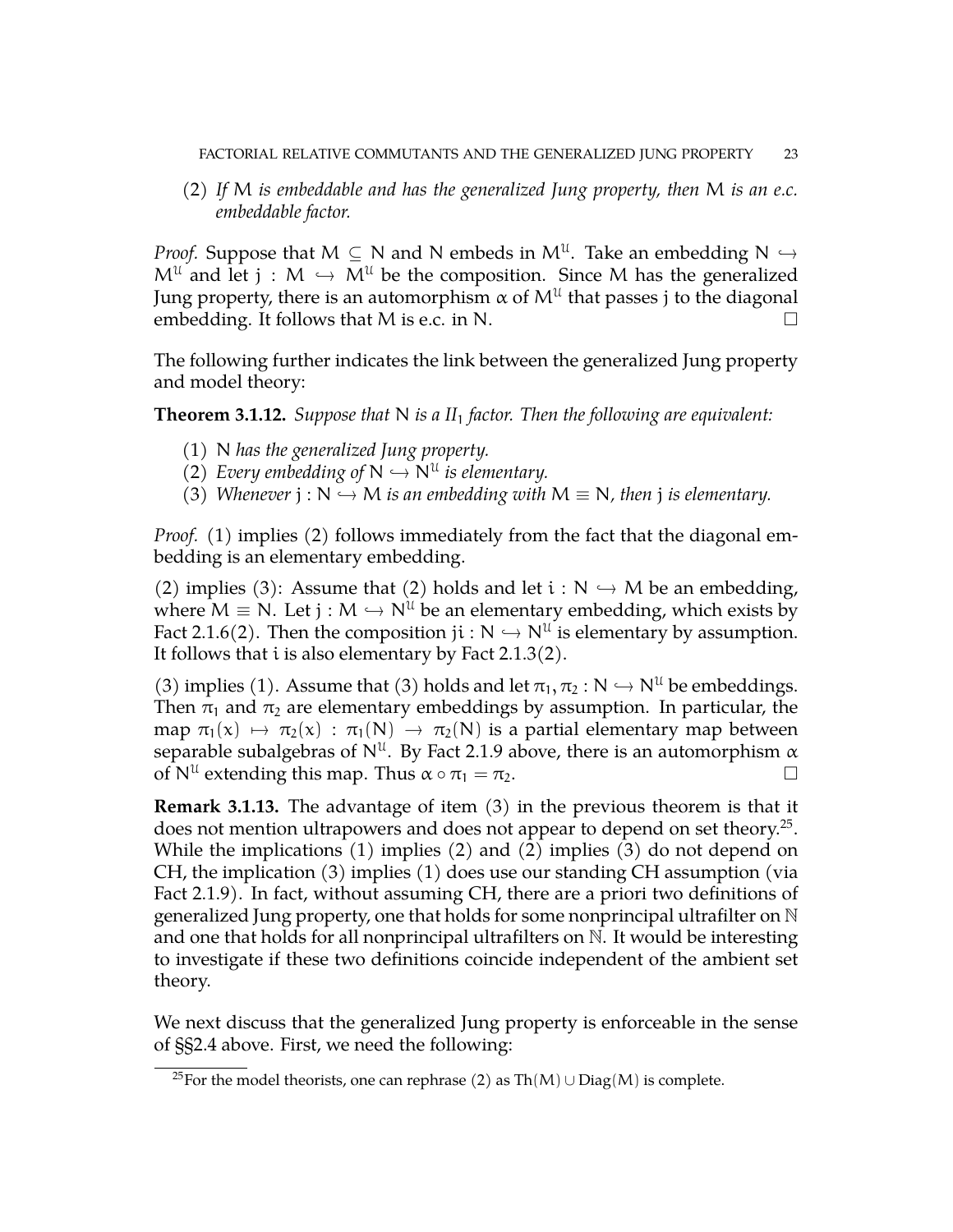24 SCOTT ATKINSON, ISAAC GOLDBRING AND SRIVATSAV KUNNAWALKAM ELAYAVALLI

**Theorem 3.1.14.** *(*[\[26,](#page-51-19) Theorem 2.14]*) Fix a tracial von Neumann algebra* P *(not necessarily a factor*). Given any sentence σ, there is a unique real number  $r_{σ,P}$  such *that, when playing the game restricted to* P U *-embeddable algebras, the property "the compiled algebra* M *satisfies* σ <sup>M</sup> = rσ,P*" is an enforceable property.*

When P is locally universal, that is, when there is no restriction on the algebras, we write  $r_{\sigma}$  instead of  $r_{\sigma,P}$ .

In what follows, we say that a tracial von Neumann algebra N (not necessarily a factor) has the generalized Jung property if any two embeddings  $N \hookrightarrow N^{\mathfrak{U}}$  are automorphically equivalent.

The following definition is nonstandard but is useful for our purposes (see [\[26,](#page-51-19) Proposition 3.10<sup>[]</sup>).

**Definition 3.1.15.** Fix tracial von Neumann algebras M and P (not necessarily factors). M is called **finitely generic for** P U **-embeddable algebras** if:

- (1) M has the generalized Jung property, and
- (2)  $σ<sup>M</sup> = r<sub>σ,P</sub>$  for all sentences  $σ$ .

When P is locally universal, we simply call M **finitely generic**. When  $P = \mathcal{R}$ , we call M **finitely generic embeddable**.

Since  $\Re$  is the enforceable embeddable factor, it follows that any finitely generic embeddable algebra is elementarily equivalent to R.

<span id="page-23-2"></span>**Fact 3.1.16.** *(*[\[26,](#page-51-19) Proposition 3.9]*) When playing the game restricted to* P U *-embeddable algebras, being finitely generic for* P U *-embeddable algebras is an enforceable property. In particular, having the generalized Jung property is an enforceable property.*

We will also need the following fact:

<span id="page-23-3"></span>**Fact 3.1.17.** *(*[\[26,](#page-51-19) Corollary 3.11]*) If* M *is finitely generic for* P U *-embeddable algebras, then* M *is e.c. for* P U *-embeddable algebras.*

<span id="page-23-0"></span>3.2. **The case of embeddable factors.** In this subsection, we show that R is the unique embeddable factor with the generalized Jung property.

A first step towards this result is the following:

<span id="page-23-1"></span>**Theorem 3.2.1.** *Suppose that* N *is embeddable and has the generalized Jung property. Then*  $N \equiv \mathcal{R}$ *.* 

*Proof.* Fix embeddings  $i : \mathbb{R} \to \mathbb{N}$  and  $j : \mathbb{N} \to \mathbb{R}^{\mathcal{U}}$ . Consider the ultrapower maps  $i^{\mathfrak{U}}$ :  $\mathcal{R}^{\mathfrak{U}} \hookrightarrow N^{\mathfrak{U}}$  and  $j^{\mathfrak{U}}$ :  $N^{\mathfrak{U}} \hookrightarrow (\mathcal{R}^{\mathfrak{U}})^{\mathfrak{U}}$ . Notice that  $j \circ i$  is elementary since R has the generalized Jung property and  $i^{\mathfrak{U}}\circ j$  is elementary since N has the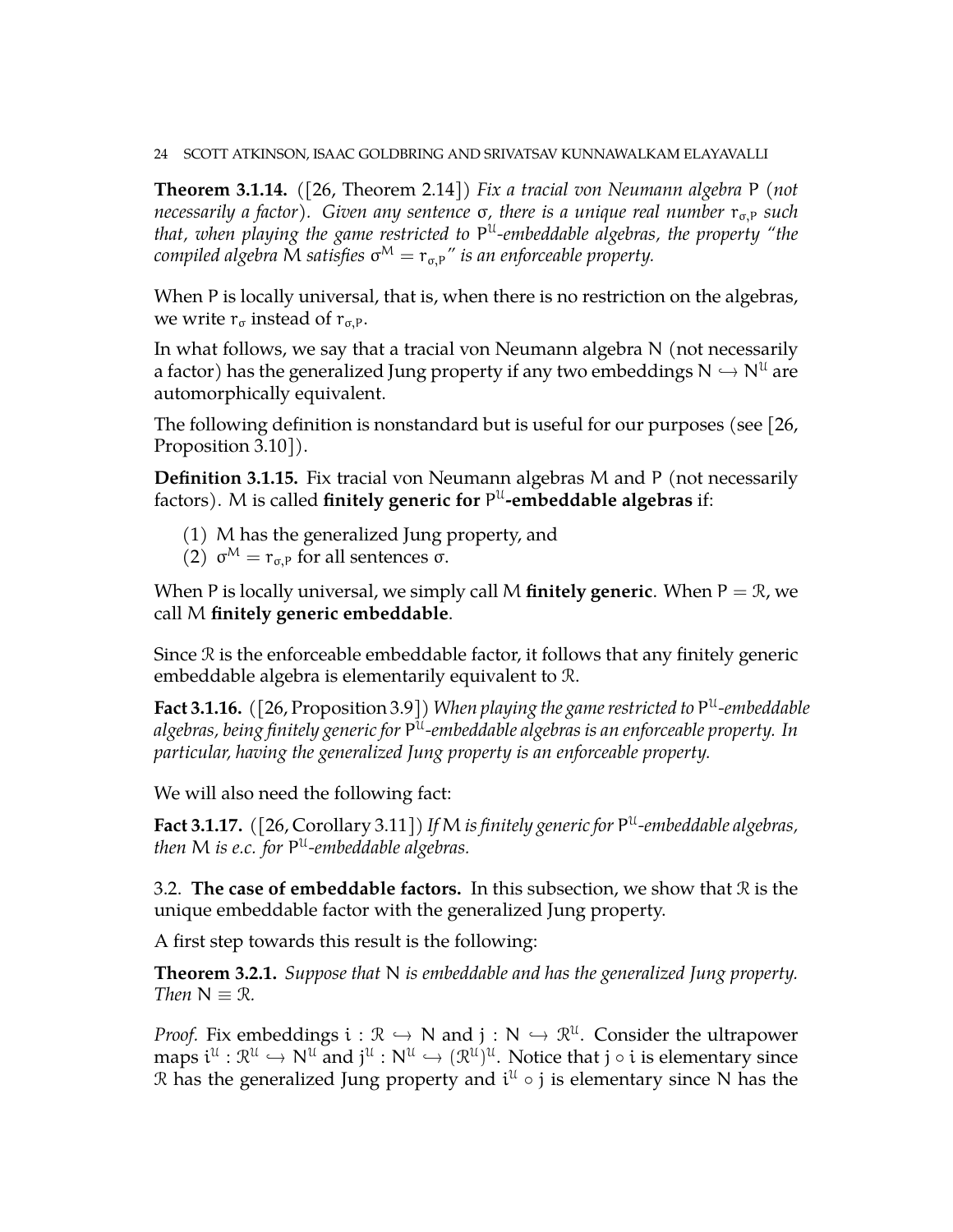generalized Jung property. By Fact [2.1.6\(](#page-13-0)1), j $^{\mathfrak{U}}\circ \mathfrak{i}^{\mathfrak{U}}=(\mathfrak{j}\circ \mathfrak{i})^{\mathfrak{U}}$  is also elementary as is  $(\mathfrak{i}^{\mathfrak{U}})^{\mathfrak{U}}\circ\mathfrak{j}^{\mathfrak{U}}=(\mathfrak{i}^{\mathfrak{U}}\circ\mathfrak{j})^{\mathfrak{U}}.$  Consequently, we get a chain of iterated ultrapowers

$$
\mathcal{R} \hookrightarrow N \hookrightarrow \mathcal{R}^{\mathcal{U}} \hookrightarrow N^{\mathcal{U}} \hookrightarrow (\mathcal{R}^{\mathcal{U}})^{\mathcal{U}} \hookrightarrow (N^{\mathcal{U}})^{\mathcal{U}} \hookrightarrow \cdots
$$

such that all maps between successive ultrapowers of  $\mathcal R$  are elementary as are all maps between successive ultrapowers of N. Setting M to be the union of the chain, by Fact [2.1.3\(](#page-12-3)3) we see that M is both an elementary extension of N and  $\mathcal{R}$ , whence N  $\equiv \mathcal{R}$ .

Now we prove the following general result, which is a modification (and simplification) of [\[29,](#page-51-6) Proposition 4.12]. The proof uses the material on types and heirs from §[§2.2](#page-14-0) above:

<span id="page-24-0"></span>**Theorem 3.2.2.** *Suppose that* M*,* N*, and* P *are such that:*

 $(1)$   $M \subseteq N \subseteq P^{\mathfrak{U}}$ ,  $(2)$   $M \preceq P^{\mathfrak{U}}$ , and (3)  $N' \cap P^{\mathfrak{U}}$  *is a factor.* 

*Then*  $M' \cap P^{\mathfrak{U}}$  *is a factor.* 

*Proof.* Fix  $a \in Z(M' \cap P^{\mathfrak{U}})$ ; we will show that  $a \in \mathbb{C}$ . Let  $p = tp(a/M)$ . By Example [2.2.3,](#page-14-2)  $p(P^{\mathfrak{U}})\subseteq \mathsf{Z}(M'\cap P^{\mathfrak{U}}).$  Let  $\mathfrak{q}\in \mathsf{S}(\mathsf{N})$  be an heir of  $\mathfrak{p}$ , which exists by Fact [2.2.6.](#page-15-0) By Example [2.2.5,](#page-15-1)  $\mathsf{q}(\mathsf{P}^{\mathfrak{U}})\subseteq \mathsf{N}'\cap \mathsf{P}^{\mathfrak{U}}$ . Since  $\mathsf{q}(\mathsf{P}^{\mathfrak{U}})\subseteq \mathsf{p}(\mathsf{P}^{\mathfrak{U}})\subseteq \mathsf{Z}(\mathsf{M}'\cap \mathsf{P}^{\mathfrak{U}})$ and  $\mathsf{N}'\cap\mathsf{P}^{\mathfrak{U}}\subseteq\mathsf{M}'\cap\mathsf{P}^{\mathfrak{U}},$  it follows that  $\mathsf{q}(\mathsf{P}^{\mathfrak{U}})\subseteq\mathsf{Z}(\mathsf{N}'\cap\mathsf{P}^{\mathfrak{U}}).$ 

Now take  $b \in q(P^{\mathfrak{U}})$ . Since  $\mathsf{N}' \cap P^{\mathfrak{U}}$  is a factor, we have that  $b = \lambda \cdot 1$  for some  $\lambda \in \mathbb{C}$ . Consequently,  $d(x, \lambda \cdot 1)^p = d(x, \lambda \cdot 1)^q = d(b, \lambda \cdot 1) = 0$ , whence  $a = \lambda \cdot 1$ , as desired.  $\Box$ 

<span id="page-24-1"></span>**Corollary 3.2.3.** If  $M \equiv \mathcal{R}$ , then any elementary embedding of  $M$  into  $\mathcal{R}^{\mathfrak{U}}$  has factorial *commutant, whence* (M, R) *is a factorial commutant pair.*

*Proof.* Fix an elementary embedding  $j : M \hookrightarrow \mathbb{R}^{\mathfrak{U}}$ . Then  $j(M) \preceq \mathbb{R}^{\mathfrak{U}}$ . By Theorem [1.3.5,](#page-10-3) there is  $N \subseteq \mathcal{R}^{\mathcal{U}}$  such that  $j(M) \subseteq N$  and  $N' \cap \mathcal{R}^{\mathcal{U}}$  is a factor. By Theorem [3.2.2,](#page-24-0) we have that  $j(M)' \cap \mathcal{R}^{\mathcal{U}}$  is a factor, as desired.

**Remark 3.2.4.** As mentioned in the introduction, a well-known open question of Popa asks whether or not every embeddable factor admits an embedding into  $\bar{\mathcal{R}}^{\mathfrak{U}}$  with factorial commutant. The previous corollary now gives continuum many non-isomorphic separable  $II<sub>1</sub>$  factors which satisfy the conclusion of Popa's question.

We now arrive at one of the main results of this paper: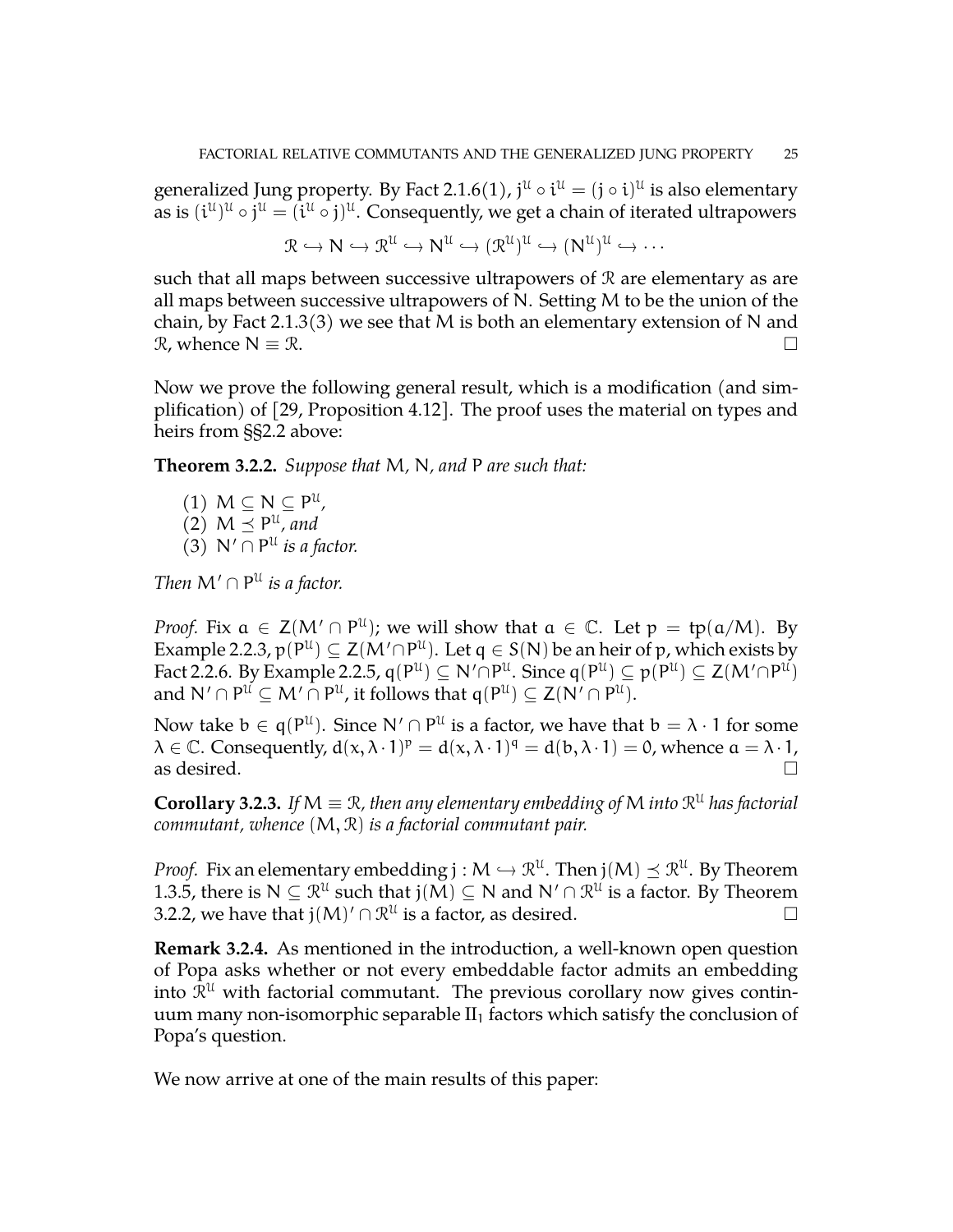26 SCOTT ATKINSON, ISAAC GOLDBRING AND SRIVATSAV KUNNAWALKAM ELAYAVALLI

<span id="page-25-2"></span>**Theorem 3.2.5.** *Suppose that* N *is an embeddable generalized Jung factor. Then*  $N \cong$ R*.*

*Proof.* By Fact [2.1.6\(](#page-13-0)2), Theorem [3.2.1,](#page-23-1) and Corollary [3.2.3,](#page-24-1) we have that  $(N, \mathcal{R})$ is a factorial commutant pair. By Theorem [3.2.1](#page-23-1) and Lemma [3.1.10,](#page-21-0) we have that  $(N, \mathcal{R})$  is a generalized Jung pair. Thus, Corollary [3.1.9](#page-21-1) implies N  $\cong \mathcal{R}$ .  $\Box$ 

**Corollary 3.2.6.** R *is the unique finitely generic embeddable II*<sup>1</sup> *factor.*

<span id="page-25-0"></span>3.3. **The general case.** In the recent preprint [\[38\]](#page-52-0), a negative solution to the CEP was announced. Working under the assumption that the proof there is correct, we immediately have:

<span id="page-25-1"></span>**Theorem 3.3.1.** *There is a non-embeddable factor with the generalized Jung property.*

*Proof.* If M is a finitely generic factor (which exists by Fact [3.1.16\)](#page-23-2), then M has the generalized Jung property and is non-embeddable (since it is locally uni-versal by Facts [2.3.2](#page-17-2) and [3.1.17\)](#page-23-3).  $\Box$ 

A natural follow-up question is: How many non-embeddable factors with the generalized Jung property are there?

**Conjecture 3.3.2.** *There are continuum many non-isomorphic separable non-embeddable II*<sup>1</sup> *factors with the generalized Jung property.*

Some mild evidence for this conjecture is provided by the following:

**Theorem 3.3.3.** *If there are fewer than continuum many separable finitely generic factors, then the enforceable II*<sup>1</sup> *factor exists.*

*Proof.* This follows immediately from the so-called **Dichotomy theorem** [\[26,](#page-51-19) Theorem 6.1] and the fact that being finitely generic is an enforceable property.  $\Box$ 

As stated above, we believe that there does not exist an enforceable factor; consequently, that leads us to believe that there exist continuum many non-isomorphic separable finitely generic  $II_1$  factors, and hence continuum many non-isomorphic separable  $II_1$  factors with the generalized Jung property.

If we are willing to relax the demand that the generalized Jung algebra be a factor, then we can actually achieve continuum many non-isomorphic separable examples:

**Proposition 3.3.4.** *For every tracial von Neumann algebra* P *(not necessarily a factor), there is a generalized Jung algebra* M *such that* M *and* P *are mutually embeddable.*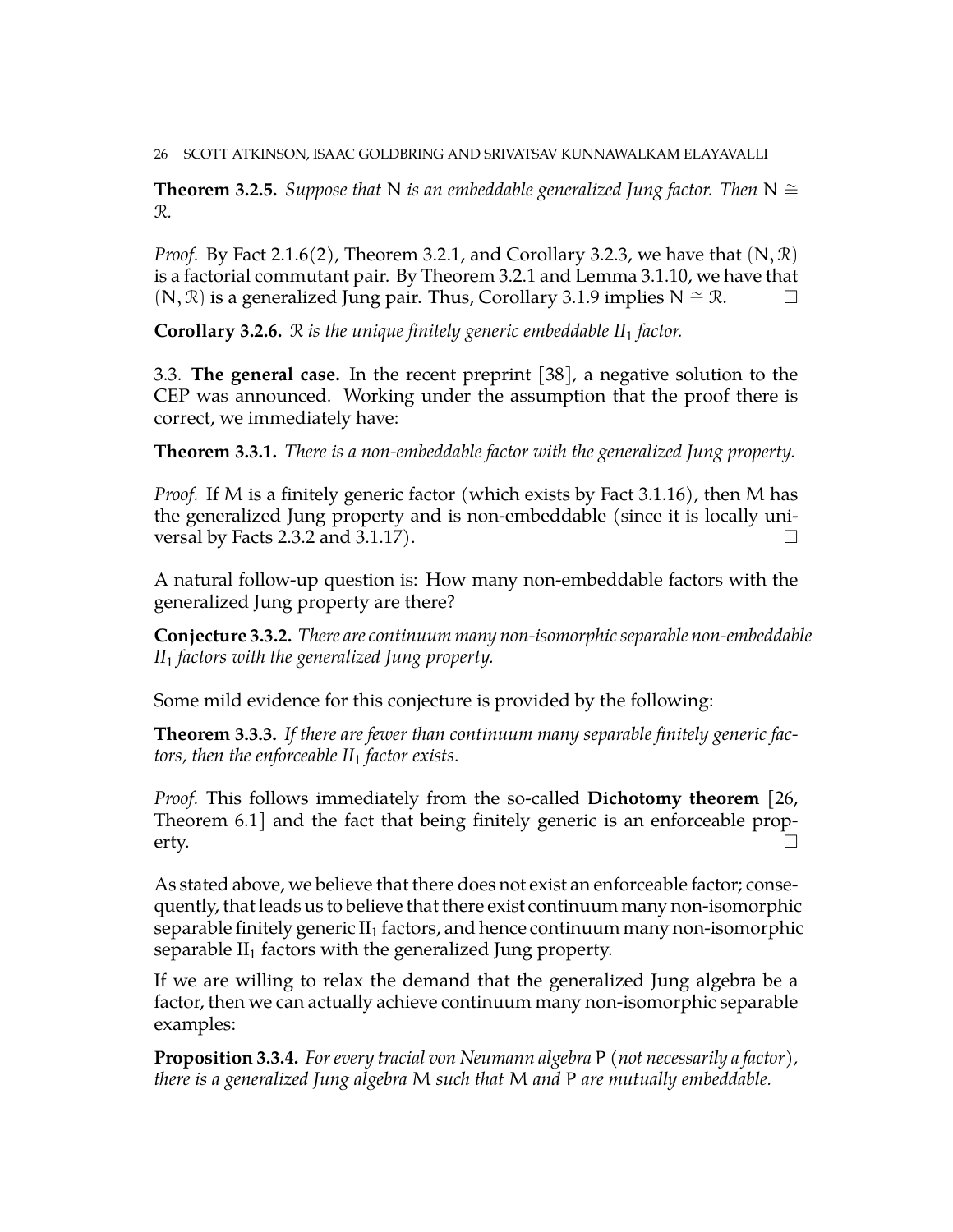*Proof.* The proof is identical to the proof of Theorem [3.3.1](#page-25-1) above relativized to the setting of  $P^{\mathfrak{U}}$ -embeddable algebras.

**Corollary 3.3.5.** *There are at least as many non-isomorphic generalized Jung algebras (resp. factors) as there are non-mutually embeddable algebras (resp. factors).*

It is an open problem whether or not there are continuum many non-mutually embeddable factors. There are, however, continuum many non-mutually embeddable tracial von Neumann algebras:

**Theorem 3.3.6** (Goldbring-Hart [\[28\]](#page-51-20)). *There is a family*  $(M_t)_{t \in [0,1]}$  *of tracial von Neumann algebras containing* R *such that the* M<sup>t</sup> *'s are pairwise non-mutually embeddable.*

**Corollary 3.3.7.** *There are continuum many pairwise non-isomorphic non-embeddable generalized Jung algebras that contain* R*.*

Thus far, all locally universal generalized Jung factors proven to exist have been finitely generic. It is natural to wonder if this is always the case:

**Question 3.3.8.** Must a locally universal generalized Jung factor be finitely generic?

**Proposition 3.3.9.** *Suppose that*  $N \subseteq M$  *are both generalized Jung and* N *is locally universal.* Then  $N \equiv M$ . In particular, if N is finitely generic, then so is M.

*Proof.* The proof of the first-statement is identical to the proof of Theorem [3.2.1.](#page-23-1) The second statement follows immediately from the first statement.  $\Box$ 

<span id="page-26-1"></span>**Corollary 3.3.10.** *Suppose that the enforceable factor exists. Then any locally universal generalized Jung factor is finitely generic.*

*Proof.* This follows from the previous proposition using the fact that the enforceable factor embeds into any e.c. factor (see [\[26,](#page-51-19) Proposition 6.19 and Remark  $(6.29)$ ).

**Corollary 3.3.11.** *If there are fewer than continuum many generalized Jung factors, then every locally universal generalized Jung factor is finitely generic.*

Thus far, our arguments do not seem to apply to the following:

<span id="page-26-0"></span>**Question 3.3.12.** Does there exist a non-embeddable Jung factor?

This question is of interest on its own, but a positive resolution of Question [3.3.12](#page-26-0) would provide an example of a non-embeddable "self-tracially stable"  $II_1$ factor.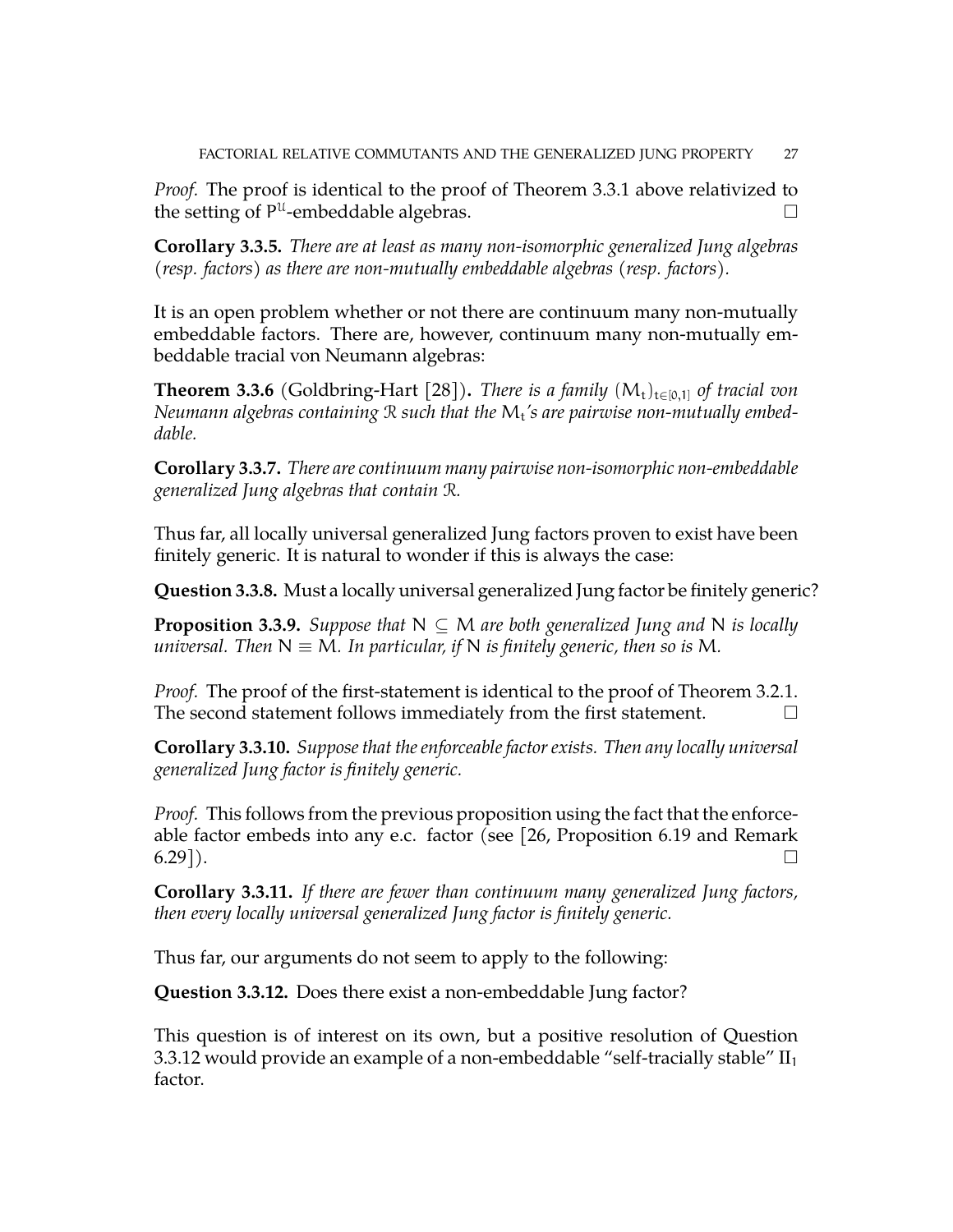**Definition 3.3.13.** A  $II_1$  factor N is **self-tracially stable** if, for every embedding  $\pi: N \hookrightarrow N^{\mathcal{U}}$ , there is a sequence of embeddings  $\pi_k: N \hookrightarrow N$  such that, for every  $x \in \mathbb{N}, \pi(x) = (\pi_k(x))_{\mathfrak{U}}.$ 

In [\[3,](#page-50-1) Theorem 2.4] it was shown that R is the only embeddable self-tracially stable  $II_1$  factor. Thus it would be of significant interest to exhibit a non-embeddable self-tracially stable  $II_1$  factor. The following proposition shows that if we were to exhibit a non-embeddable Jung factor, then we would automatically have an example of a non-embeddable self-tracially stable  $II_1$  factor.

**Proposition 3.3.14.** *A Jung factor is self-tracially stable.*

*Proof.* Let N be a Jung factor, and let an embedding  $\pi : N \hookrightarrow N^u$  be given. Then  $\pi$ is unitarily equivalent to the diagonal embedding, say by a unitary  $u = (u_k)_u \in$  $N^{\mathfrak{U}}$ . We can take  $\pi_{k} : N \hookrightarrow N$  to be given by  $\pi_{k}(x) = u_{k}^{*}xu_{k}$ .

<span id="page-27-0"></span>We will have more to say about Question [3.3.12](#page-26-0) in [§6.](#page-34-0)

 $4. \,$  The space  $\mathbb{H}\mathrm{om}_\mathcal{A}(\mathsf{N},\mathsf{M}^\mathcal{U})$ 

The results of  $\lceil 10 \rceil$  show that if N is a non-amenable embeddable factor, then  $\mathbb{H}$ om(N,  $\mathcal{R}^{u}$ ) is non-separable in the topology described in §[§1.3.](#page-9-0) Moreover, [\[3,](#page-50-1) Theorem 3.23] shows that if N is a non-amenable embeddable factor, then for any ultraproduct of  $II_1$  factors  $\prod M_k$ , the space  $\mathbb{H}$ om(N,  $\prod M_k$ ) is non $k\rightarrow 11$  $k\rightarrow \mathcal{U}$ 

separable.

Proceeding by analogy, let  $\mathbb{H}\text{om}_{A}(\mathsf{N},\mathsf{M}^{\mathcal{U}})$  denote the space of all embeddings of N into  $M^{\mathfrak{U}}$  modulo automorphic equivalence. Given an embedding  $\pi : \mathbb{N} \hookrightarrow$  $M^{\mathfrak{U}}$ , we let  $[\pi]_A$  denote its class in  $\mathbb{H}\text{om}_A(N, M^{\mathfrak{U}})$ . In this section, we show that  $\mathbb{H}\mathsf{om}_\mathsf{A}(\mathsf{N},\mathsf{M}^\mathfrak{U})$  can be equipped with a complete metric analogous to the one for its counterpart  $\mathbb{H}\mathrm{om}(\overline{\mathsf{N}}, \overline{\mathsf{M}}^{\mathcal{U}}).$ 

<span id="page-27-1"></span>4.1. **The topometric structure on spaces of types.** First, for fixed separable  $II_1$ factors N and M such that N embeds into  $M^{\mathfrak{U}}$ , we show that  $\mathbb{H}\text{om}_A(N,M^{\mathfrak{U}})$  is nothing more than an avatar of a familiar model-theoretic object, namely a space of types. This will allow us to equip  $\mathbb{H}\text{om}_{A}(\mathsf{N},\mathsf{M}^{\mathcal{U}})$  with two topologies which interact in a very nice way.

We first need to say a few words about types of countably infinite tuples. Indeed, implicit in the definition of types in §[§2.2](#page-14-0) was that we were considering types of finite tuples. However, the definition makes perfect sense for arbitrary tuples of variables as well. Let  $x = (x_1, x_2, ...)$  represent a countable sequence of variables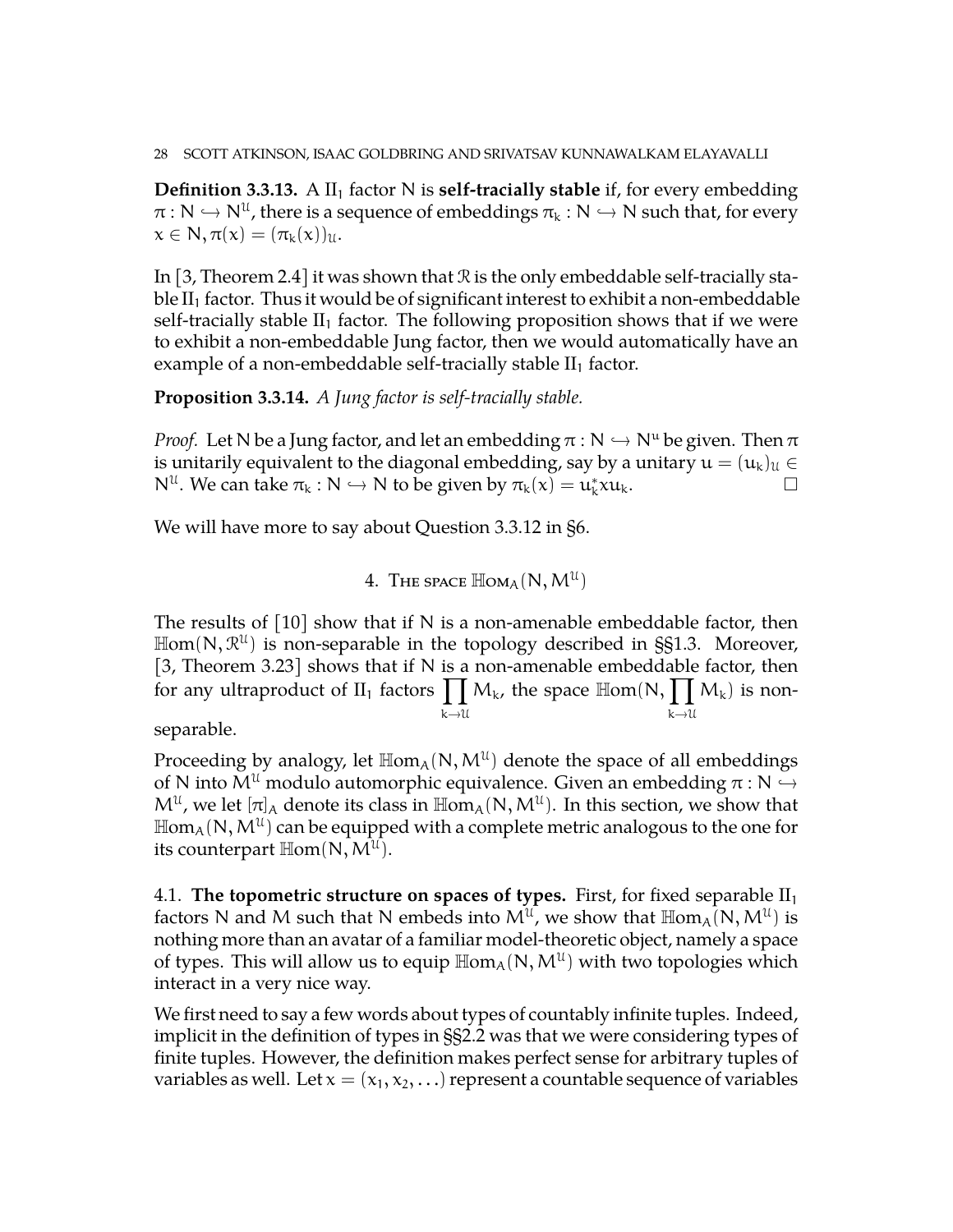and let  $\mathfrak{a}=(\mathfrak{a}_1,\mathfrak{a}_2,\dots, )$  denote a countable tuple from  $\mathsf{M}^{\mathfrak{U}}.$  Given such a tuple a, we let tp(a) := tp<sup>M<sup>u</sup>(a/ $\emptyset$ ) be just as in §[§2.2,](#page-14-0) now viewed as a function defined</sup> on all formulae  $\varphi$  (without parameters) whose free variables are among those in x. We let  $S_\omega^M$  denote the set of such types. As above, for  $p\in S_\omega^M$ , we say that  $a \in M^{\mathfrak{U}}$  **realizes**  $p$  if  $p = tp(a)$ .

We now describe two natural topologies on  $S_\omega^M$ . First, to each formula  $\varphi$  as above, let  $K_{\varphi}$  denote a compact interval in  $\mathbb R$  such that, for every tracial von Neumann algebra N,  $\phi^{\mathsf{N}}$  takes values in K<sub>φ</sub>. Consequently, we may view  $S_\omega^{\mathsf{M}}$ as a subset of the compact spaces  $\prod_{\phi} K_{\phi}$ . The topology on  $S^M_{\omega}$  induced by this identification is referred to as the  $\textbf{logic topology}$  on  $\mathsf{S}_{\omega}^\mathsf{M}.$  An alternative viewpoint on the logic topology is that it is the weakest topology making all maps  $p \mapsto \varphi^p : S_\omega^M \to \mathbb{R}$  continuous (as  $\varphi$  varies over all formulae). It is fairly straightforward to see that  $S^M_\omega$  is a closed subset of  $\prod_\varphi {\sf K}_\varphi$ , whence the logic topology on  $S^M_\omega$  is compact.

There is another topology on  $\boldsymbol{\mathrm{S}}_{\omega}^{\textsf{M}}$  induced from a natural metric given by

$$
d_{tp}(p,q):=inf\{\|a-b\|_1\ :\ a,b\in M^\mathfrak{U}, p=tp(a), q=tp(b)\}
$$

where

$$
\|a-b\|_1:=\sum_{j=1}^\infty 2^{-j}\|a_j-b_j\|_2
$$

(if the reader will forgive the abuse in notation).

The two topologies, while not necessarily the same, are connected in a way as formalized by the following definition:

**Definition 4.1.1.** (Ben-Yaacov [\[4\]](#page-50-6)) A **topometric space** is a triple  $(X, \mathcal{T}, d)$ , where  $(X, \mathcal{T})$  is a topological space,  $(X, d)$  is a metric space, and the following two axioms hold:

- (1) The topology induced by the metric d refines the topology T.
- (2) The metric  $d : X \times X \to \mathbb{R}$  is *T*-lower semicontinuous.

We refer to  $(X, \mathcal{T})$  as the **topological reduct** of the topometric space and  $(X, d)$ as the **metric reduct** of the topometric space.

**Theorem 4.1.2.** (Ben Yaacov-Usvyatsov [\[8,](#page-50-7) Fact 4.12])  $S^M_\omega$ , equipped with its logic *topology and metric above, is a compact topometric space.*[26](#page-28-0)

It is important to note that when using "topological" adjectives when referring to a topometric space, these adjectives are being applied to the topological

<span id="page-28-0"></span> $26$ Technically the reference given is about type spaces of finite tuples, but the exact same proof works in the case of a countably infinite tuple.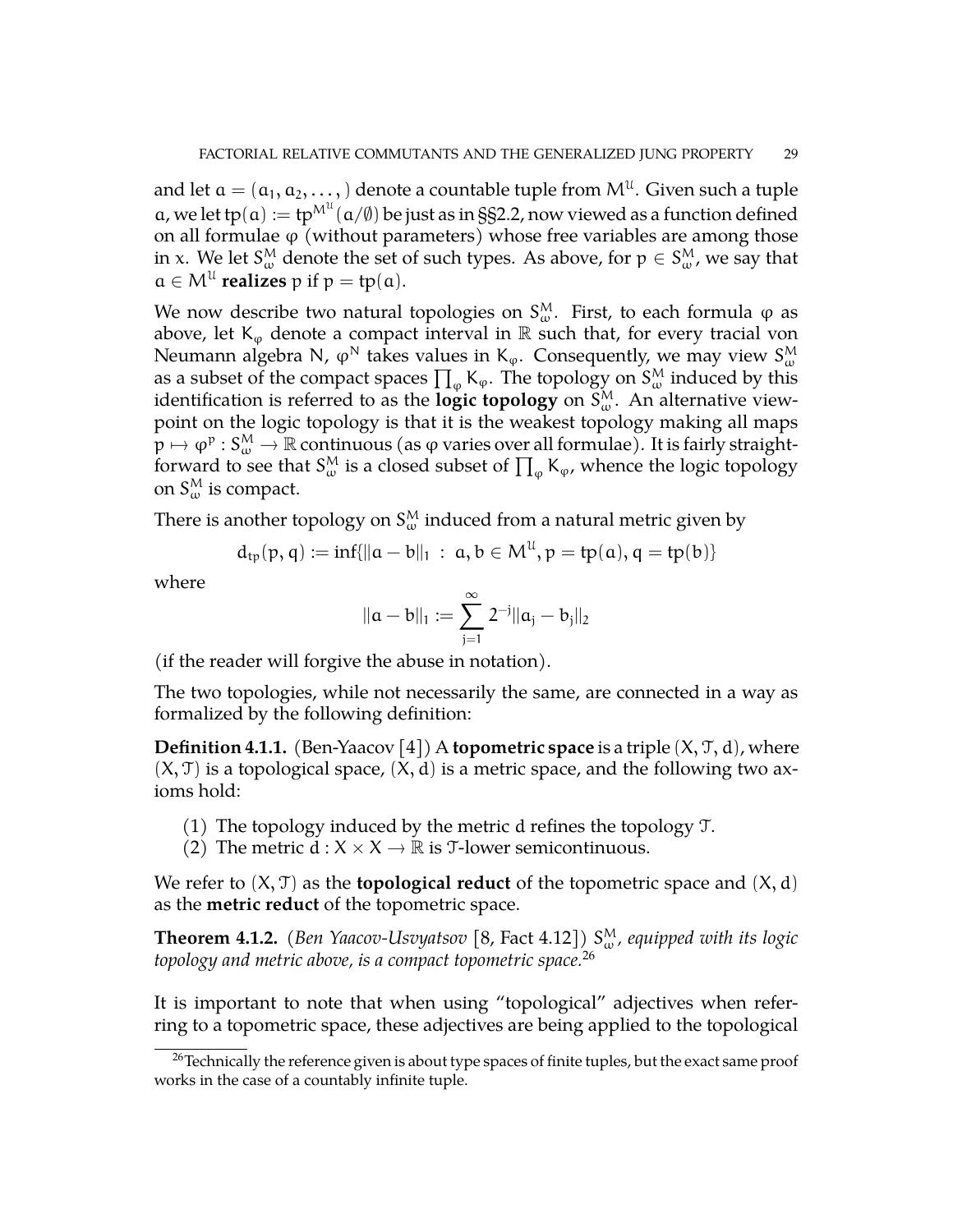reduct. Thus, in the above theorem, the compactness of the topometric space  $S^{\text{M}}_{\omega}$  is referring to the compactness of the logic topology.

<span id="page-29-0"></span>4.2. **Induced topometric structure and cardinality.** We now turn to discuss how  $\mathbb{H}\text{om}_{A}(\mathsf{N}, \tilde{\mathsf{M}}^{\mathcal{U}})$  inherits a topometric structure from  $\mathsf{S}_{\omega}^{\mathcal{M}}$ . As discussed in §[§2.2,](#page-14-0) we may alternatively view types as orbits in  $\mathsf{M}^{\mathfrak{U}}$  under the action of  $\mathsf{Aut}(\mathsf{M}^{\mathfrak{U}}).$ We will need the following proposition:

**Proposition 4.2.1.** Given a countably infinite tuple  $a \in M^{\mathfrak{U}}$ , the orbit of  $a$  under the action of  $Aut(\mathsf{M}^{\mathfrak{U}})$  is closed with respect to  $\|\cdot\|_1$  on countable tuples in  $\mathsf{M}^{\mathfrak{U}}$ , and hence the metric  $\rm{d_{tp}}$  on  $\rm{S_{\omega}^M}$  is simply the distance between orbits.

*Proof.* If  $a_{\lambda} \rightarrow a$  and all  $a_{\lambda}$  have the same type, then so does a. Indeed, given any formula φ(x), setting r to be the common values of  $\phi^{\mathsf{M}^{\mathfrak{U}}}(\mathfrak{a}_{\lambda})$ , then since  $\phi^{\mathsf{M}^{\mathfrak{U}}}$  is a continuous function with respect to  $\|\cdot\|_2$ , we have that

$$
\phi^{M^{U}}(a) = \lim_{\lambda} \phi^{M^{U}}(a_{\lambda}) = r.
$$

Now suppose that a is a countable sequence from the unit ball of N that generates N. Suppose also that  $\pi_1, \pi_2 : \mathbb{N} \hookrightarrow \mathbb{M}^{\mathcal{U}}$  are given. Then, by Fact [2.2.2](#page-14-3)<sup>[27](#page-29-1)</sup>,  $\pi_1$ ,  $\pi_2$  if and only if to  $(\pi_1(\alpha))$ , the  $(\pi_2(\alpha))$ . It follows that we have a  $[\pi_1]_A = [\pi_2]_A$  if and only if  $tp(\pi_1(\alpha)) = tp(\pi_2(\alpha))$ . It follows that we have a well-defined injection  $\Phi_a$  :  $\mathbb{H}\text{om}_A(N, M^{\mathcal{U}}) \to S^M_{\omega}$ . Moreover, the image of this injection is precisely those types which extend the **quantifier-free type** of a, denoted qftp(a), which is the restriction of tp(a) to the quantifier-free formulae. It is easy to see that the set of such types is closed in the logic topology. Thus, we have a bijection between  $\mathbb{H}\text{om}_\text{A}(\overset{\circ}{\text{N}},\text{M}^\text{U})$  and a closed subset of  $S_\omega^\text{M}$ , allowing us to equip  $\mathbb{H}$ om<sub>A</sub>(N, M<sup>U</sup>) with the structure of a compact topometric space. Moreover, this topometric structure is canonical:

**Proposition 4.2.2.** *Suppose that* a *and* b *are both generators of* N*. Then the map*

 $\mathfrak{tp}(\pi(\mathfrak{a})) \mapsto \mathfrak{tp}(\pi(\mathfrak{b})) : \Phi_{\mathfrak{a}}(\mathbb{H}\text{om}_{A}(\mathsf{N},\mathsf{M}^{\mathfrak{U}})) \to \Phi_{\mathfrak{b}}(\mathbb{H}\text{om}_{A}(\mathsf{N},\mathsf{M}^{\mathfrak{U}}))$ 

*is an isomorphism of topometric spaces, that is, the map is a homeomorphism between the topological reducts and a uniform homeomorphism between the metric reducts.*

*Proof.* We first show that the map is continuous in the logic topology. To see this, suppose that  $[\pi_{\lambda}(a)]_A \to [\pi(a)]_A$  in the logic topology and fix  $\varphi(x)$  and  $\epsilon > 0$ . Take  $\delta > 0$  sufficiently small and let  $p(x)$  be a  $\ast$ -polynomial such that  $d(p(a), b) < \delta$ . Then

$$
|\phi(\pi_{\lambda}(b)) - \phi(\mathfrak{p}(\pi_{\lambda}(a)))|, |\phi(\pi(b)) - \phi(\mathfrak{p}(\pi(a)))| < \frac{\varepsilon}{3}
$$

<span id="page-29-1"></span> $27$ Again, the fact being referred to is about type spaces of finite tuples, but the proof works also for type spaces of countably infinite tuples.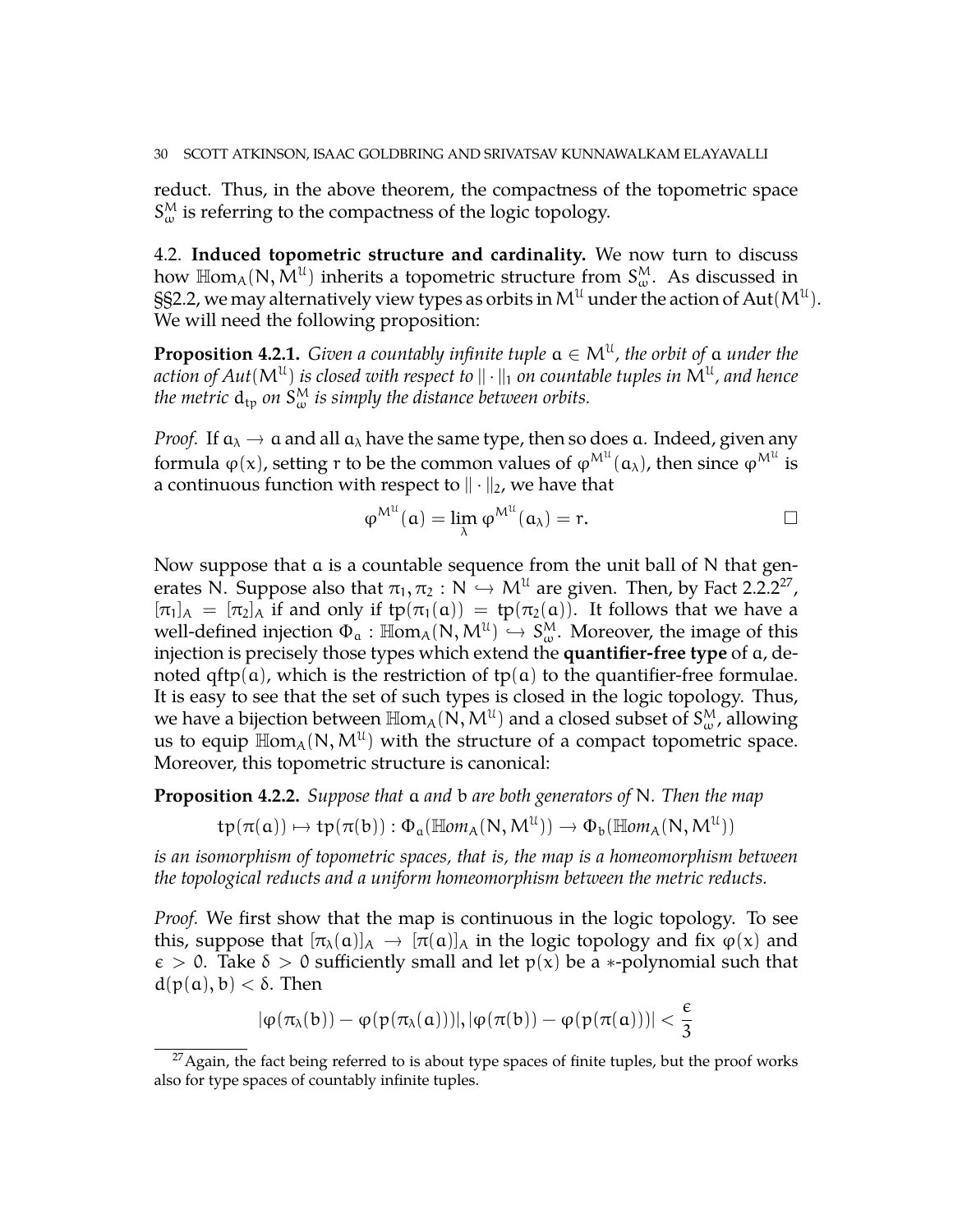if  $\delta$  is sufficiently small. For  $\lambda \geq \lambda_0$ , we have  $|\varphi(p(\pi_\lambda(\mathfrak{a}))) - \varphi(p(\pi(\mathfrak{a})))| < \frac{\epsilon}{3}$  $\frac{\epsilon}{3}$ . Consequently, for  $\lambda \geq \lambda_0$ , we have  $|\varphi(\pi_{\lambda}(b)) - \varphi(\pi(b))| < \varepsilon$ . Since  $\varphi$  and  $\epsilon$  were arbitrary, we have that  $[\pi_{\lambda}(b)]_A \rightarrow [\pi(b)]_A$ , as desired.

We next show that the map is uniformly continuous. Towards that end, fix  $\epsilon > 0$  and let  $p(x)$  be a  $\ast$ -polynomial such that  $d(p(a), b) < \frac{\epsilon}{3}$  $\frac{\epsilon}{3}$ . Suppose that  $d(\pi_1(a), \pi_2(a)) < \delta$ . For  $\delta$  sufficiently small, it follows that  $d(\pi_1(p(a)), \pi_2(p(a))) <$  $\epsilon$  $\frac{\epsilon}{3}$ , whence

$$
d(\pi_1(b), \pi_2(b)) \leq d(\pi_1(b), p(\pi_1(a))) + d(p(\pi_1(a)), p(\pi_2(a)) + d(p(\pi_2(a)), \pi_2(b)) < \varepsilon.
$$

It follows that the map is uniformly continuous.

By symmetry, we conclude that the map is both a homeomorphism between the topological reducts and a uniform homeomorphism between the metric reducts.  $\Box$ 

The previous proposition allows us to equip  $\mathbb{H}\text{om}_{A}(\mathsf{N},\mathsf{M}^{\mathfrak{U}})$  with an intrinsic structure of a compact topometric space. We note that the metric on a compact topometric space is automatically complete (see [\[4,](#page-50-6) Proposition 1.11]), whence the metric on  $\mathbb{H}\text{om}_{A}(\mathsf{N},\mathsf{M}^{\mathfrak{U}})$  inherited from  $S^{\mathsf{M}}_{\omega}$  is complete.<sup>[28](#page-30-0)</sup>

In the unitary setting,  $\text{Hom}(N, M^{\mathfrak{U}})$  possesses the following metric<sup>[29](#page-30-1)</sup>: if a =  $\{a_1, a_2, ...\} \subset N$  is a sequence of contractions generating N, define

$$
d([\pi],[\rho]):=\inf_{u\in\mathfrak{U}(M^{\mathfrak{U}})}\sum_{j=1}^{\infty}2^{-j}\|\pi(a_j)-u^*\rho(a_j)u\|_2\\=\inf_{u\in\mathfrak{U}(M^{\mathfrak{U}})}\|\pi(a)-u^*\rho(a)u\|_1.
$$

If one just naively adapts the metric from  $\mathbb{H}\text{om}(\mathsf{N},\mathsf{M}^{\mathcal{U}})$  to  $\mathbb{H}\text{om}_{\mathsf{A}}(\mathsf{N},\mathsf{M}^{\mathcal{U}})$ , one arrives at the following definition:

**Definition 4.2.3.** If { $a_1, a_2, \ldots$ } ⊂ N is a sequence of contractions generating N, define

$$
d_A([\pi],[\rho]):=\inf_{\alpha\in Aut(M^{\mathcal U})} \|\pi(\alpha)-\alpha(\rho(\alpha))\|_1.
$$

*A priori* the above metric induces the topology of "point- $\|\cdot\|_2$  convergence along representatives" for weak approximate automorphic equivalence:

<span id="page-30-1"></span><span id="page-30-0"></span><sup>28</sup>This is not hard to prove directly.

<sup>&</sup>lt;sup>29</sup>Brown in fact uses an  $\ell^2$  version of the metric we present here; be assured that this choice is not important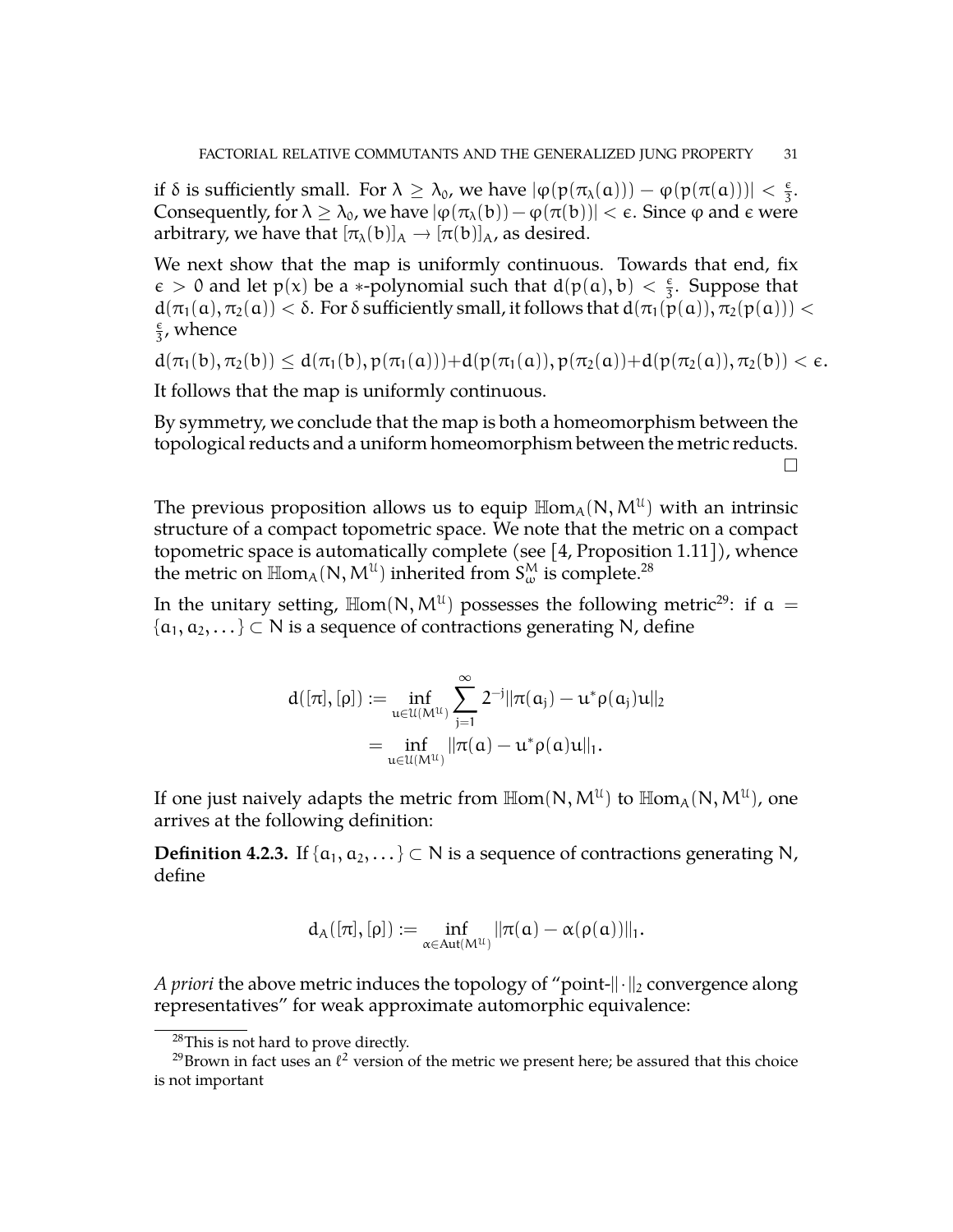**Definition 4.2.4.** Two embeddings  $\pi$ ,  $\rho : N \rightarrow M$  are **weakly approximately automorphically equivalent** if there exists a sequence<sup>[30](#page-31-0)</sup> of automorphisms  $\alpha_n \in$ Aut(M) such that, for every  $x \in N$ ,  $\lim_{n \to \infty} ||\pi(x) - \alpha_n(\rho(x))||_2 = 0$ .

**Example 4.2.5.** In general, weak approximate automorphic equivalence is strictly weaker than automorphic equivalence. For example, let  $\sigma : \mathbb{R} \otimes \mathbb{R} \to \mathbb{R}$  be an isomorphism and consider the embeddings  $\pi$ ,  $\rho$  :  $\mathcal{R} \to \mathcal{R}$  given by  $\pi(x) = x$  and  $\rho(x) = \sigma(x \otimes 1)$  for every  $x \in \mathcal{R}$ . It is well-known that any two embeddings of R into a II<sub>1</sub> factor are weakly approximately unitarily equivalent<sup>[31](#page-31-1)</sup>. Thus  $\pi$ and  $\rho$  are weakly approximately automorphically equivalent, but  $\pi$  and  $\rho$  are not automorphically equivalent because the relative commutant of π is  $C$  and the relative commutant of  $ρ$  is  $σ(C \otimes R)$ .

In contrast with the above example, we have the following result:

**Proposition 4.2.6.** *Let* N *be a separable II*<sup>1</sup> *factor and let* M *be a II*<sup>1</sup> *factor. Then two*  $e$ mbeddings  $\pi, \rho : N \hookrightarrow M^{\mathfrak{U}}$  are weakly approximately automorphically equivalent if *and only if they are automorphically equivalent.*

*Proof.* There is only one nontrivial direction. Assume that  $\pi$  and  $\rho$  are weakly approximately automorphically equivalent. Let a denote an infinite tuple of generating contractions for N. Let  $p = tp(\rho(a))$ . Our hypothesis implies that  $\pi(a)$  is in the closure of  $p(M^{\mathfrak{U}})$ , but since  $p(M^{\mathfrak{U}})$  is closed, we have  $\pi(a) \in$  $p(M^{\mathfrak{U}})$ , that is,  $\pi$  and  $\rho$  are automorphically equivalent.

Note that this is the automorphic equivalence analog of Theorem 3.1 in [\[52\]](#page-52-2).

Clearly, for a fixed generator  $\alpha$  for N,  $d_{tp} \circ \Phi_{\alpha}$  and  $d_A$  agree on  $\mathbb{H}$ om<sub>A</sub>(N, M<sup>U</sup>).

The following lemma is obvious:

**Lemma 4.2.7.** *The map*  $[\pi] \mapsto [\pi]_A : \mathbb{H}om(N, M^{\mathcal{U}}) \rightarrow \mathbb{H}om_A(N, M^{\mathcal{U}})$  *is a contraction tion.*

**Corollary 4.2.8.** If M is McDuff then  $\mathbb{H}om_A(\mathbb{N}, M^{\mathfrak{U}})$  is pathconnected. Consequently, when  $(N, M)$  *is not a Jung pair, then*  $|\mathbb{H}\text{om}_{A}(N, M^{\mathcal{U}})| \geq 2^{\aleph_{0}}$ *.* 

In [\[10,](#page-51-3) Theorem 4.7], it was shown that if  $\mathbb{H}\text{om}(N,\mathcal{R}^{\mathcal{U}})$  is either compact or separable (with respect to its usual metric topology), then  $N \cong \mathcal{R}$ . While we do not know this yet in our context (though we suspect it to be true), we would like to point out two potentially relevant facts:

<span id="page-31-1"></span><span id="page-31-0"></span> $^{30}\text{Use}$  a net if N is not separable.

 $31$ This is weak approximate automorphic equivalence when all the automorphisms involved are inner.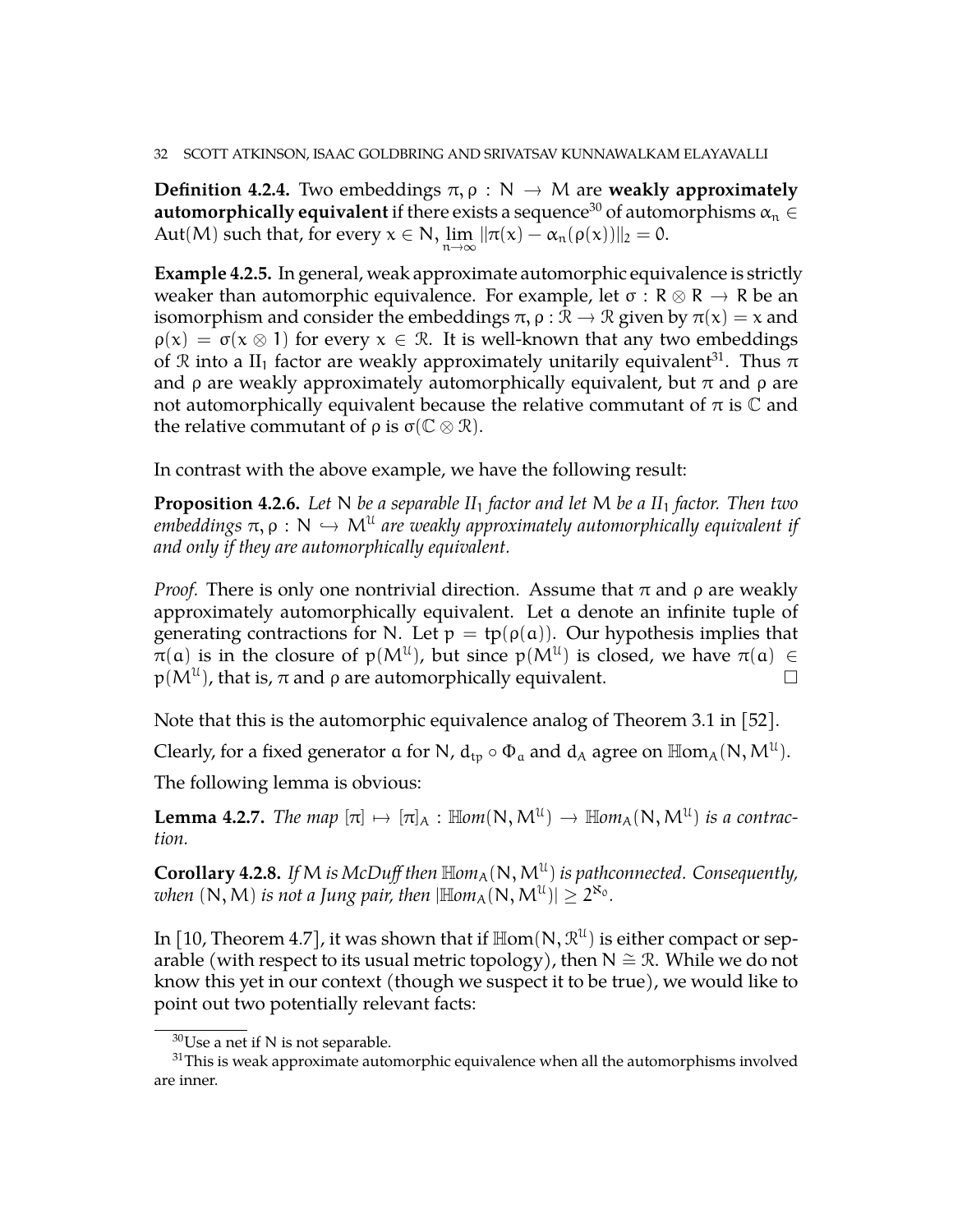- (1) A compact topometric spaces is such that its metric reduct is compact if and only if the two topologies coincide.
- (2) If  $X$  is a second countable, locally compact topometric space, then the metric reduct has density character  $\leq \aleph_0$  or  $2^{\aleph_0}$ . (See [\[4,](#page-50-6) Proposition  $3.20$ .)

In regards to the second item, we note that  $S_\omega^\mathsf{M}$  is second-countable as one can restrict to a countable, "dense" set of formulae in the definition of the logic topology.

While it is unknown if  $\mathbb{H}\text{om}_{A}(\mathsf{N},\mathsf{M}^{U})$  can ever be separable (besides being a point), we note that  $S^{\mathrm{M}}_{\omega}$  itself is never separable:

**Proposition 4.2.9.** For any  $II_1$  factor M,  $S_{\omega}^M$  is non-separable.

*Proof.* Suppose, towards a contradiction, that  $S_\omega^M$  is separable. By [\[7,](#page-50-8) Proposition 1.16], Th(M) would have a separable approximately  $\omega$ -saturated model M and thus M would embed all separable models of  $Th(M)$ . Recall now that there is a family  $(N_\alpha)_{\alpha\in 2^\omega}$  of separable embeddable factors with the property that only countably many of them embed into any given separable factor. (See [\[43\]](#page-52-13).) Since each N<sub>α</sub> is embeddable, they also embed into  $\tilde{M}^{\mathfrak{U}}$ , and thus into some separable model of Th $(M)$ , which in turn embeds into  $\tilde{M}$ . In other words, each  $N_\alpha$  embeds into  $\tilde{M}$ , which is a contradiction.

# 5. GENERALIZED JUNG PAIRS OF  $II_1$  factors

<span id="page-32-0"></span>In this section, we gather some collected observations and questions regarding generalized Jung pairs.

<span id="page-32-1"></span>5.1. **The ultimate generalization of Jung's theorem?** We believe that the following is the main open question about generalized Jung pairs:

<span id="page-32-2"></span>**Question 5.1.1.** If  $(N, \mathcal{R})$  is a generalized Jung pair, is  $N \cong \mathcal{R}$ ?

A positive answer to the previous question would be the ultimate generalization of Jung's original theorem. By Lemma [3.1.10](#page-21-0) and Theorem [3.2.5,](#page-25-2) to give an affirmative answer to the above question, it would be enough to show that if  $(N, \mathcal{R})$  is a generalized Jung pair, then  $N \equiv \mathcal{R}$ .

One can view Theorem [3.1.5](#page-21-2) above as a partial solution to Question [5.1.1.](#page-32-2) Indeed, that result says that if any two embeddings  $N \hookrightarrow \mathbb{R}^{\mathcal{U}}$  are equivalent by an automorphism that here a usp lift than  $N \simeq \mathbb{R}$ automorphism that has a ucp lift, then  $N \cong \mathcal{R}$ .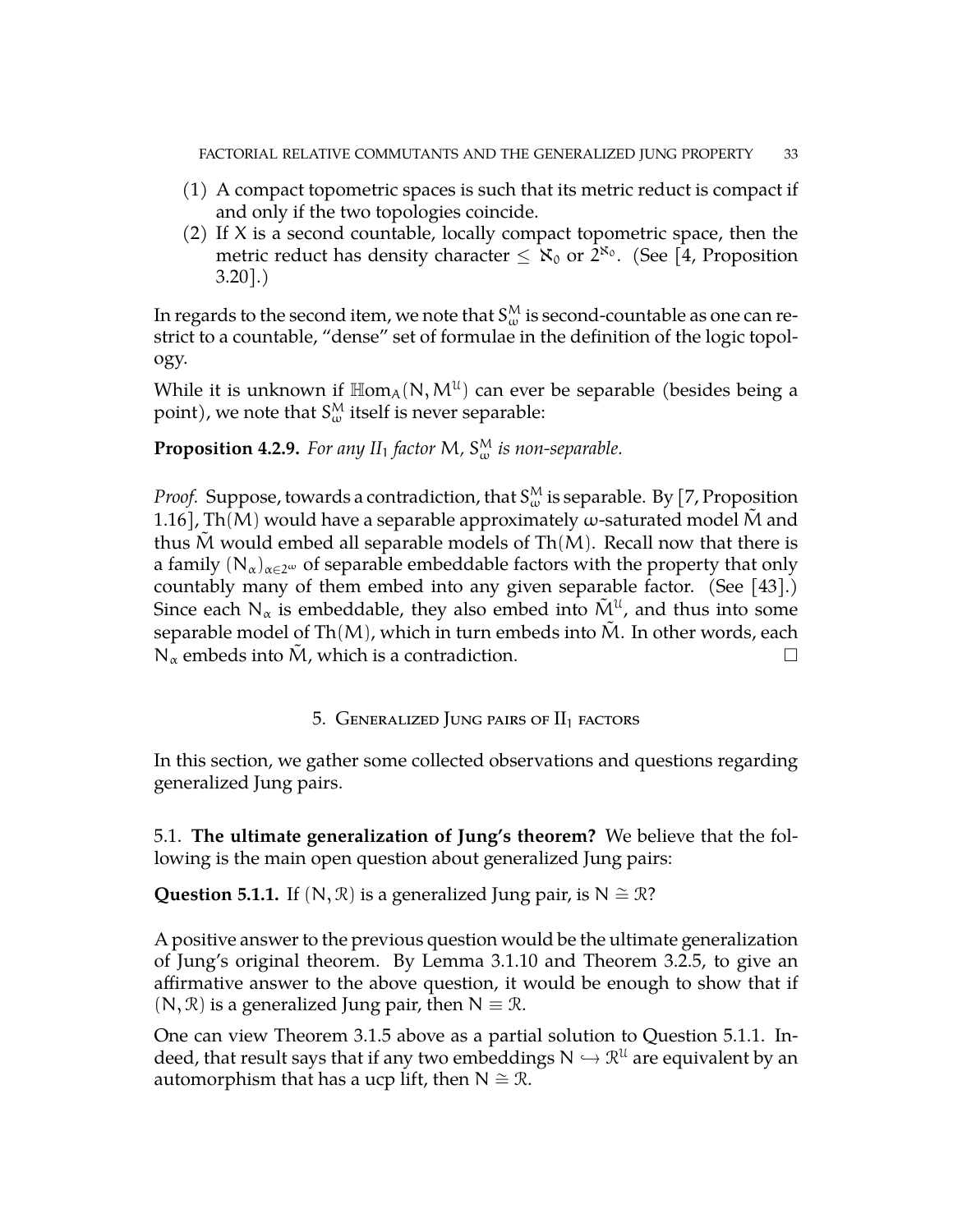Note also that if Popa's question from the introduction has a positive solution, then by Corollary [3.1.9,](#page-21-1) we have that  $(N, \mathcal{R})$  is a generalized Jung pair if and only if  $N ≅ ∅$ .

Here is an even more basic question:

**Question 5.1.2.** If  $(N, \mathcal{R})$  is a generalized Jung pair, does N have property Gamma?

<span id="page-33-0"></span>5.2. **Other collected musings on generalized Jung pairs.** We can, however, give plenty of examples of pairs that are not generalized Jung pairs. Before doing so, we remind the reader of the following definition:

**Definition 5.2.1.** If N is a subfactor of M, we say that N has **w-spectral gap** in M if  $N' \cap M^{\mathcal{U}} = (N' \cap M)^{\mathcal{U}}$ .

For example, any property (T)  $II_1$  factor has w-spectral gap in any  $II_1$  factor extension.

We next point out the following recent theorem of the second-named author:

<span id="page-33-1"></span>**Theorem 5.2.2.** *(*[\[27,](#page-51-21) Corollary 2.9]*) If* M *is an e.c. factor and* N *is a w-spectral gap*  $\mathit{subfactor},$  then  $\mathsf{N}' \cap \mathsf{M}^{\mathfrak{U}}$  is a factor.

We also utilize the following characterization of  $\mathcal R$  (a strengthening of Fact [1.3.4](#page-10-2) and [\[1,](#page-50-2) Theorem 5.8] in the context of McDuff factors).

<span id="page-33-2"></span>**Theorem 5.2.3.** *A separable embeddable II*<sup>1</sup> *factor* N *is hyperfinite if and only if there exists a McDuff II*<sup>1</sup> *factor* M *such that* (N,M) *is a strong factorial commutant pair.*

*Proof.* If N  $\cong \mathcal{R}$  then by [\[1,](#page-50-2) Theorem 5.8],  $(N, M)$  is a strong factorial commutant pair.

On the other hand, if  $(N, M)$  is a strong factorial commutant pair, we claim that there is only one embedding of N into  $M^{\mathfrak{U}}$  up to unitary equivalence. Indeed, by [\[11\]](#page-51-4) and [\[1\]](#page-50-2),  $\mathbb{H}om(N, M^{\mathfrak{U}})$  is convex, and by Theorem [1.3.2,](#page-10-0) every point is extreme. It follows that  $Hom(N, M^{\mathcal{U}})$  is a singleton. Then by [\[3,](#page-50-1) Corollary 3.8], we have that  $N \cong \mathcal{R}$ .  $\Box$ 

**Corollary 5.2.4.** *Suppose that* M *is an e.c. factor and* N *is an embeddable w-spectral gap subfactor. Then* (N,M) *is not a generalized Jung pair.*

*Proof.* Suppose that N is an embeddable w-spectral gap subfactor of the e.c. factor M and yet, towards a contradiction, that  $(N, M)$  is a generalized Jung pair. By Theorem [5.2.2,](#page-33-1)  $(N, M)$  is a factorial commutant pair. By Lemma [3.1.8](#page-21-3) and the contradiction assumption, we have that  $(N, M)$  is a strong factorial commu-tant pair. Since M is McDuff (Fact [2.3.2\(](#page-17-2)1)), we have that  $N \cong \mathcal{R}$  by Theorem  $5.2.3.$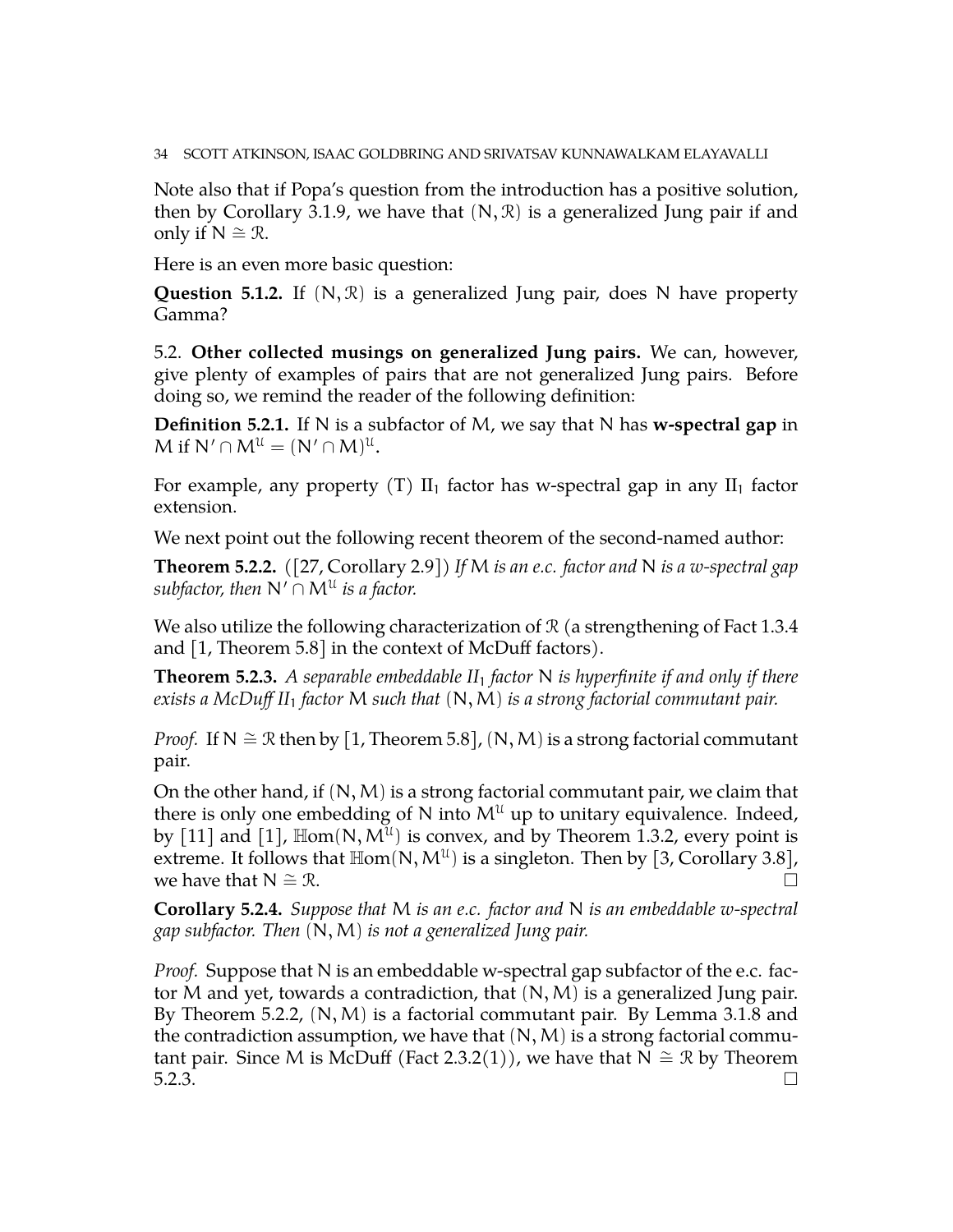We end this section with the following deceptively difficult question David Sherman asked us:

**Question 5.2.5.** Are there N,  $M_1, M_2$  such that N embeds into both  $M_1^{\mathfrak{U}}$  and  $M_2^{\mathfrak{U}}$ ,  $(N, M_1)$  is a gen Jung pair, but  $(N, M_2)$  is not?

# 6. Super McDuff factors

<span id="page-34-1"></span><span id="page-34-0"></span>6.1. **First definitions and results.** Our work in [§3](#page-19-0) has some bearing on the notion of super McDuff factors, first introduced in [\[17\]](#page-51-5) but not given a name until  $|29|$ :

**Definition 6.1.1.** A  $II_1$  factor M is **super McDuff** if  $M' \cap M^{\mathcal{U}}$  is a  $II_1$  factor.

Recall that a factor M is McDuff if  $M' \cap M^{\mathfrak{U}}$  is non abelian. Super McDuffness requires moreover that the relative commutant is a factor.

<span id="page-34-2"></span>**Examples 6.1.2.** The following  $II_1$  factors are super McDuff:

(1) R  $(2)$   $L(\mathbb{F}_2 \times S_{\infty}^{\text{fin}})$  $(3)$   $\bigotimes_{\mathbb{N}}$   $L(\mathbb{F}_2)$ (4)  $L(\vec{\mathbb{F}}_2)$ 

These examples are [\[17,](#page-51-5) Propositions 12, 19, 20] and [\[54,](#page-52-14) Proposition 7]. Here, given a countable group Γ, Γ̆ denotes a particular direct limit/semidirect prod-uct construction considered by Zeller-Meier in [\[54\]](#page-52-14). Also,  $S_{\infty}^{\text{fin}}$  denotes the group of permutations of N with finite support.

Not every McDuff factor is super McDuff:

<span id="page-34-3"></span>**Example 6.1.3.** If K is the group constructed by Dixmier and Lance such that L(K) has property Gamma but is not McDuff, then  $L(K \times S_{\infty}^{fin})$  is McDuff but not super McDuff [\[17,](#page-51-5) Proposition 24].

After [\[17,](#page-51-5) [54\]](#page-52-14), very little on super McDuff factors appeared in the literature until [\[29,](#page-51-6) Corollary 4.10 and Proposition 4.12], where the following two facts were proven:

# <span id="page-34-4"></span>**Fact 6.1.4.**

- (1) *If* C *is a separably saturated elementary extension of* M*, then* M *is super Mc-Duff if and only if*  $M' \cap C$  *is a II*<sub>1</sub> *factor.*
- (2) If  $N \preceq M$  and M is super McDuff, then N is super McDuff.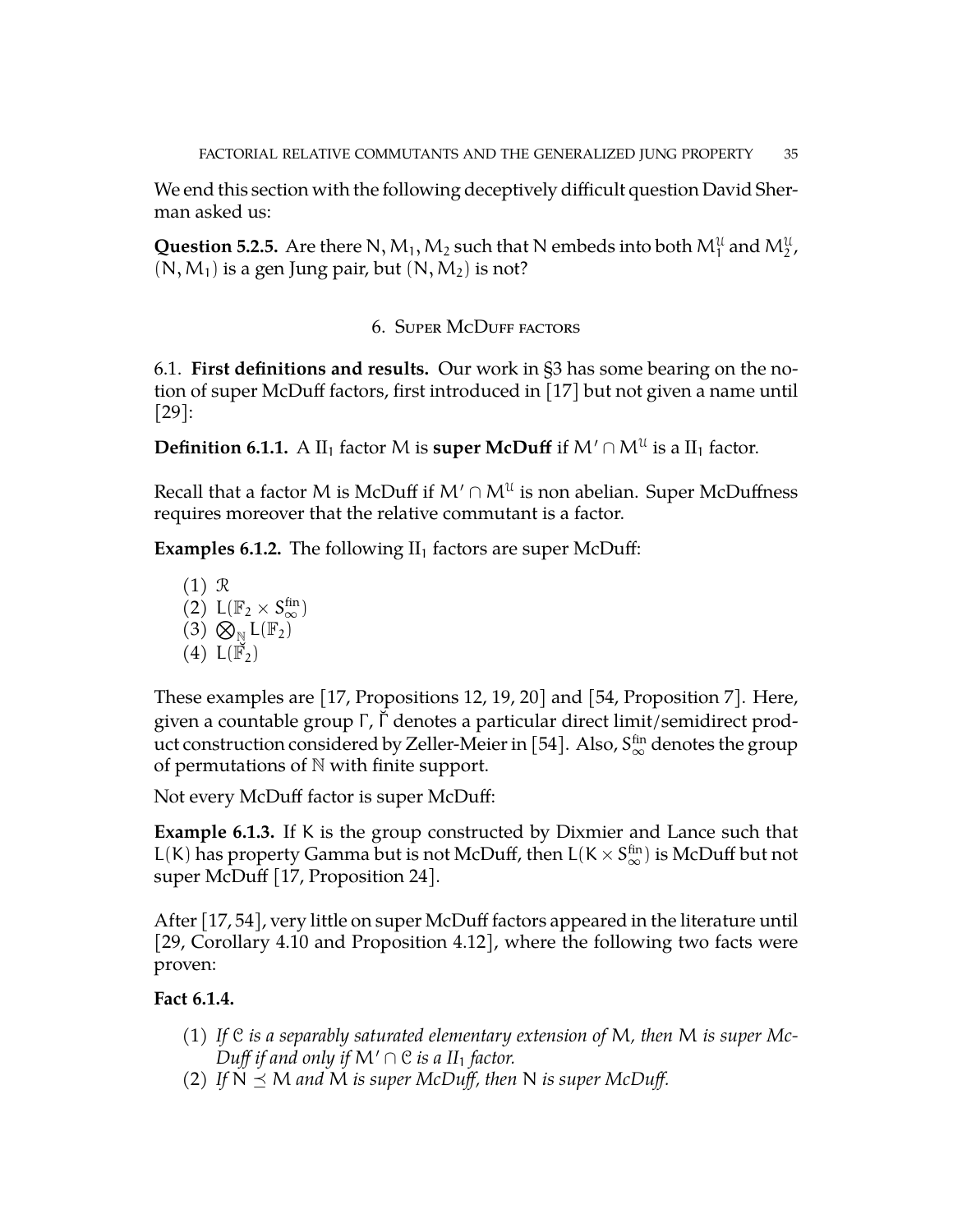We now use a recent observation of Ioana and Spaas to produce a large class of super McDuff II<sub>1</sub> factors. Recall that M is McDuff if and only if M  $\cong M \otimes \mathcal{R}$ . Thus, if P is non-McDuff, we can form a McDuff factor  $P \otimes \mathcal{R}$  (non-isomorphic to P). It is natural to wonder when such a factor is super McDuff. We can completely answer that question:

<span id="page-35-3"></span>**Proposition 6.1.5.** *If* P *is not McDuff and*  $M = P \otimes R$ *, then* M *is super McDuff if and only if* P *does not have property Gamma.*

*Proof.* This follows immediately from the recent observation [\[35,](#page-52-15) Corollary 2.6], where they show that

$$
\mathcal{Z}(M' \cap M^{\mathcal{U}}) = \mathcal{Z}(P' \cap P^{\mathcal{U}}).
$$

Notice that Examples [6.1.2\(](#page-34-2)2) and [6.1.3](#page-34-3) are special cases of the previous proposition.

Factors of the form P⊗R with P a non-Gamma factor are called **strongly McDuff** by Popa in [\[49\]](#page-52-16). Thus, the previous proposition shows that strongly McDuff factors are super McDuff. In fact, this observation can be deduced from [\[19,](#page-51-22) Theorem 4.7] which predates [\[35\]](#page-52-15).

We next show how the proof that  $\bigotimes \mathsf{L}(\mathbb{F}_2)$  is super McDuff in [\[17\]](#page-51-5) applies to N

all infinite tensor products of non-Gamma  $II_1$  factors.<sup>[32](#page-35-0)</sup> The following lemma provides a sufficient condition for being super McDuff.

<span id="page-35-1"></span>**Lemma 6.1.6.** ([\[17,](#page-51-5) Lemma 11]) Let M be a finite factor, and let  $E \subseteq M$  be a gener*ating subset. For* j ∈ N*, let* A<sup>j</sup> ⊆ M *be a nontrivial von Neumann subalgebra. Suppose the following conditions hold:*

(1) *For every finite subset*  $F \subseteq E$ , there exists  $j_0 \in \mathbb{N}$  such that  $A_i$  commutes with F *for*  $j \ge j_0$ *;* 

$$
(2) \ \mathcal{Z}(M' \cap M^{\mathcal{U}}) \subseteq \bigcap\nolimits_{j \in \mathbb{N}} A_j^{\mathcal{U}}.
$$

*Then* M *is super McDuff.*

<span id="page-35-2"></span>**Proposition 6.1.7.** *Suppose that, for each*  $n \in \mathbb{N}, M_n$  *is a non-Gamma II*<sub>1</sub> *factor. Setting*  $M := \bigotimes$ N Mn*, we have that* M *is super McDuff.*

*Proof.* We wish to apply Lemma [6.1.6.](#page-35-1) Let  $E \subset M$  be the set of all finite products of the respective sets of generators in their respective tensor position with 1's

<span id="page-35-0"></span> $32$ We note that a proof of this fact, which is Proposition [6.1.7](#page-35-2) below, first appeared within the proof of Corollary G of [\[40\]](#page-52-17).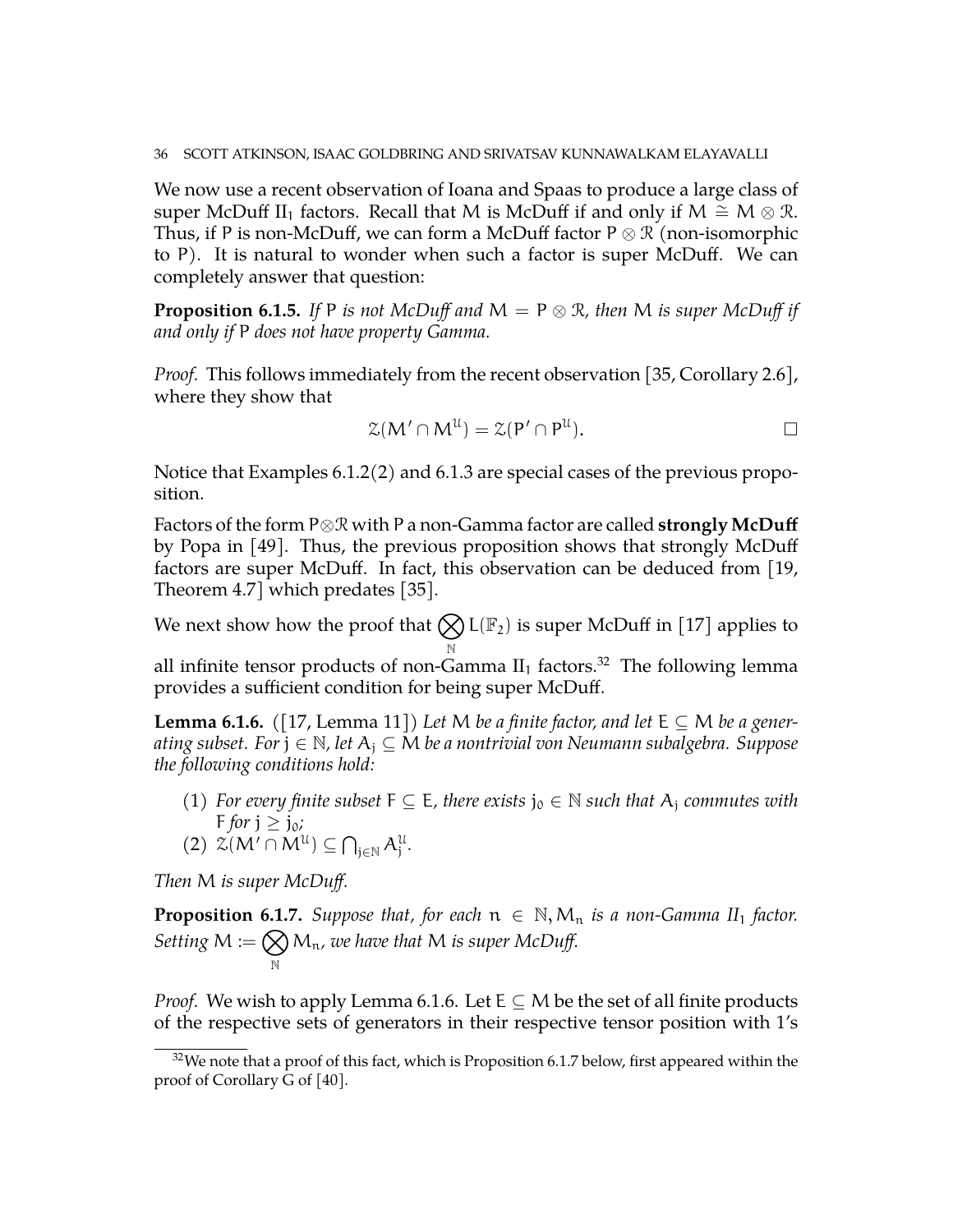elsewhere. For each  $j \in \mathbb{N}$ , let  $A_j = \bigotimes_{n \geq j} M_n$  be the jth tail subalgebra of M. Clearly E and  $\{A_1, A_2, \ldots\}$  satisfy condition (1) in Lemma [6.1.6.](#page-35-1)

We next show that condition (2) in Lemma [6.1.6](#page-35-1) is satisfied. Fix  $j \in \mathbb{N}$ . We will show that the stronger containment  $\mathsf{M}'\cap\mathsf{M}^{\mathfrak{U}}\subseteq \bigcap_{\mathfrak{j}\in\mathbb{N}}\mathcal{A}^{\mathfrak{U}}_\mathfrak{j}$  holds. Since  $\mathsf{M}_\mathfrak{n}$ is non-Gamma for every  $n \in \mathbb{N}$ , we have that  $M_1 \otimes \cdots \otimes M_{j-1}$  is non-Gamma by [\[15\]](#page-51-0). Thus, by [\[48,](#page-52-18) Proposition 3.2],  $M_1 \otimes \cdots \otimes M_{j-1}$  has spectral gap in M. Consequently, we have

$$
M' \cap M^{U} \subseteq (M_1 \otimes \cdots \otimes M_{j-1})' \cap M^{U}
$$
  
=  $((M_1 \otimes \cdots \otimes M_{j-1})' \cap M)^{U}$   
=  $A_j^U$ .

Thus, by Lemma [6.1.6,](#page-35-1) M is super McDuff.  $\Box$ 

<span id="page-36-4"></span>**Corollary 6.1.8.** *Any infinite tensor product of strongly McDuff II*<sup>1</sup> *factors is super McDuff.*

Now we apply results of Marrakchi from [\[40\]](#page-52-17) to deduce some more facts about super McDuff factors.

<span id="page-36-2"></span>**Theorem 6.1.9.** ([\[40,](#page-52-17) Theorem F]) Let M and N be  $II_1$  factors such that  $(M \otimes N)' \cap$  $(M \otimes N)^{\mathfrak{U}}$  *is a factor.*<sup>[33](#page-36-1)</sup> *Then*  $M' \cap M^{\mathfrak{U}}$  *and*  $N' \cap N^{\mathfrak{U}}$  *are also factors.* 

Theorem [6.1.9](#page-36-2) implies that if M  $\otimes$  N is super McDuff, then either both M and N are super McDuff, or (without loss of generality) M is super McDuff and N is non-Gamma. In the latter case, one can rewrite the tensor decomposition by replacing N with N  $\otimes$  R; in this decomposition, both tensor factors are indeed super McDuff.

**Question 6.1.10.** Is the tensor product of two super McDuff factors again super McDuff?

Marrakchi's Theorem [6.1.9](#page-36-2) yields the following corollary generalizing the result from [\[17\]](#page-51-5) that  $\bigotimes_{\mathbb{N}} L(K)$  is not super McDuff:

**Corollary 6.1.11.** *Let* M *and* N *be II*<sup>1</sup> *factors such that* N *has Gamma but is not super McDuff. Then* M ⊗ N *is not super McDuff.*

<span id="page-36-0"></span>6.2. **Connection to the current work.** In [\[29\]](#page-51-6), the following question was raised:

<span id="page-36-3"></span>**Question 6.2.1.** If  $M \equiv N$  and N is super McDuff, is M also super McDuff?

<span id="page-36-1"></span><sup>&</sup>lt;sup>33</sup>In other words, M  $\otimes$  N is non-Gamma or super McDuff.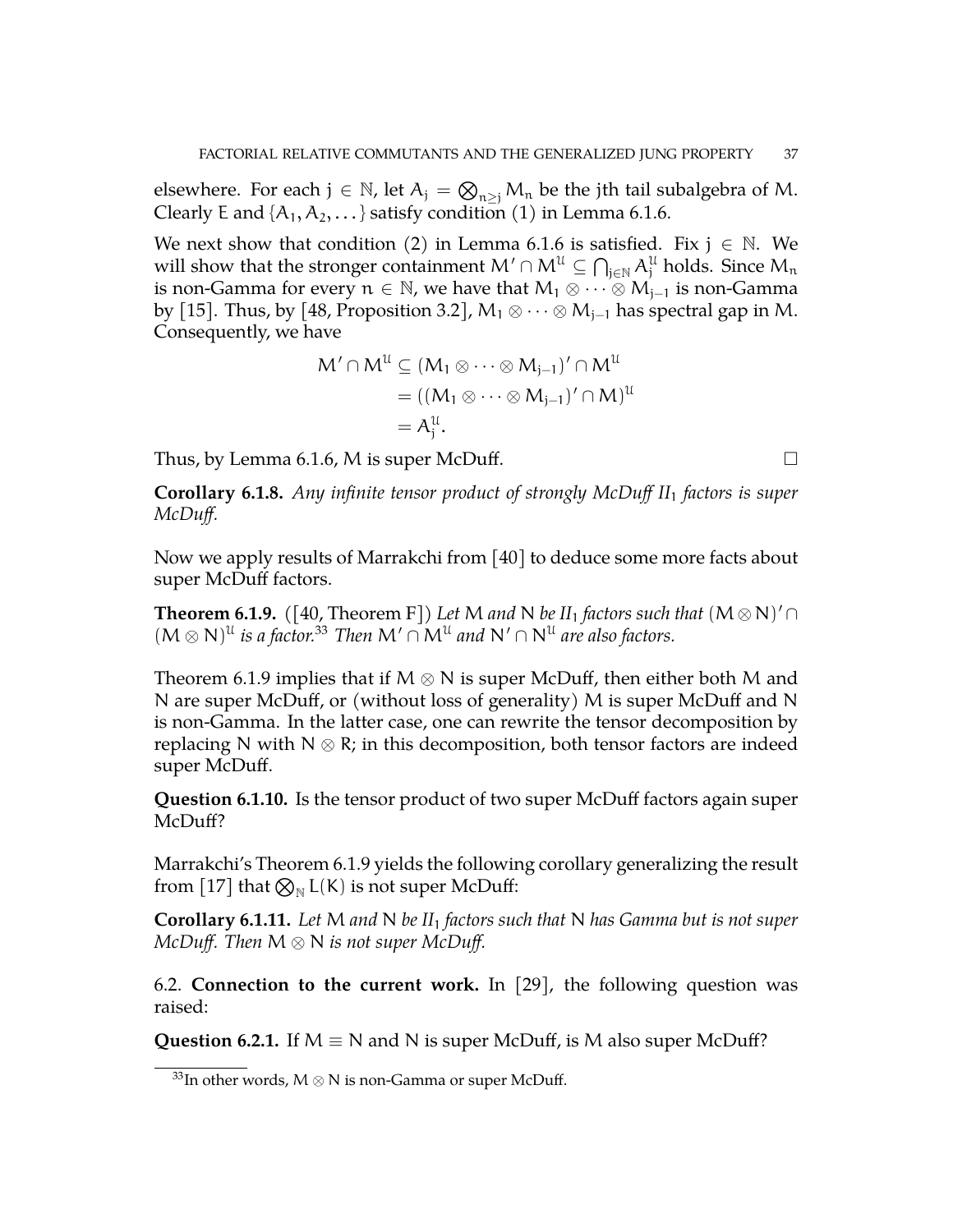Given Fact [6.1.4\(](#page-34-4)2), the previous question is the same as asking if  $N \preceq M$  and N is super McDuff, is M also super McDuff?

Using our techniques from [§3,](#page-19-0) we can give a partial positive answer to Question [6.2.1.](#page-36-3) First, we propose the following definition:

**Definition 6.2.2.** M is said to have the **Brown property** if and only if: whenever N is a separable subfactor of  $M^{\mathfrak{U}}$ , there is a separable subfactor P of  $M^{\mathfrak{U}}$  such that  $N \subseteq P$  and such that  $P' \cap M^{\mathcal{U}}$  is a  $II_1$  factor.

Theorem [1.3.5](#page-10-3) can thus be restated as R has the Brown property (whence the nomenclature).

The following lemma is obvious but worth stating:

**Lemma 6.2.3.** *Suppose that* M *has the Brown property and*  $N \equiv M$ *. Then* N *has the Brown property.*

The connection between the Brown property and being super McDuff is as follows:

<span id="page-37-0"></span>**Proposition 6.2.4.** M *has the Brown property if and only if: for every*  $P \equiv M$ , P *is super McDuff.*

*Proof.* First suppose that M has the Brown property and  $P \equiv M$ . Without loss of generality, we may assume that  $P \subseteq M^{U}$ . Since M has the Brown property, there is N  $\subseteq$   $\mathsf{M}^{\mathfrak{U}}$  such that P  $\subseteq$  N and N′  $\cap$   $\mathsf{M}^{\mathfrak{U}}$  is a  $\text{II}_1$  factor. By Theorem [3.2.2,](#page-24-0)  $P' \cap M^{\mathfrak{U}}$  is a factor. Since  $\mathsf{N}' \cap M^{\mathfrak{U}} \subseteq P' \cap M^{\mathfrak{U}}, P' \cap M^{\mathfrak{U}}$  is a  $\mathrm{II}_1$  factor. By Fact [6.1.4,](#page-34-4) P is super McDuff.

Conversely, suppose that all P elementarily equivalent to M are super McDuff and take separable  $N \subseteq M^{\mathfrak{U}}$ . By the Downward Lowenheim-Skolem theorem (Fact [2.1.4\)](#page-12-4), there is  $P \preceq M^{\mathfrak{U}}$  such that  $N \subseteq P$ . By assumption and Fact [6.1.4](#page-34-4) again, P'  $\cap$  M<sup>U</sup> is a II<sub>1</sub> factor. Consequently, M has the Brown property.  $\qquad \Box$ 

**Remark 6.2.5.** If Question [6.2.1](#page-36-3) has a positive answer, then the previous proposition shows that the Brown property is the same as being super McDuff.

Proposition [6.2.4](#page-37-0) and Theorem [1.3.5](#page-10-3) immediately imply:

<span id="page-37-1"></span>**Corollary 6.2.6.** *If*  $M \equiv \mathcal{R}$ , *then*  $M$  *is super McDuff.* 

We next show that Corollary [6.2.6](#page-37-1) does not follow from Proposition [6.1.5.](#page-35-3) First, we need a pair of definitions. The following definition first appeared in  $|51|$ .

**Definition 6.2.7.** A  $II_1$  factor M is called **asymptotically commutative** (AC) if there exists a sequence of automorphisms  $\{\alpha_n\}$  from Aut(M) such that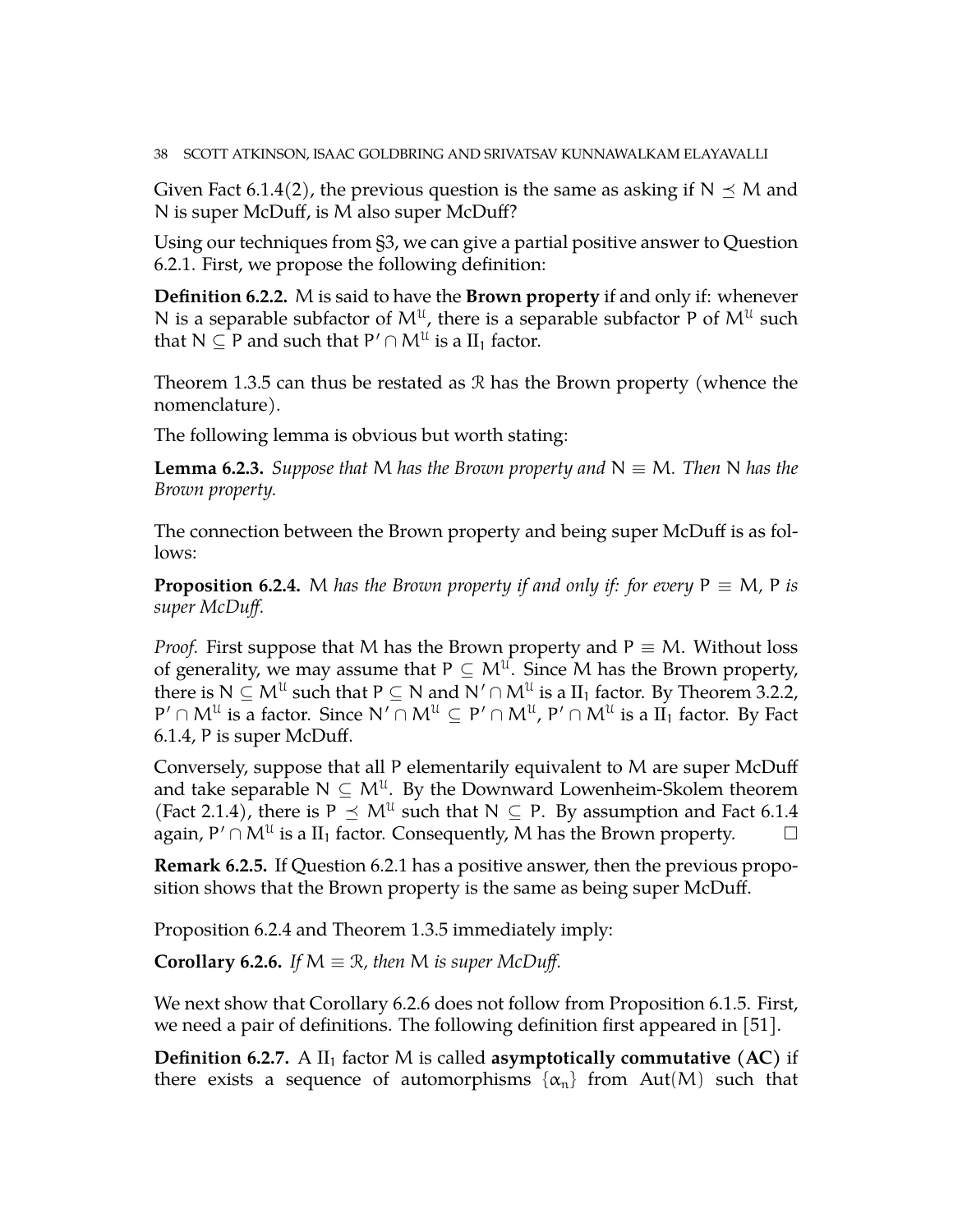$\lim_{n\to\infty} ||[\alpha_n(a), b]||_2 = 0$  for every  $a, b \in M$ . This is equivalent to the existence of an automorphism  $\alpha \in Aut(M^{\mathfrak{U}})$  of the form  $\alpha((x_k)_{\mathfrak{U}}) = (\alpha_k(x_k))_{\mathfrak{U}}$  for  $\alpha_k \in Aut(M)$ such that  $\alpha(M)\subset M'\cap M^{\mathfrak{U}}.$ 

**Definition 6.2.8.** M is **inner asymptotically central (IAC)** if, for any finite sets F, G  $\subseteq$  M and any  $\epsilon >$  0, there is a unitary  $\mathfrak{u} \in \mathsf{M}$  such that  $\|[\mathfrak{u}x\mathfrak{u}^*,y]\|_2 < \epsilon$  for all  $x \in F$  and  $y \in G$ . In other words, M is IAC if and only if there is a unitary  $\mathfrak{u}\in\mathsf{M}^{\mathfrak{U}}$  such that  $\mathfrak{u}\mathsf{M}\mathfrak{u}^{\ast}\subseteq\mathsf{M}^{\prime}\cap\mathsf{M}^{\mathfrak{U}}.$ 

Clearly, AC factors are McDuff. Note that the property IAC is an instance of AC where all the witnessing automorphisms are inner. By [\[51,](#page-52-19) Proposition 1], any infinite tensor product of a finite factor is AC.

<span id="page-38-3"></span>**Example 6.2.9.**  $\Re$  is IAC. (See [\[54,](#page-52-14) Proposition 3].)

The following is immediate from [\[29,](#page-51-6) Proposition 4.8]:

<span id="page-38-1"></span>**Fact 6.2.10.** *If*  $M \equiv N$  *and*  $M$  *is IAC, then so is* N.

Consequently, if  $M \equiv \mathcal{R}$ , then M is IAC. On the other hand, we have the following recent observation of Adrian Ioana. We thank him for giving us permission to include a proof of his result here.

<span id="page-38-0"></span>**Proposition 6.2.11.** *Strongly McDuff factors are not AC.*

*Proof.* Suppose that N is a II<sub>1</sub> factor without property Gamma and  $M = N \otimes \mathcal{R}$ . Suppose, towards a contradiction, that M is AC. Then there is an automorphism  $\alpha \in Aut(M^{\mathfrak{U}})$  such that  $\alpha(M) \subseteq M' \cap M^{\mathfrak{U}}$  and  $\alpha(x) = (\alpha_k(x))_{\mathfrak{U}}$  where  $\alpha_k \in$ Aut(M). Since N has spectral gap in M, we have that  $M' \cap M^{\mathfrak{U}} \subseteq N' \cap M^{\mathfrak{U}} =$  $(N' \cap M)^{\mathcal{U}} = \mathcal{R}^{\mathcal{U}}$ . Consequently,  $\alpha(M) \subseteq \mathcal{R}^{\mathcal{U}}$ . Letting  $E_{\mathcal{R}} : M \to \mathcal{R}$  denote the canonical conditional expectation, it follows, after passing to a subsequence of  $(\alpha_k)$ , that  $\|\alpha_k(x) - \mathbb{E}_\mathcal{R}(\alpha_k(x))\|_2 \to 0$  for all  $x \in M$ . Set  $\mathcal{R}_k := \alpha_k^{-1}$  $_{k}^{-1}(R) \subseteq M$  and let  $E_{\mathcal{R}_k}: M \to \mathcal{R}_k$  denote the conditional expectation. It follows that  $||x - E_{\mathcal{R}_k}(x)||_2 \to 0$  for all  $x \in M$ , Since each  $\mathcal{R}_k$  is amonghla it follows from [26] Capallary 2.51 0 for all  $x \in M$ . Since each  $\mathcal{R}_k$  is amenable, it follows from [\[36,](#page-52-20) Corollary 2.5] that M is amenable, which is a contradiction.  $\Box$ 

The following is an immediate consequence of Ioana's result and Fact [6.2.10:](#page-38-1)

**Corollary 6.2.12.** *If*  $M \equiv \mathcal{R}$ , then M is not strongly McDuff.

We now present two further corollaries of Corollary [6.2.6.](#page-37-1) First, Corollary [6.2.6](#page-37-1) and the Downward Lowenheim-Skolem immediately implies:

<span id="page-38-2"></span>**Corollary 6.2.13.** *Any embeddable factor is contained in a super McDuff factor.*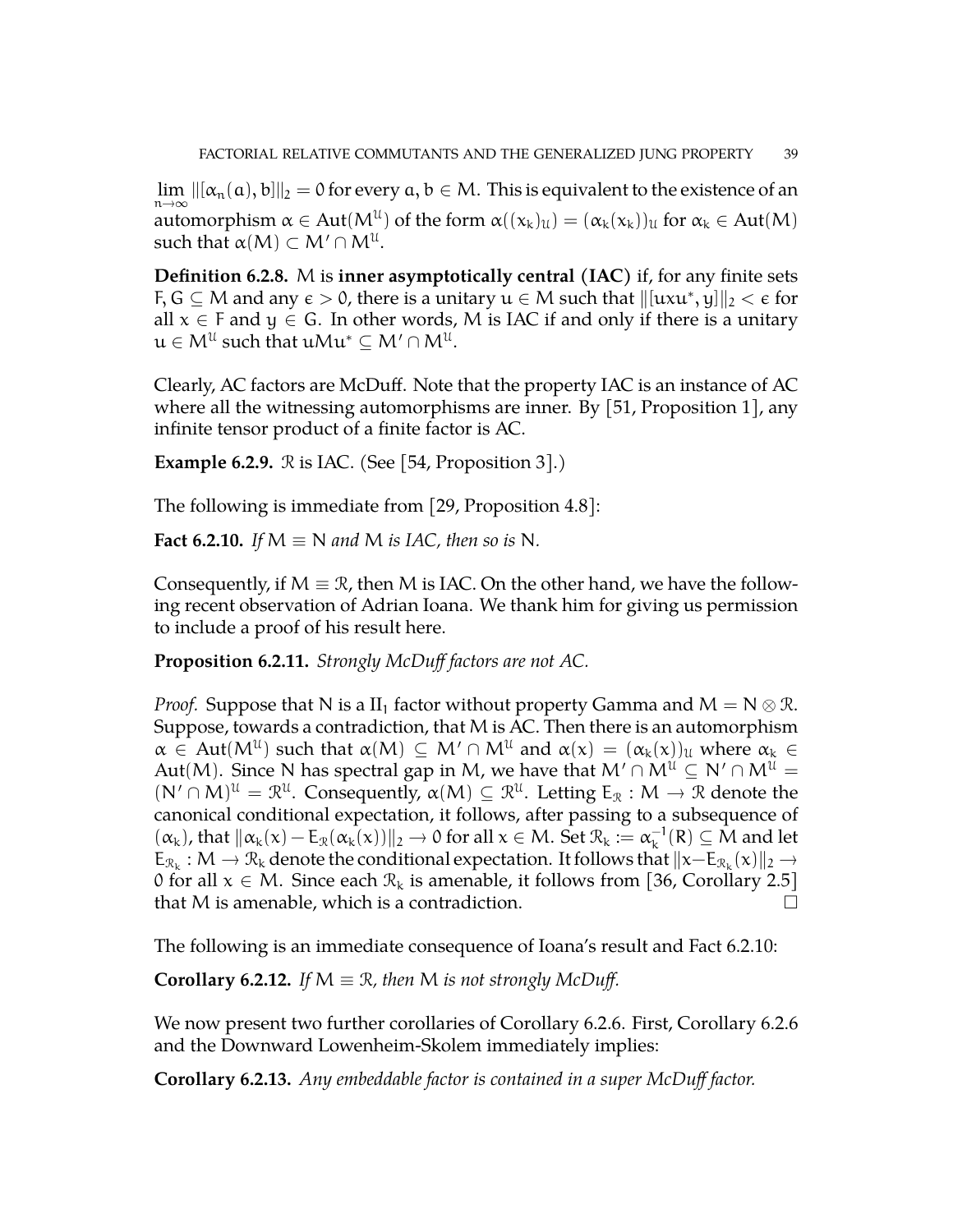### 40 SCOTT ATKINSON, ISAAC GOLDBRING AND SRIVATSAV KUNNAWALKAM ELAYAVALLI

The original motivation for Question [6.2.1](#page-36-3) was to obtain the following corollary: **Corollary 6.2.14.**  $L((\mathbb{F}_2 \times \mathbb{Z})) \not\equiv \mathbb{R}$ .

In [\[54\]](#page-52-14), it is shown that  $L((\mathbb{F}_2 \times \mathbb{Z})^2)$  is not super McDuff, whence the result fol-lows from Corollary [6.2.6](#page-37-1) above. Since  $L((\mathbb{F}_2 \times \mathbb{Z})^2)$  is McDuff and IAC, before Corollary [6.2.6,](#page-37-1) we did not know a method of distinguishing this factor from  $\mathcal R$ in a first-order fashion. Before the appearance of [\[9\]](#page-50-9), not many non-elementarily equivalent  $II_1$  factors were known, hence the interest in establishing the previous corollary.

<span id="page-39-0"></span>6.3. **Are e.c. factors super McDuff?** Recall that all e.c. (embeddable) factors are McDuff. This raises:

<span id="page-39-1"></span>**Question 6.3.1.** Are all e.c. (embeddable) factors super McDuff?

If the answer to the above question is "no" for embeddable factors, then there is an e.c. embeddable factor M such that  $M \neq \mathcal{R}$ . This would be very interesting as, at present, it is not known if all e.c. (embeddable) factors are elementarily equivalent or not. Another interesting consequence of a negative answer to the previous question would be that it is not true that being super McDuff is closed under existential substructure (as it is for elementary substructure), for there would be an e.c. embeddable non-super McDuff factor which is contained in (and thus e.c. in) a super McDuff factor by Corollary [6.2.13](#page-38-2) above.

One might wonder if one could answer Question [6.3.1](#page-39-1) by showing that e.c. (embeddable) factors are strongly McDuff and then quote Proposition [6.1.5.](#page-35-3) This is unfortunately not the case:

<span id="page-39-3"></span>**Proposition 6.3.2.** *E.c. (embeddable) factors are IAC. Consequently, e.c. (embeddable) factors are never strongly McDuff.*

*Proof.* Suppose that M is an e.c. (embeddable) factor. Let  $\alpha$  be the flip automorphism of M  $\otimes$  M, that is,  $\alpha(x \otimes y) = y \otimes x$  for all  $x, y \in M$ , and let  $N := (M \otimes M) \rtimes_{\alpha} \mathbb{Z}$ . View M as contained in N via the map  $x \mapsto x \otimes 1$ . Then fixing an embedding  $N \hookrightarrow M^U$  that restricts to the diagonal embedding  $M \hookrightarrow M^U$ ,  $\longrightarrow M^U$ we have a unitary  $u \in M^{\mathfrak{U}}$  such that  $u\mathcal{M}u^* \subseteq M' \cap M^{\mathfrak{U}}$ , whence  $M$  is IAC.  $\Box$ 

While there is an example of an e.c. embeddable super McDuff factor, namely  $\mathcal{R}$ , the following weakening of Question [6.3.1](#page-39-1) in the non-embeddable case eludes us:

<span id="page-39-2"></span>**Question 6.3.3.** Is there an e.c. super McDuff factor?

One may even ask whether or not for certain subclasses of the class of e.c. factors one has a positive solution to Question [6.3.3.](#page-39-2) For example: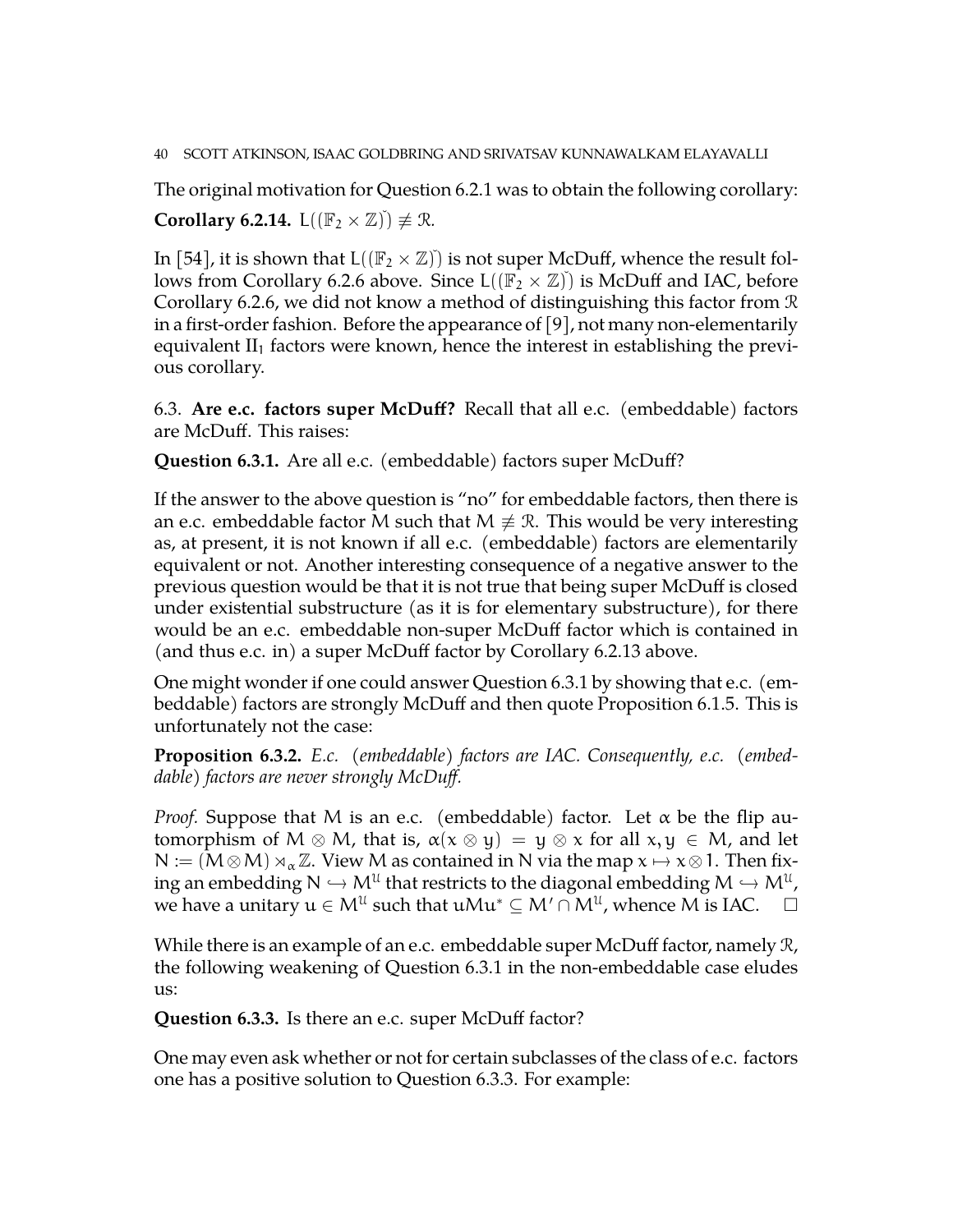<span id="page-40-0"></span>**Question 6.3.4.** Is there a generalized Jung, locally universal factor that is super McDuff?

Note that since a generalized Jung, locally universal factor M is McDuff, we have that such an M is super McDuff if and only if  $(M, M)$  is a factorial commutant pair if and only if  $(M, M)$  is a strong factorial commutant pair.

The previous question has bearing on Question [3.3.12:](#page-26-0)

**Proposition 6.3.5.** *Suppose that there is a generalized Jung, locally universal, super McDuff factor* M*. Then* M *is a non-embeddable Jung factor.*

*Proof.* Since M is generalized Jung and super McDuff,  $(M, M)$  is a strong fac-torial commutant pair. By Theorem [1.3.2](#page-10-0) above, every point of  $\mathbb{H}\mathsf{om}(M, \breve{M}^{\mathfrak{U}})$  is extreme, whence it is a singleton. In other words,  $M$  is a Jung factor. Since  $M$  is locally universal, M is non-embeddable. □

**Corollary 6.3.6.** *If all e.c. factors are super McDuff, then for locally universal factors, the notions "generalized Jung factor" and "Jung factor" coincide.*

Specializing Question [6.3.4](#page-40-0) even further:

<span id="page-40-2"></span>**Question 6.3.7.** Is there a finitely generic super McDuff factor?

Recall that we do not know if every generalized Jung locally universal factor is finitely generic but that these notions do coincide if the enforceable factor exists (Corollary [3.3.10\)](#page-26-1).

By the Conjunction Lemma, a positive answer to the next question would imply a positive answer to the previous question.

**Question 6.3.8.** Is being super McDuff an enforceable property?

**Proposition 6.3.9.** *Suppose that the enforceable factor exists. Then being super Mc-Duff is enforceable if and only if some finitely generic factor is super McDuff.*

*Proof.* The forward direction is immediate. For the converse, let  $\epsilon$  be the enforceable factor and suppose that M is a finitely generic super McDuff factor. Then  $\epsilon$  embeds in M (again by [\[26,](#page-51-19) Proposition 6.19 and Remark 6.29]) and thus  $\mathcal{E} \preceq M$  since  $\mathcal{E}$  is finitely generic. By Fact [6.1.4\(](#page-34-4)2), it follows that  $\mathcal{E}$  is super McDuff, whence being super McDuff is an enforceable property.

<span id="page-40-1"></span>**Question 6.3.10.** Is the union of a chain of super McDuff factors once again super McDuff?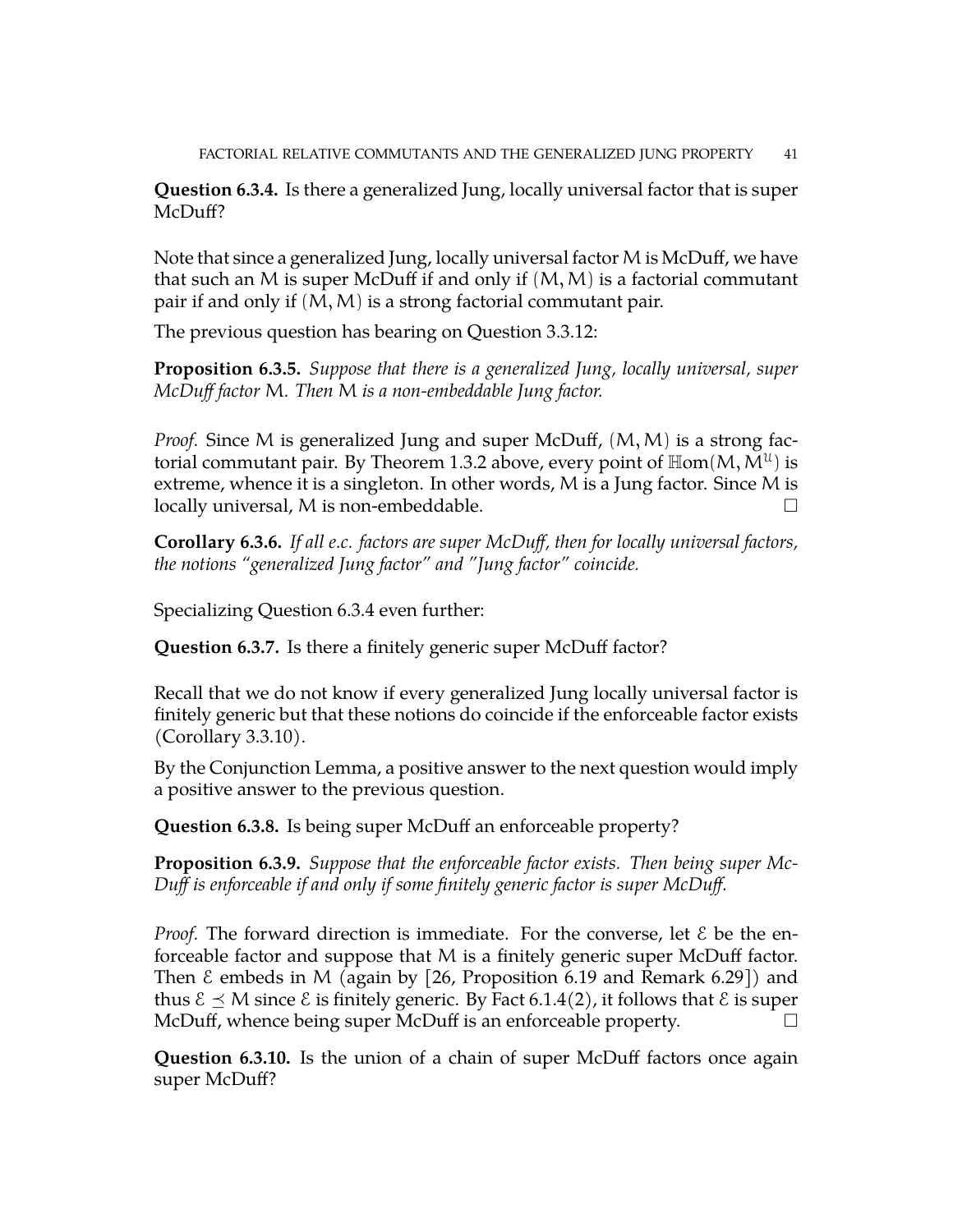**Remark 6.3.11.** If being super McDuff is actually axiomatizable, that is, closed under ultraproducts, but Question [6.3.1](#page-39-1) has a negative answer, then Question [6.3.10](#page-40-1) has a negative answer. $34$ 

We can give a partial answer to Question [6.3.10,](#page-40-1) but we first need the following technical result:

<span id="page-41-1"></span> ${\bf Proposition \ 6.3.12.}$  Let  $\{M_n\}$  be an increasing sequence of separable subfactors of  $\mathsf{M}^\mathfrak{U}$  , *each with factorial relative commutant. Let* P *denote the union of the*  $\mathsf{M}_{\mathfrak{n}}$ *'s. Then* P'  $\cap$ M<sup>U</sup> *is a factor.*

*Proof.* By Fact [1.1.1,](#page-6-2) it suffices to show that if p and q are projections in  $P' \cap M^{\mathfrak{U}}$ of the same trace, then there is a unitary  $u \in P' \cap M^{\mathfrak{U}}$  such that  $p = u^*$ qu. Let  $p, q \in P' \cap M^{\mathfrak{U}}$  be two projections of the same trace. For each  $n \in \mathbb{N}$  we have  $p, q \in M'_n \cap M^{\mathfrak{U}}$ . So for each  $n \in \mathbb{N}$ , there exists a unitary  $u_n \in M'_n \cap M^{\mathfrak{U}}$  such that  $qu_n = u_n q$ . Let  $\{x_j\}$  be a countable generating subset of P such that  $x_j \in M_{n_j}$ for some  $n_j \in \mathbb{N}$ . Let  $p = (p^{(k)})_{\mathfrak{U}}, q = (q^{(k)})_{\mathfrak{U}}, u_n = (u_n^{(k)})_{\mathfrak{U}},$  and  $x_j = (x_i^{(k)})_{\mathfrak{U}},$  $j^{(k)}$ <sub>j</sub> $u$ . By Fact [1.2.2,](#page-8-1) we can and do choose  $p^{(k)}$  and  $q^{(k)}$  to be projections all of the same trace and  $\mathfrak{u}_{\mathfrak{m}_\mathfrak{n}}^{(k)}$  to be unitaries for every k,  $\mathfrak{n}\in\mathbb{N}.$  Form a(n increasing) sequence  $\{\mathfrak{m_n}\}$  such that for each  $\mathfrak{n} \in \mathbb{N}, \{x_1, \ldots, x_n\} \subset \mathcal{M}_{\mathfrak{m}_n}$ . Thus

$$
||[x_j, u_{m_n}]||_2 = \lim_{k \to \mathcal{U}} ||[x_j^{(k)}, u_{m_n}^{(k)}]||_2 = 0
$$

for every  $1 \le j \le n$ . Also,

$$
\|qu_{m_n}-u_{m_n}p\|_2=\lim_{k\to\mathcal U}\|q^{(k)}u_{m_n}^{(k)}-u_{m_n}^{(k)}p^{(k)}\|_2=0.
$$

So, for  $n \in \mathbb{N}$ ,

$$
\lim_{k\to \mathfrak{U}}\sum_{j\in \mathbb{N}} 2^{-j} ||[x_j^{(k)},u_{m_n}^{(k)}]||_2\leq 2^{-n+1}.
$$

<span id="page-41-0"></span><sup>&</sup>lt;sup>34</sup>An axiomatizable property closed under unions of chains is axiomatized by  $\forall \exists$ -sentences, that is, sentences of the form  $\sup_x \inf_y \varphi(x,y)$  where  $\varphi$  has no quantifiers; see [\[22,](#page-51-14) Proposition 2.4.4.(3)]. If this property further satisfies that every factor embeds into a factor with this property, as we established for super McDuffness in Corollary [6.2.13,](#page-38-2) then every e.c. factor has this property; see [\[21\]](#page-51-16).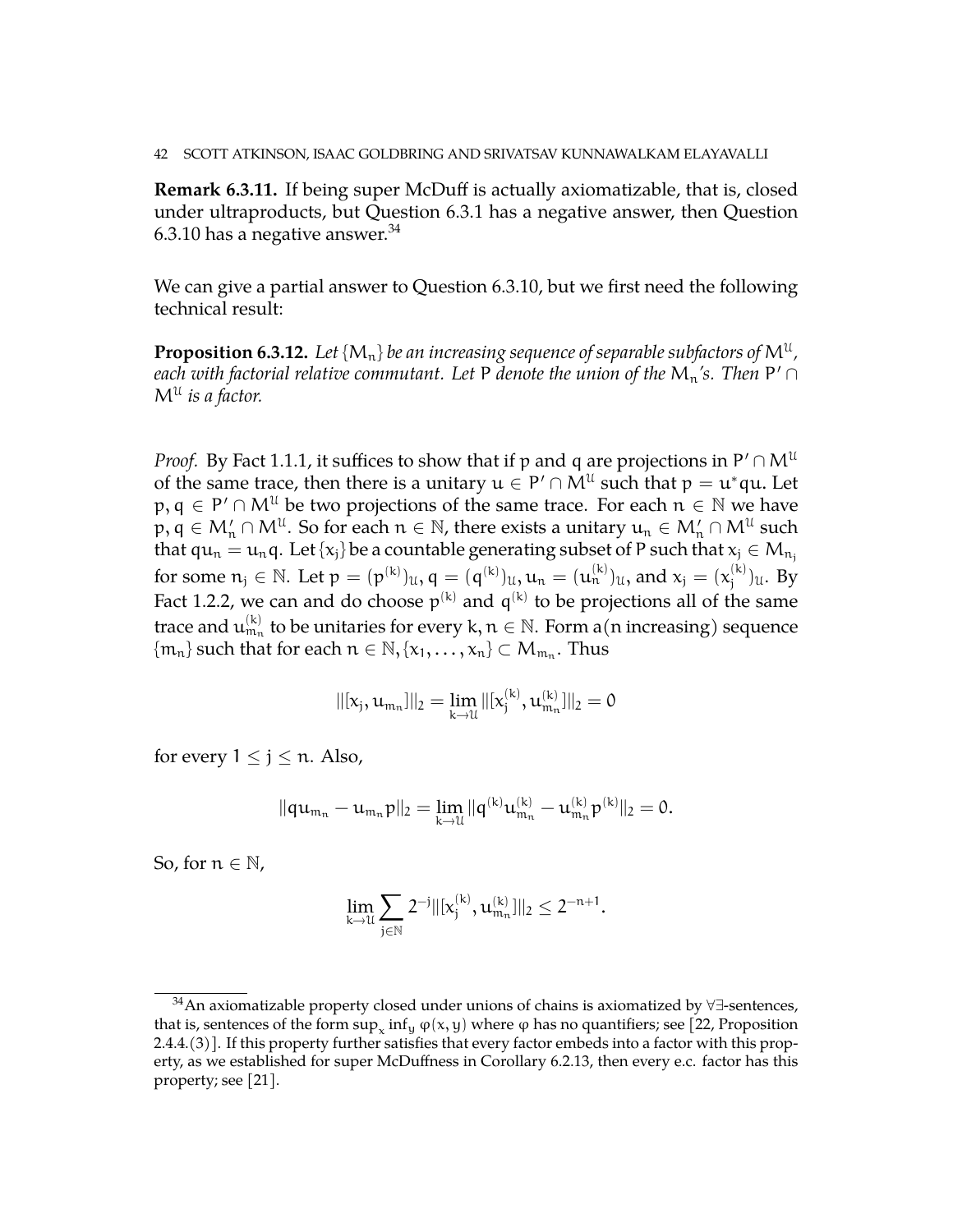Now we produce a single unitary  $\mathfrak{u} = (\mathfrak{u}^{(\mathsf{k})})_\mathfrak{U}$  in  $\mathsf{P}' \cap \mathsf{M}^\mathfrak{U}$  that intertwines  $\mathfrak{p}$  and q. For  $k \in \mathbb{N}$ , let  $u^{(k)} \in \{u^{(k)}_{m_1}, \ldots, u^{(k)}_{m_k}\}$  be such that

$$
\left(\sum_{j\in \mathbb{N}}2^{-j}\|[x_j^{(k)},u^{(k)}]\|_2\right)+\|q^{(k)}u^{(k)}-u^{(k)}p^{(k)}\|_2\\=\min_{1\leq n\leq k}\left[\left(\sum_{j\in \mathbb{N}}2^{-j}\|[x_j^{(k)},u_{m_n}^{(k)}]\|_2\right)+\|q^{(k)}u_{m_n}^{(k)}-u_{m_n}^{(k)}p^{(k)}\|_2\right].
$$

Then, for every  $n \in \mathbb{N}$ , we have

$$
\begin{aligned} &\lim_{k\rightarrow \mathcal{U}}\left(\sum_{j\in \mathbb{N}}2^{-j}\|[x_j^{(k)},u^{(k)}]\|_2\right)+\|q^{(k)}u^{(k)}-u^{(k)}p^{(k)}\|_2\\ &\leq \lim_{k\rightarrow \mathcal{U}}\left(\sum_{j\in \mathbb{N}}2^{-j}\|[x_j^{(k)},u_{m_n}^{(k)}]\|_2\right)+\|q^{(k)}u_{m_n}^{(k)}-u_{m_n}^{(k)}p^{(k)}\|_2\\ &\leq 2^{-n+1}. \end{aligned}
$$

Hence,

$$
\left(\sum_{j\in\mathbb{N}}2^{-j}||(x_j,u)||_2\right)+||qu-up||_2\\=\lim_{k\rightarrow\mathbb{U}}\left(\sum_{j\in\mathbb{N}}2^{-j}||(x_j^{(k)},u^{(k)})||_2\right)+||q^{(k)}u^{(k)}-u^{(k)}p^{(k)}||_2\\=0,
$$

and it follows that  $u \in P' \cap M^{\mathfrak{U}}$  and  $u^*qu = p$ .

**Corollary 6.3.13.** *Suppose that*  $M_1 \preceq M_2 \preceq \cdots$  *is an elementary chain of super McDuff II*<sub>1</sub> *factors. Let* P *denote the union of the*  $M_n$ 's. *Then* P *is also super McDuff.* 

*Proof.* Since each  $M_n$  is super McDuff, using Fact [6.1.4,](#page-34-4) we see that the relative commutant  $M'_n \cap P^{\mathfrak{U}}$  is a factor. Proposition [6.3.12,](#page-41-1) it follows that  $P' \cap P^{\mathfrak{U}}$  is a factor, that is, P is super McDuff.

As further partial evidence that the answer to Question [6.3.10](#page-40-1) could be "yes," recall that Corollary [6.1.8](#page-36-4) says that any infinite tensor product of strongly Mc-Duff factors (a subclass of super McDuff factors) is super McDuff. On the other hand, the fact that  $\bigotimes_{\mathbb{N}} L(\mathbb{F}_2)$  is super McDuff (see [\[17\]](#page-51-5)) and more generally Proposition [6.1.7](#page-35-2) show non-super McDuffness is not preserved by increasing chains.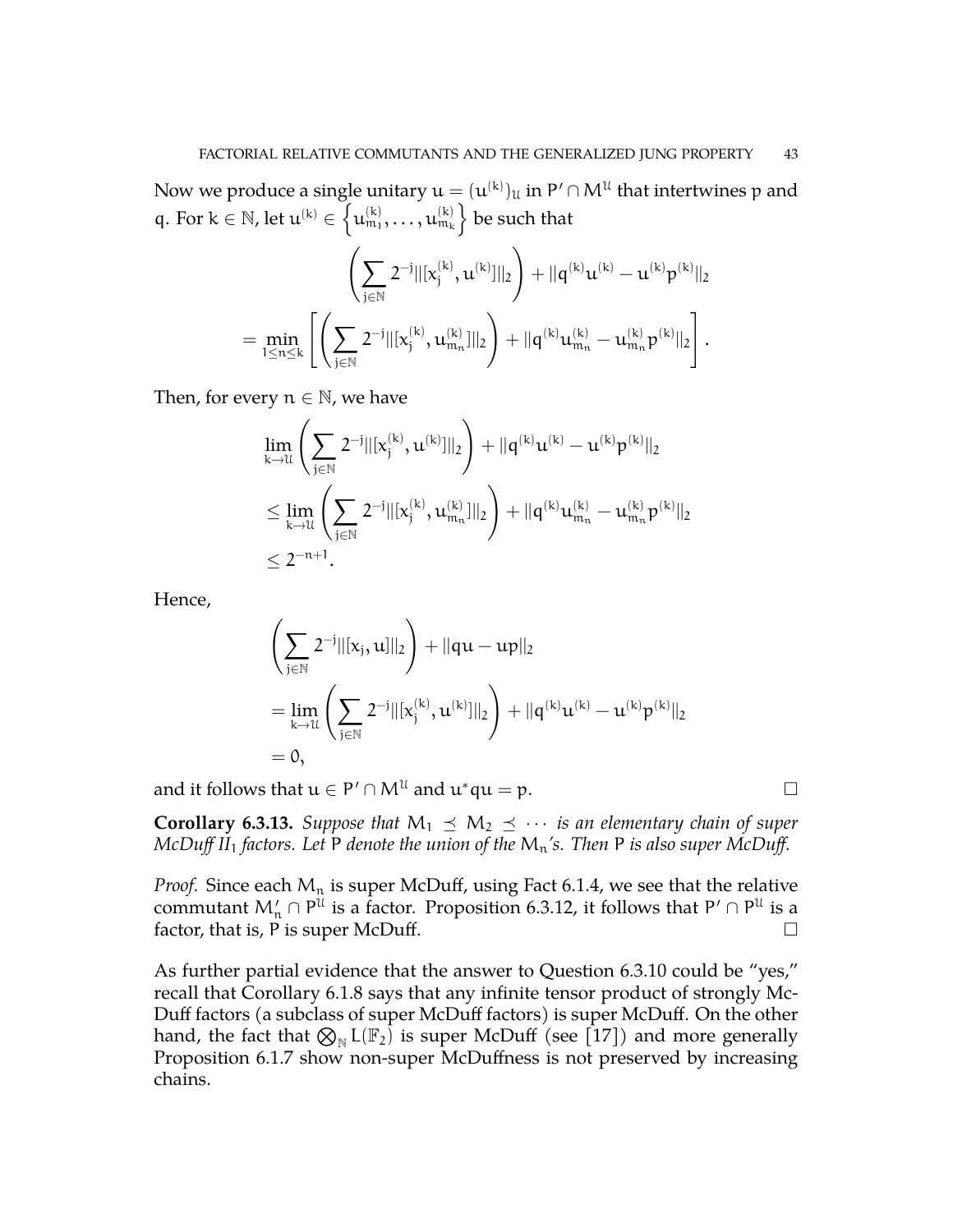44 SCOTT ATKINSON, ISAAC GOLDBRING AND SRIVATSAV KUNNAWALKAM ELAYAVALLI

For the last results of this section, we need to introduce the class of infinitely generic factors:

**Fact 6.3.14.** *(*[\[21,](#page-51-16) Propositions 5.7, 5.10, and 5.14]*) There is a class* G *of II*<sup>1</sup> *factors satisfying the following three properties:*

- (1) *Every II*<sub>1</sub> *factor is contained in an element of*  $\mathcal{G}$ *.*
- (2) If  $M_1, M_2 \in \mathcal{G}$  and  $M_1 \subseteq M_2$ , then  $M_1 \preceq M_2$ .
- (3) G *is the maximum class with properties (1) and (2).*

Elements of  $G$  are called **infinitely generic**  $II_1$  factors.

<span id="page-43-0"></span>**Fact 6.3.15.** *(*[\[21,](#page-51-16) Proposition 5.11, Proposition 5.17, and Lemma 5.20]*)*

- (1) *Infinitely generic factors are e.c.*
- (2) If  $M \preceq N$  and N is infinitely generic, then so is N.
- (3) If  $M_1$  and  $M_2$  are infinitely generic, then  $M_1 \equiv M_2$ .

As with finitely generic factors, it makes sense to relativize and consider the class of infinitely generic embeddable factors.

The following fact is well-known in the discrete case. Since it has yet to be observed in the continuous case, we include a proof here:

<span id="page-43-1"></span>**Lemma 6.3.16.** *The union of a chain of infinitely generic (embeddable) factors is infinitely generic (embeddable).*

*Proof.* Let

$$
M_0\subseteq M_1\subseteq M_2\subseteq\cdots
$$

be a chain of infinitely generic (embeddable) factors with union M. Note that this chain is elementary, whence  $M_k \preceq M$  for each k. Let N be an infinitely generic factor containing M. By Fact [6.3.15\(](#page-43-0)2), it suffices to show that  $M \leq N$ . To see this, it suffices to show, for any formula  $\varphi(x)$ , any k, and any  $a \in M_k$ , that  $\varphi(\mathfrak{a})^M = \varphi(\mathfrak{a})^N$ . Since  $M_k \preceq M$ , we have that  $\varphi(\mathfrak{a})^M = \varphi(\mathfrak{a})^{M_k}$ . Since  $M_k \preceq N$ , we have that  $\varphi(\mathfrak{a})^N = \varphi(\mathfrak{a})$  $M_k$ .

A positive answer to Question [6.3.10](#page-40-1) shows that Question [6.3.1](#page-39-1) has a positive answer for a large collection of e.c. (embeddable) factors:

**Proposition 6.3.17.** *Suppose that being super McDuff is closed under unions of chains. Then every infinitely generic (embeddable) factor is super McDuff.*

*Proof.* Let M be infinitely generic (embeddable). Consider the chain

$$
M=M_0\subseteq N_0\subseteq M_1\subseteq N_1\subseteq\cdots
$$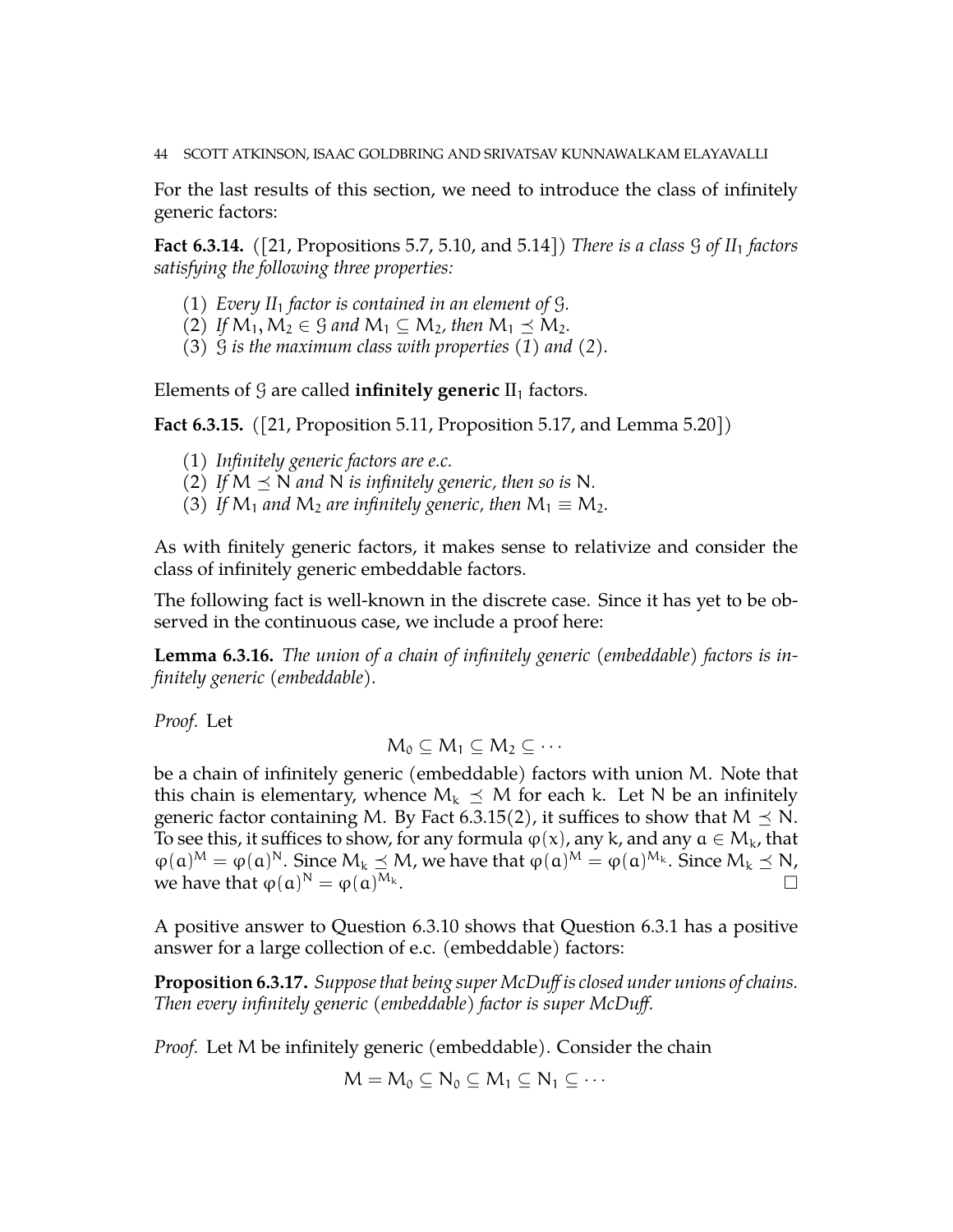with each  $\mathsf{M}_{\mathfrak{i}}$  infinitely generic (embeddable) and each  $\mathsf{N}_{\mathfrak{i}}$  super McDuff (embeddable). Note that such a chain exists since every (embeddable) factor em-beds into an (embeddable) super McDuff factor.<sup>[35](#page-44-0)</sup> Let Q be the union of this chain. Then Q is super McDuff by assumption and infinitely generic (embeddable) by Lemma [6.3.16.](#page-43-1) However, since M is also infinitely generic (embeddable), we have that  $M \preceq Q$ , and thus M is super McDuff by Fact [6.1.4\(](#page-34-4)2).  $\Box$ 

Recently, the second-named author proved the following:

<span id="page-44-1"></span>**Theorem 6.3.18.** *(*[\[27,](#page-51-21) Theorem 2.18]*) Let* M *be an infinitely generic factor. Then for any property (T) factor* N*,* (N,M) *is a factorial commutant pair.*

**Proposition 6.3.19.** *Suppose that P satisfies the following three properties:*

- (1) P *is elementarily equivalent to the infinitely generic factors;*
- (2) P *has the generalized Jung property;*
- (3) P *is contained in a property (T) factor.*

*Then P is super McDuff.*

*Proof.* Fix an infinitely generic factor M; by (1),  $P \equiv M$ . By (3), we may take a property (T) factor N such that  $P \subseteq N$ . By Theorem [6.3.18,](#page-44-1) there is an embedding  $N \hookrightarrow M^{\mathcal{U}}$  with factorial relative commutant. The restriction  $P \hookrightarrow M^{\mathcal{U}}$  is<br>alamentary by (1) and (2). These by Theorem 2.2.2 above  $P' \odot M^{\mathcal{U}}$  is a factor elementary by (1) and (2). Thus, by Theorem [3.2.2](#page-24-0) above,  $P' \cap M^{\mathfrak{U}}$  is a factor. By Fact [6.1.4\(](#page-34-4)1), we have that P is super McDuff.  $\Box$ 

The following question is open:

<span id="page-44-2"></span>**Question 6.3.20.** If M is a finitely generic factor and N is an infinitely generic factor, is  $M \equiv N$ ?

If the answer to the previous question is "no", then once again we have nonelementarily equivalent e.c. factors. Otherwise, if P is a finitely generic factor, then P satisfies (1) and (2) in the previous theorem. Concerning item (3), the following seems to be open:

<span id="page-44-3"></span>**Question 6.3.21.** Is every separable  $II_1$  factor contained in a property (T) factor?

Returning to Question [6.3.7:](#page-40-2)

**Corollary 6.3.22.** *Suppose the answer to Questions [6.3.20](#page-44-2) and [6.3.21](#page-44-3) are both positive. Then any finitely generic II*<sup>1</sup> *factor is super McDuff.*

<span id="page-44-0"></span> $35$ Indeed, given (embeddable) P, first embed P into an (embeddable) non-Gamma factor, say  $P * L(\mathbb{F}_2)$ , then tensor with  $\mathcal{R}$ .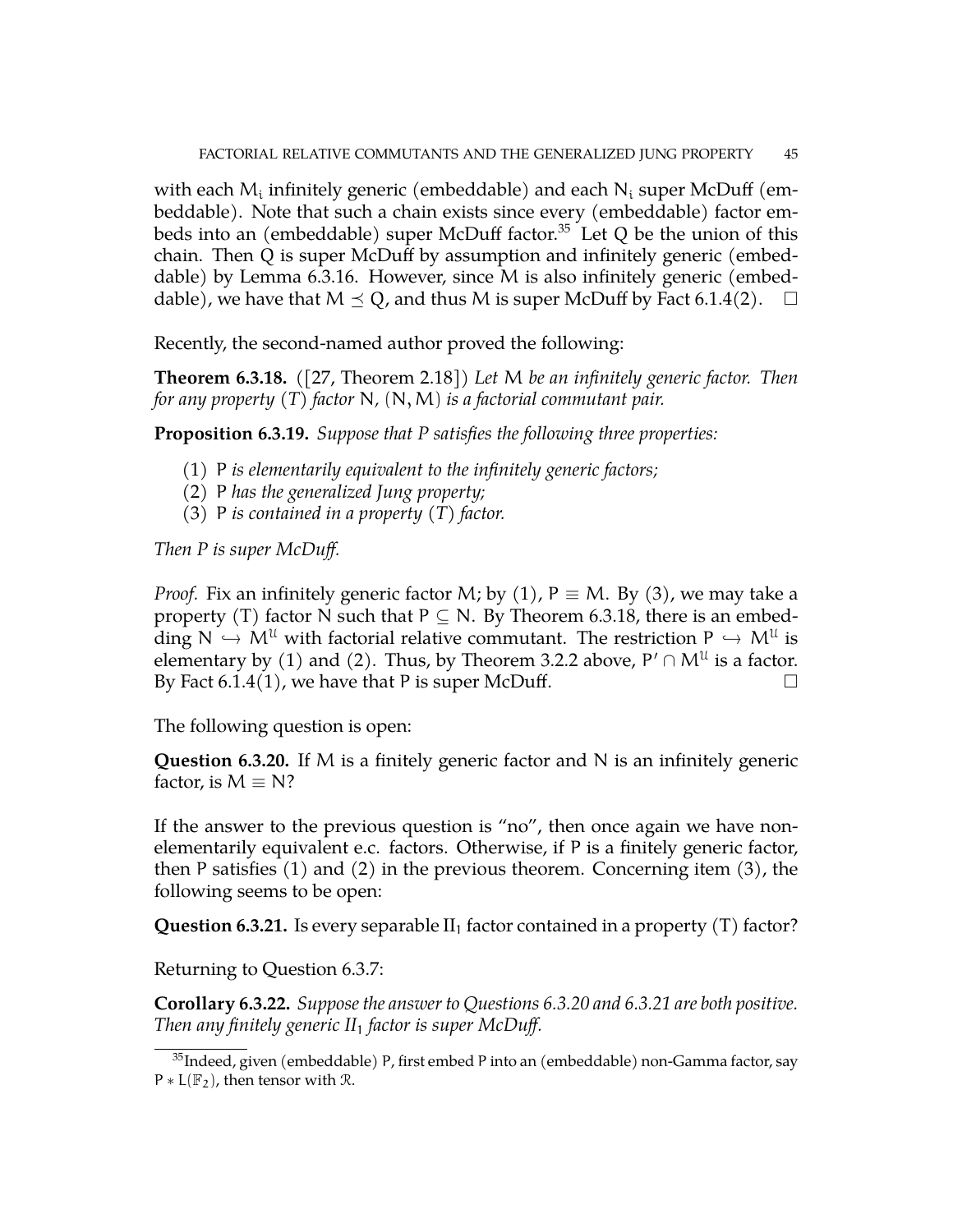<span id="page-45-0"></span>6.4. **Landscape.** We include the diagram below to provide a snapshot of the current landscape of the numerous properties a McDuff  $II_1$  factor can have.

The abbreviation "e.e."stands for "elementary equivalent."A region is shaded gray if it is unknown whether or not there exists an algebra with the corresponding properties. A dashed line connecting an algebra to a region indicates that it is unknown if that algebra has the properties corresponding to that region.



We now give references for the positions above. The position of the class of  $II<sub>1</sub>$  factors elementary equivalent to  $R$  follows from Corollary [6.2.6,](#page-37-1) Example [6.2.9,](#page-38-3) and Fact [6.2.10.](#page-38-1) The position of the class of e.c. embeddable  $II_1$  factors follows from Proposition [6.3.2.](#page-39-3) As previously mentioned it is not known if all e.c. embeddable are elementary equivalent (to  $\mathcal{R}$ ). It is known, however, that there exists a non-e.c. embeddable  $II_1$  factor that is elementary equivalent to  $\mathcal R$ (see [\[21,](#page-51-16) Theorem 3.6]). The position of the class of strongly McDuff  $II_1$  factors follows from Proposition [6.1.5](#page-35-3) and Proposition [6.2.11.](#page-38-0) It is unknown if there is a strongly McDuff AC factor. The position of the class of  $II<sub>1</sub>$  factors of the form  $P \otimes R$  with P Gamma, non-McDuff (in particular that it is disjoint from the class of super McDuff factors) follows from Proposition [6.1.5.](#page-35-3) It is unknown if there is a  $II_1$  factor of the form P  $\otimes$  R with P Gamma, non-McDuff that is also AC.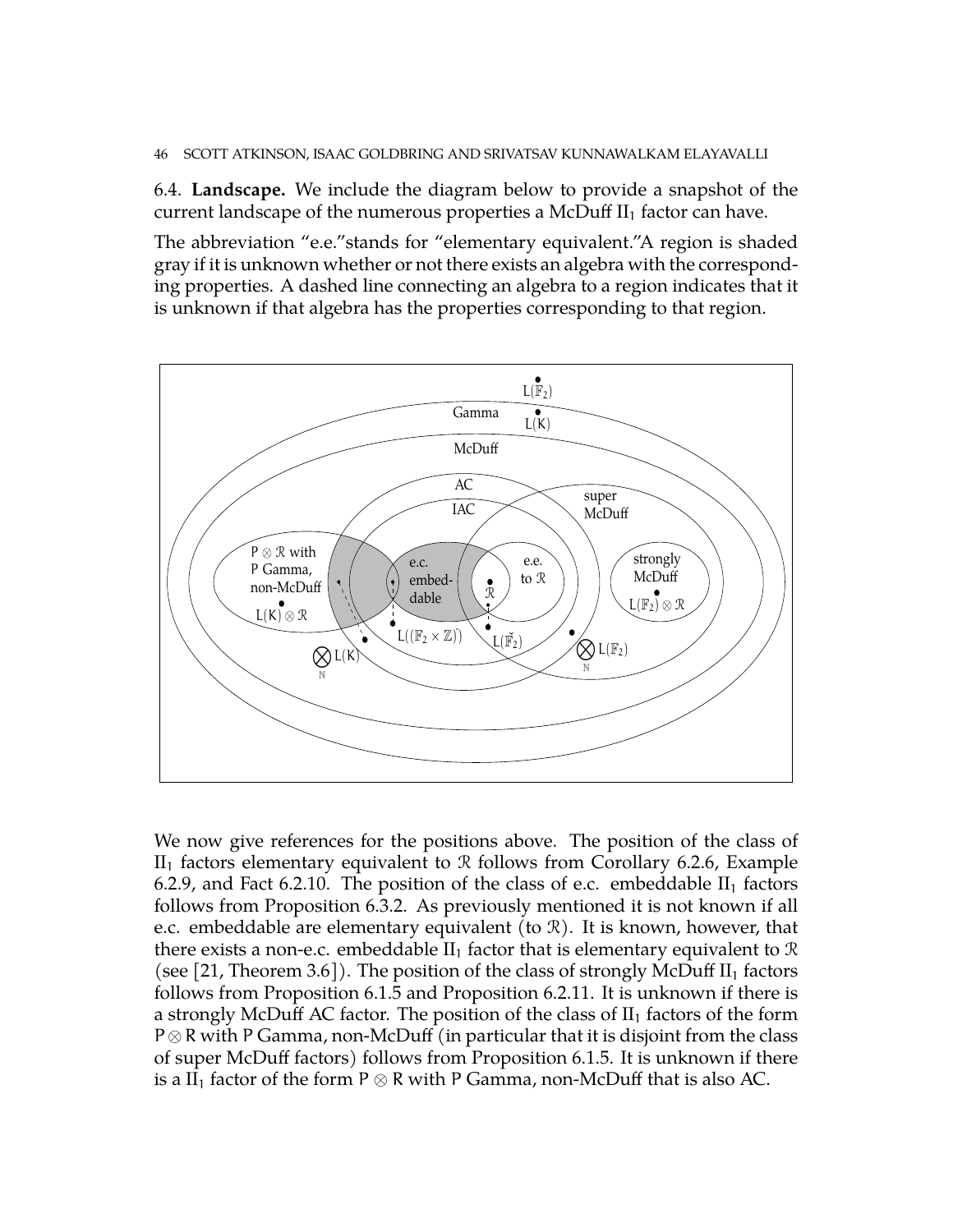N

N

The position of  $L(\mathbb{F}_2)$  is due to [\[42\]](#page-52-6). The position of  $L(K)$  is due to [\[17\]](#page-51-5). In [\[51\]](#page-52-19) it was shown that  $\text{L}(\mathbb{F}_2)\otimes\mathcal{R}$  is not AC. In [\[51\]](#page-52-19) it was shown that  $\bigotimes\text{L}(\mathbb{F}_2)$  is AC;

in [\[17\]](#page-51-5) it was shown that  $\bigotimes \mathsf{L}(\mathbb{F}_2)$  is super McDuff; in [\[54\]](#page-52-14) it was shown that

N  $\infty$ N  $L(\mathbb{F}_2)$  is not IAC; [\[48\]](#page-52-18) shows that  $\bigotimes$ N  $L(\mathbb{F}_2)$  is not strongly McDuff; and [\[40\]](#page-52-17) or Proposition [6.1.7](#page-35-2) shows that  $\bigotimes \mathsf{L}(\mathbb{F}_2)$  is not of the form P $\otimes \mathfrak{R}$  with P Gamma,

N non-McDuff. The position of  $\mathsf{L}(\breve{\mathbb{F}}_2)$  is due to  $[54]$ , and it is unknown if  $\mathsf{L}(\breve{\mathbb{F}}_2)$  is elementarily equivalent to  $\mathcal R$  or e.c. embeddable. The position of  $L((\mathbb F_2\times \mathbb Z))^2$  is due to [\[54\]](#page-52-14), and it is unknown if  $L((\mathbb{F}_2 \times \mathbb{Z})^n)$  is e.c. embeddable or of the form <code>P $\otimes$ R</code> with <code>P</code> Gamma, non-McDuff. In [\[51\]](#page-52-19) it was shown that  $\bigotimes$  <code>L(K)</code> is AC; in

[\[54\]](#page-52-14) is was shown that  $\bigotimes$ N L(K) is not IAC; in [\[17\]](#page-51-5) is was shown that  $\bigotimes$ N  $L(K)$ is not super McDuff; and it is unknown if  $\bigotimes$ N L(K) is of the form  $P \otimes R$  with P

Gamma, non-McDuff.

We close this section with some open questions related to the above diagram.

### **Question 6.4.1.**

- (1) Is there a II<sub>1</sub> factor that is AC and of the form P  $\otimes$  R with P Gamma, non-McDuff? In particular, can an infinite tensor product of  $II_1$  factors be of the form P ⊗ R with P Gamma, non-McDuff?
- <span id="page-46-0"></span>(2) Does there exist an infinite tensor product of non-Gamma  $II_1$  factors that is also IAC?
	- 7. Transferring the property of having factorial commutant

<span id="page-46-1"></span>7.1. **The transfer theorem.** In order to state the main theorem of this subsection, we need a few model-theoretic definitions.

**Definition 7.1.1.** A formula  $\varphi(x)$  is called **existential** (resp.  $\exists$ <sub>2</sub>) if it is of the form  $\inf_x \psi(x)$  (resp.  $\inf_x \sup_u \psi(x, y)$ ) where  $\psi$  is quantifier-free.

**Definition 7.1.2.** Suppose that  $i : N \rightarrow M$  is an embedding. We say that i is **existential** if, for any existential formula  $\varphi(x)$  and any  $a \in N$ ,  $\varphi(a)^M = \varphi(a)^N$ .

We will often abuse terminology and refer to a formula as existential (resp.  $\exists_2$ ) if it is equivalent in any tracial von Neumann algebra to an existential (resp.  $\exists_2$ ) formula.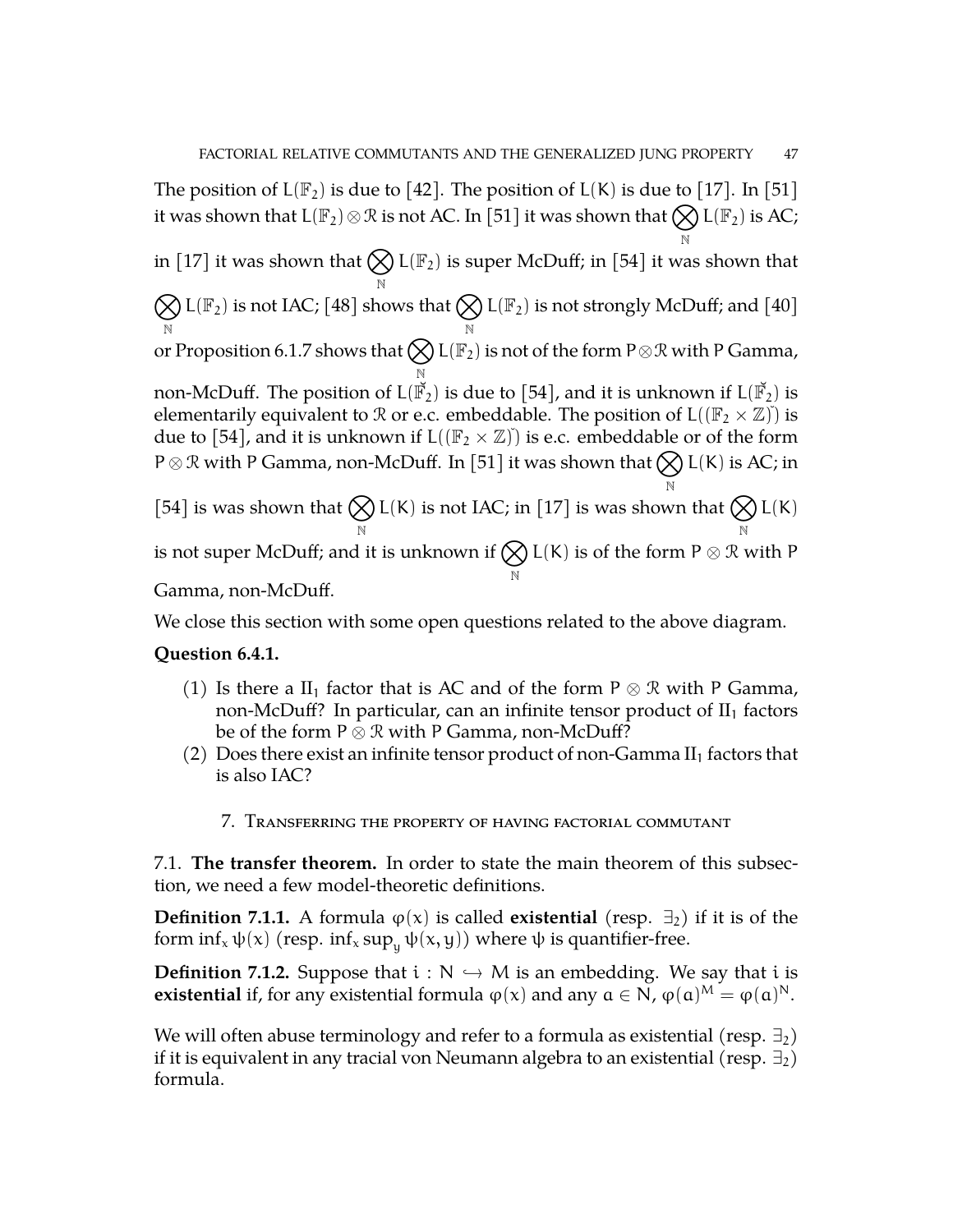### **Remark 7.1.3.**

- (1) N is e.c. (embeddable) if and only if any embedding  $i : N \hookrightarrow M$  (with M embeddable) is existential.
- (2) The embedding  $i : N \hookrightarrow M$  is existential if and only if, whenever  $\varphi$  is a nonnegative existential formula and  $a \in N$  is such that  $\varphi(i(a))^M = 0$ , then  $\varphi(\mathfrak{a})^N = 0$ .

**Definition 7.1.4.** Suppose that  $i : N \hookrightarrow M$  is an embedding. We say that i is **downward**  $\exists_2$  if, for any nonnegative  $\exists_2$  formula  $\phi(x)$  and any  $a \in N$ , if  $\phi(a)^M =$ 0, then  $\varphi(\alpha)^N = 0$ .

A careful examination of the proof of Fact [6.1.4\(](#page-34-4)1) establishes the following theorem. For the reader's convenience, we reproduce the proof here.

<span id="page-47-1"></span>**Theorem 7.1.5.** *Suppose that*  $i : N \hookrightarrow M$  *and*  $j : M \hookrightarrow P$  *are embeddings.* 

- (1) *Suppose that* j *is existential and* M *is separably saturated (e.g. when* M *is an ultraproduct*). If  $(j \circ i)(N)' \cap P$  *is a factor, then so is*  $i(N)' \cap M$ *.*
- (2) *Suppose that* j *is downwards* ∃<sup>2</sup> *and that* M *and* P *are separably saturated. Then if*  $i(N)' \cap M$  *is a factor, then so is*  $(j \circ i)(N)' \cap P$ *.*

*Proof.* For (1), fix a countable sequence  $(a_k)$  from the unit ball of N that generates N. Suppose that  $(j \circ i)(N)' \cap P$  is a factor. Fix  $b \in Z(i(N)' \cap M)$ ; we wish to show that  $\mathbf{b} \in \mathbb{C}$ . To do this, it suffices to show that  $\mathbf{j}(\mathbf{b}) \in \mathsf{Z}((\mathbf{j} \circ \mathbf{i})(\mathsf{N})' \cap \mathsf{P})$ . It is clear that  $j(b) \in (j \circ i)(N)' \cap P$ . Suppose, towards a contradiction, that there is  $c\in (j\circ i)(N)' \cap P$  such that  $\|[j(b), c]\|_2 = \epsilon > 0.$  Then for any  $m$ , we have that

$$
\left(\inf_x\max\left(\max_{1\leq k\leq m}\|[x,(j\circ i)(a_k)]\|_2,\varepsilon-\|[j(b),x]\|_2\right)\right)^p=0.
$$

Since j is existential and M is separably saturated, there is  $d \in M$  such that  $[d, i(a_k)] = 0$  for  $k = 1, ..., m$  and such that  $\|[b, d]\|_2 \geq \epsilon$ . By separable saturation again, there is  $d \in M$  such that  $[d, i(a_k)] = 0$  for all  $k \in \mathbb{N}$  and such that  $\|[b, d]\|_2 \geq \epsilon$ , contradicting the fact that  $b \in Z(i(N)^{r} \cap M)$ .

We now prove (2). We argue by contrapositive. Suppose  $a \in Z((j \circ i)(N)' \cap P) \backslash \mathbb{C}$ . Set  $\epsilon := d(b, tr(b) \cdot 1) > 0$ . For the sake of simplicity, we suppose that N is singly generated, say by  $w \in N^{36}$  $w \in N^{36}$  $w \in N^{36}$  Since P is separably saturated, by [\[6,](#page-50-4) Proposition 7.14], there is a continuous, nondecreasing function  $\alpha : \mathbb{R} \to \mathbb{R}$  with  $\alpha(0) = 0$ such that

$$
\left(\sup_{y} (\|[y, a]\|_2 - \alpha(\|[[j \circ i)(w), y]\|_2)\right)^p = 0,
$$

<span id="page-47-0"></span> $36$ This is merely a matter of convenience. In the general case, we would have to explain the legitimacy of treating a countable weighted sum of formuale as a formula in its own right.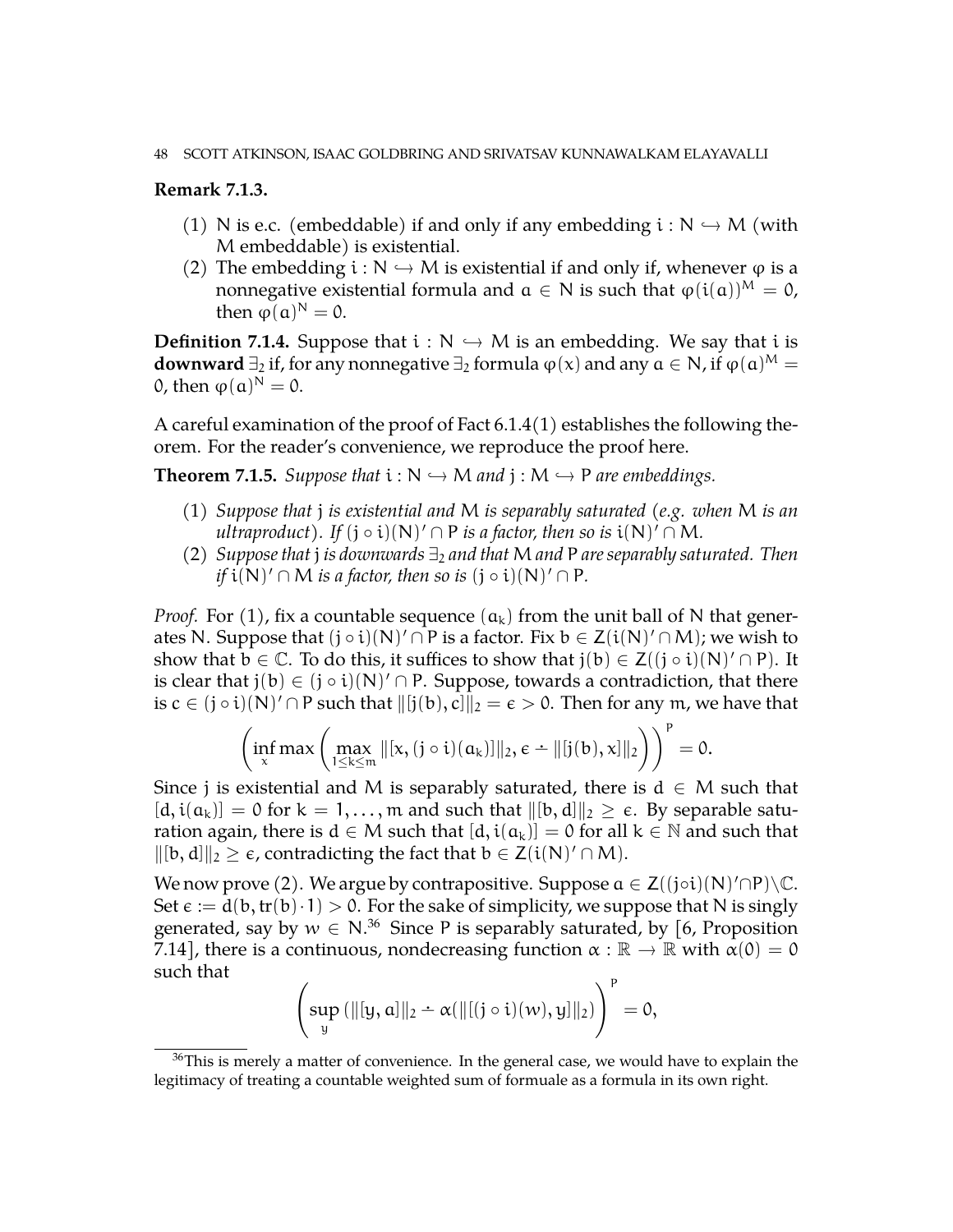whence

$$
\left(\inf_x\max(\|[x,(j\circ i)(w)]\|_2,\sup_y\left(\|[y,x]\|_2-\alpha(\|[(j\circ i)(w),y]\|_2\right),\varepsilon-d(x,tr(x)\cdot 1)\right)^p=0.
$$

Since the displayed formula is  $\exists_2$ , we have

$$
\left(\inf_x \max(\|[x,i(w)]\|_2,\sup_y(\|[y,x]\|_2-\alpha(\|[i(w),y]\|_2),\varepsilon-d(x,tr(x)\cdot 1)\right)^M=0.
$$

Since M is separably saturated, there is  $c \in M$  such that

$$
\left( \max(\|[c, i(w)]\|_2, \sup_y (\|[y, c]\|_2 \div \alpha(\|[i(w), y]\|_2), \varepsilon \div d(c, tr(c) \cdot 1) \right)^M = 0.
$$

We claim that  $c \in Z(i(N) \cap M)$ . Indeed, since  $\|[c, i(w)]\|_2 = 0$ , we have that  $c \in i(N)' \cap M$ . Moreover, if  $d \in i(N)' \cap M$ , then  $\alpha(\Vert [i(w), d] \Vert_2) = 0$ , whence  $||(d, c)||_2 = 0$ . Since  $\epsilon - d(c, tr(c) \cdot 1) = 0$ , we have that  $i(N) \cap M$  is not a factor.  $\square$ 

<span id="page-48-0"></span>7.2. **Applications of the transfer theorem.** Before proceeding with applications of the transfer theorem, we first need to observe:

<span id="page-48-1"></span>**Lemma 7.2.1.** *Suppose that*  $i_k : N_k \hookrightarrow M_k$  *is a sequence of maps and let*  $i : \prod_u N_k \hookrightarrow \prod_{v \in M} N_v$  $\prod_u M_k$  *be the induced map, that is,*  $i((a_k)_u) = (i_k(a_k))_u$  *for all*  $(a_k)_u \in \prod_u^{\infty} N_k$ . If *each*  $i_k$  *is existential (respectively downwards*  $\exists_2$ ), *then so is i*.

*Proof.* Set  $N := \prod_u N_k$  and  $M := \prod_u M_k$ . Let  $\varphi(x)$  be a nonnegative existential (resp.  $\exists_2$ ) formula and  $\alpha \in N$  be such that  $\varphi(\alpha)^M = 0$ . Fix  $\epsilon > 0$ . Take  $I \in \mathcal{U}$ such that  $\varphi(i_k(a_k))^{M_k} \leq \varepsilon$  for  $k \in \mathcal{U}$ . Set  $\psi = \varphi - \varepsilon$ , which is also existential  $(resp. \exists_2)$ . For  $k \in I$ , since  $\psi(i_k(a_k))^{M_k} = 0$ , it follows that  $\psi(a_k)^{N_k} = 0$ , whence  $ψ(α)^N = 0$ , that is,  $φ(α)^N \le ε$  . Since  $ε > 0$  was arbitrary, we have that  $φ(α)^N = 0$ as desired.  $\Box$ 

<span id="page-48-2"></span>**Corollary 7.2.2.** Suppose that N and  $M_k$  are embeddable  $II_1$  factors and there are em $b$ eddings  $\mathbf{i} : \mathbb{N} \hookrightarrow \mathbb{R}^{\mathfrak{U}}$  and  $\mathbf{j} : \mathbb{R}^{\mathfrak{U}} \to \prod_{\mathfrak{U}} \mathsf{M}_{\mathfrak{h}}$  such that  $\mathbf{j}$  is induced by a sequence of  $e^{i\lambda}$  and  $e^{i\lambda}$  is  $\lambda \rightarrow \infty$  and  $f: S$  is  $\lambda$  is the particle of the problem of  $e^{i\lambda}$  and  $f$  is a factor. Then  $i(\lambda)$ ,  $\in \mathbb{R}^d$  is a factor. Then  $i(N)' \cap \mathcal{R}^{\mathcal{U}}$  *is a factor.* 

*Proof.* Since each  $M_k$  is embeddable, we have that each  $j_k$  is existential. By Lemma [7.2.1,](#page-48-1) j is existential. The result now follows from Theorem [7.1.5\(](#page-47-1)1).  $\Box$ 

**Corollary 7.2.3.** *Under the same assumptions as in the previous corollary, if* (N, R) *is also a generalized Jung pair, then*  $N \cong \mathcal{R}$ *.* 

**Corollary 7.2.4.** Suppose that N and  $M_k$  are embeddable  $II_1$  factors and every embed- $\lim_{M \to \infty} N \rightarrow \prod_{\mathfrak{U}} M_{k}$  *has factorial relative commutant. Then*  $N \cong \mathfrak{R}$ *.*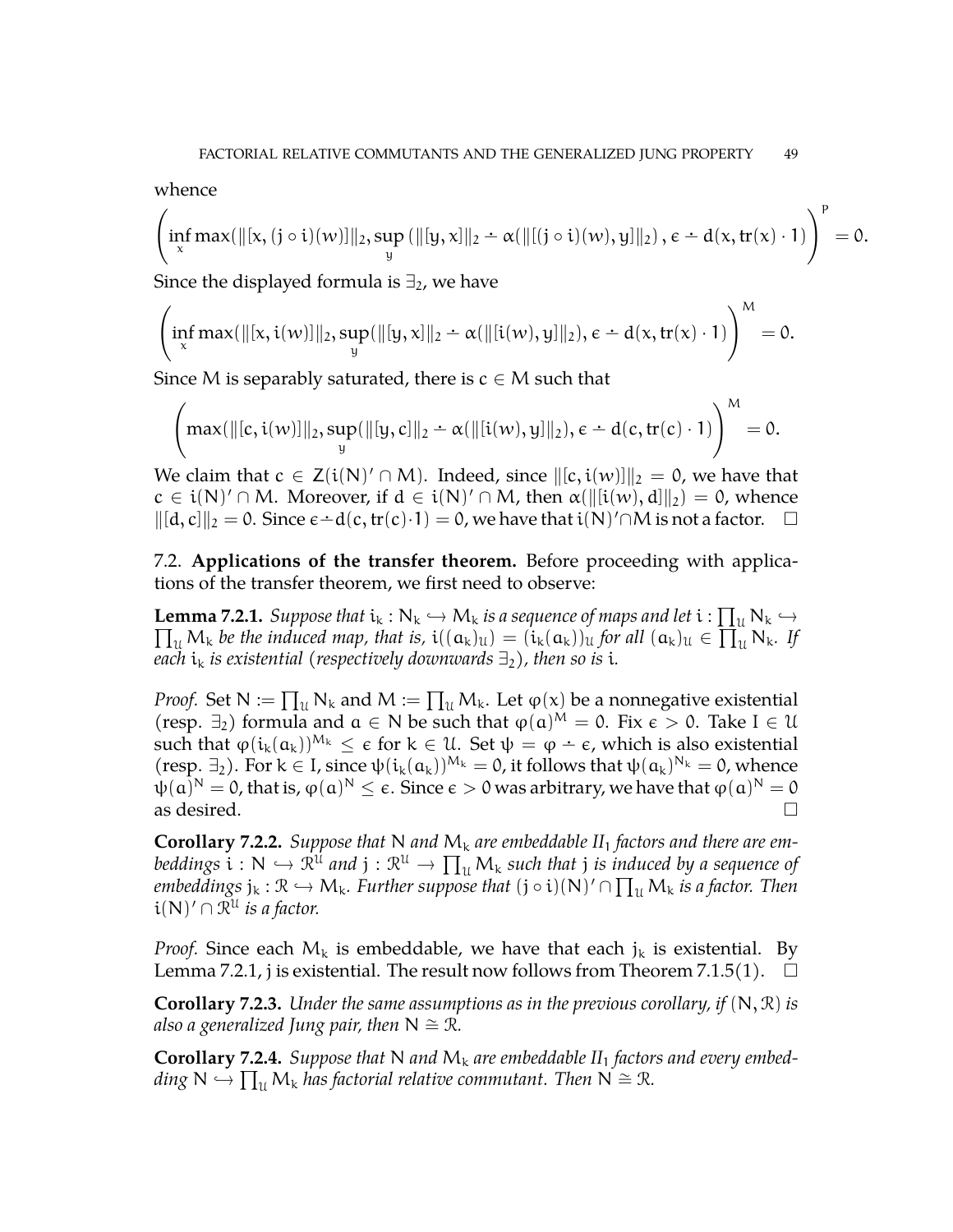*Proof.* The assumptions and Corollary [7.2.2](#page-48-2) imply that  $(N, \mathcal{R})$  is a strong factorial commutant pair. Consequently,  $N \cong \mathcal{R}$  by Theorem [1.3.4.](#page-10-2)  $□$ 

**Corollary 7.2.5.** *Suppose that* M *is embeddable. Then* (N,M) *is a strong factorial commutant pair if and only if*  $N \cong \mathbb{R}$ *.* 

<span id="page-49-0"></span>**Corollary 7.2.6.** *Suppose that* N *is embeddable,* M*is either McDuff or embeddable, and*  $(N, M)$  *is both a factorial commutant pair and a generalized Jung pair. Then*  $N \cong \mathcal{R}$ *.* 

**Corollary 7.2.7.** *Suppose that* N *is an embeddable factor that does not have property Gamma. Suppose also that* M *is a II*<sup>1</sup> *factor that is either McDuff or embeddable. Then* (N, N ⊗ M) *is not a generalized Jung pair.*

*Proof.* By [\[37,](#page-52-21) Appendix Corollary], N has w-spectral gap in  $N \otimes M$ . In particular, we have

$$
N' \cap (N \otimes M)^{\mathcal{U}} = (N' \cap (N \otimes M))^{\mathcal{U}} = M^{\mathcal{U}},
$$

which is a factor. Consequently,  $(N, N \otimes M)$  is a factorial commutant pair. Thus, by Corollary [7.2.6,](#page-49-0)  $(N, N \otimes M)$  is not a generalized Jung pair.

The previous results were about applying the "downwards" part of the transfer theorem. Our next series of applications involve "upwards" transfer. First, we need the following:

<span id="page-49-1"></span>**Lemma 7.2.8.** *Suppose that*  $N \subseteq M$  *and both* N *and* M *are e.c.* (*embeddable*). Then *the inclusion map is downwards*  $\exists$ .

*Proof.* Suppose  $(inf_x sup_y \varphi(a, x, y))^M = 0$ , where  $\varphi$  is quantifier-free and  $\alpha \in$ N. Fix  $\epsilon > 0$  and let  $b \in M$  be such that  $(sup_y \varphi(a, b, y))^M < \epsilon$ . Since N is e.c. (embeddable), there is a map  $j : M \hookrightarrow N^{\mathcal{U}}$  that whose restriction to N<br>is the discoverly embedding  $N \hookrightarrow N^{\mathcal{U}}$ . Since M is a c. (embeddable), we have is the diagonal embedding  $N \hookrightarrow N^{\mathcal{U}}$ . Since M is e.c. (embeddable), we have  $(\sup_y \varphi(a, j(b), y))^{N^U} \le \epsilon$ , whence  $(\inf_x \sup_y \varphi(a, x, y))^{N^U} \le \epsilon$ . It follows that  $(\inf_x \sup_y \varphi(a, x, y))^N \leq \epsilon$ . Since  $\epsilon$  was arbitrary, the result follows.

**Corollary 7.2.9.** *Suppose that* (N, R) *is a factorial commutant pair. Then for every e.c. embeddable factor* M*, we have that* (N,M) *is also a factorial commutant pair.*

*Proof.* Let  $i : N \hookrightarrow \mathbb{R}^{\mathfrak{U}}$  be such that  $i(N)' \cap \mathbb{R}^{\mathfrak{U}}$  is a factor and let  $j : \mathbb{R}^{\mathfrak{U}} \hookrightarrow M^{\mathfrak{U}}$ be induced by a sequence of embeddings  $\mathcal{R} \hookrightarrow M$ . By Lemmas [7.2.1](#page-48-1) and [7.2.8,](#page-49-1) j is downwards  $\exists_2$ . By Theorem [7.1.5\(](#page-47-1)2), we have that  $\mathfrak{i}^*:=\mathfrak{j}\circ\mathfrak{i}$  is such that  $\tilde{\mathbf{u}}^*(N)' \cap M^{\mathfrak{U}}$  is a factor, whence  $(N, M)$  is a factorial commutant pair.  $\Box$ 

**Corollary 7.2.10.** *Suppose that* (N, R) *is a factorial commutant pair. If there is an e.c. embeddable factor* M *such that*  $(N, M)$  *is a generalized Jung pair, then*  $N \cong \mathbb{R}$ *.* 

The transfer theorem allows us to say something about Question [6.3.7:](#page-40-2)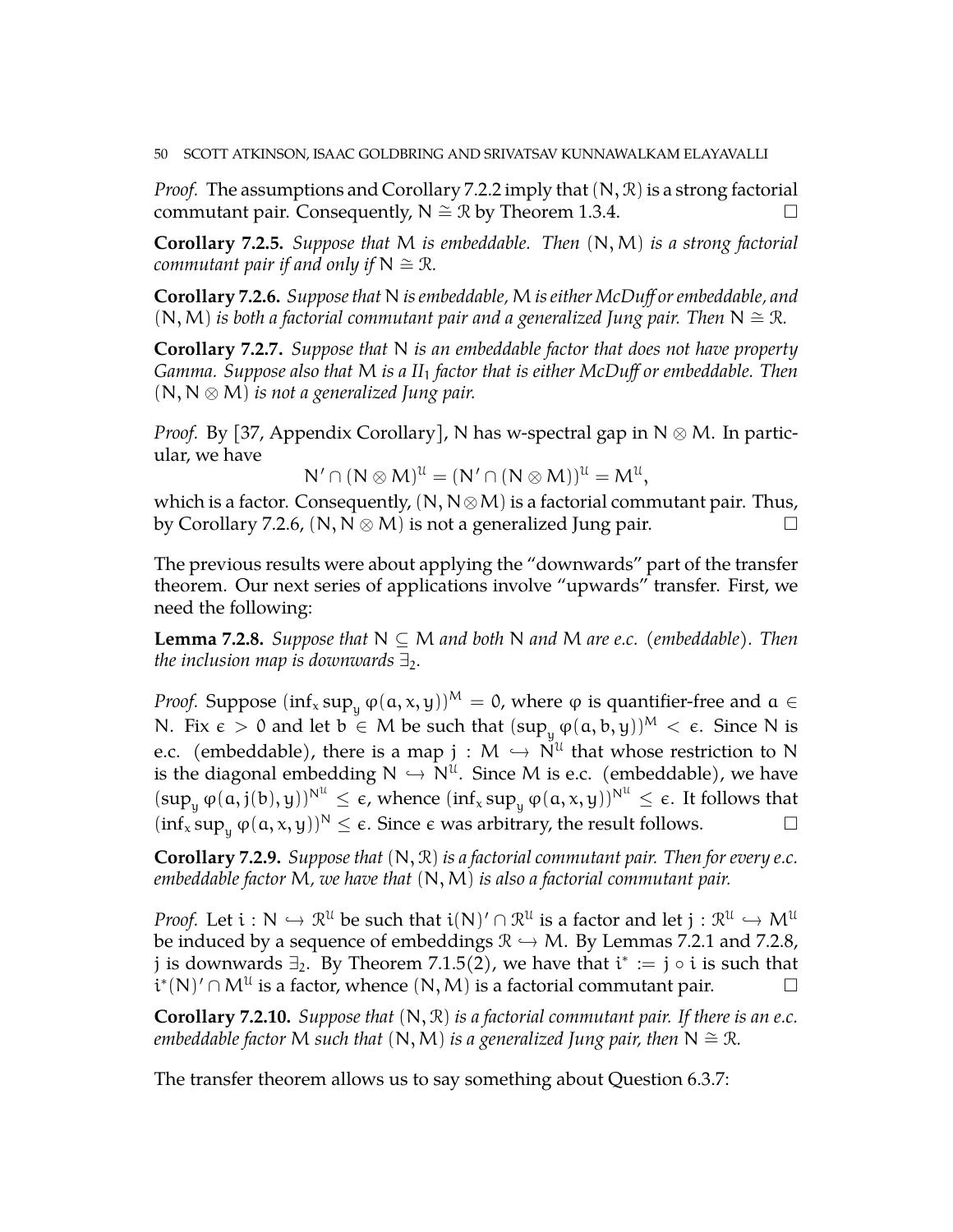**Theorem 7.2.11.** *Suppose that* N *is a finitely generic factor. Then the following are equivalent:*

- (1) N *is super McDuff.*
- (2) *For any e.c. factor* M*,* (N,M) *is a strong factorial commutant pair.*
- (3) *There is an e.c. factor* M *such that* (N,M) *is a factorial commutant pair.*

*Proof.* We first prove (1) implies (2). Towards that end, fix an embedding i:  $N \hookrightarrow M^{\mathcal{U}}$ . Since N is locally universal, there is an embedding  $j_0 : M \hookrightarrow N^{\mathcal{U}}$ . By Downwards Löweneim-Skolem, there is a separable elementary substructure P of  $N^{\mathfrak{U}}$  such that  $j_0(M) \subseteq P$ . Let  $j : M^{\mathfrak{U}} \hookrightarrow P^{\mathfrak{U}}$  be the map induced by  $j_0$ . Since M is e.c., jo is existential, whence so is j by Lemma [7.1.5.](#page-47-1) Since N is generalized Jung, the composition  $j \circ i : N \to P^{\mathfrak{U}}$  is elementary. By Fact [6.1.4\(](#page-34-4)1) and the fact that  $N$  is even  $M$  . Dutter  $(i, j)(N)/\supseteq P^{\mathfrak{U}}$  is a factor fine is in our tradict and have that N is super McDuff,  $(j \circ i)(N)' \cap P^{\mathfrak{U}}$  is a factor. Since  $j$  is existential, we have that  $\mathfrak{i}(\mathsf{N})^{\prime}\cap\mathsf{M}^{\mathfrak{U}}$  is a factor, as desired.

(2) implies (3) is trivial. We now prove the implication (3) implies (1). Suppose that M is an e.c. factor and  $i : N \hookrightarrow M^{\mathcal{U}}$  is such that  $i(N)' \cap M^{\mathcal{U}}$  is a factor. By Downwards Löwenhim-Skolem, there is a separable  $N_1 \equiv N$  such that  $M \subseteq$  $N_1$ . Let  $j : M^{\mathcal{U}} \hookrightarrow N_1^{\mathcal{U}}$  be induced by the inclusion map. By Lemmas [7.2.1](#page-48-1) and [7.2.8,](#page-49-1) we have that j is downwards  $\exists_2$ . By Theorem [7.1.5\(](#page-47-1)2), it follows that  $(j \circ i)(N)' \cap N_1^{\mathfrak{U}}$  is a factor. Since N is finitely generic,  $j \circ i$  is elementary. It follows from Fact  $6.1.4(1)$  that N is super McDuff.

#### <span id="page-50-0"></span>**REFERENCES**

- <span id="page-50-2"></span>[1] S. Atkinson. Convex sets associated to C<sup>\*</sup>-algebras. *J. Funct. Anal.*, 271(6):1604–1651, 2016.
- <span id="page-50-3"></span>[2] S. Atkinson. Minimal faces and Schur's lemma for embeddings into R <sup>U</sup>. *Indiana Univ. Math. J.*, 67(4):1327–1340, 2018.
- <span id="page-50-1"></span>[3] S. Atkinson and S. Kunnawalkam Elayavalli. On ultraproduct embeddings and amenability for tracial von Neumann algebras. preprint, arXiv:1907.03359.
- <span id="page-50-6"></span>[4] I. Ben Yaacov. Topometric spaces and perturbations of metric structures. *Log. Anal.*, 1(3- 4):235–272, 2008.
- <span id="page-50-5"></span>[5] I. Ben Yaacov. Stability and stable groups in continuous logic. *J. Symbolic Logic*, 75(3):1111– 1136, 2010.
- <span id="page-50-4"></span>[6] I. Ben Yaacov, A. Berenstein, C. W. Henson, and A. Usvyatsov. Model theory for metric structures. In *Model theory with applications to algebra and analysis. Vol. 2*, volume 350 of *London Math. Soc. Lecture Note Ser.*, pages 315–427. Cambridge Univ. Press, Cambridge, 2008.
- <span id="page-50-8"></span>[7] I. Ben Yaacov and A. Usvyatsov. On d-finiteness in continuous structures. *Fund. Math.*, 194(1):67–88, 2007.
- <span id="page-50-7"></span>[8] I. Ben Yaacov and A. Usvyatsov. Continuous first order logic and local stability. *Trans. Amer. Math. Soc.*, 362(10):5213–5259, 2010.
- <span id="page-50-9"></span>[9] R. Boutonnet, I. Chifan, and A. Ioana. II<sup>1</sup> factors with nonisomorphic ultrapowers. *Duke Math. J.*, 166(11):2023–2051, 2017.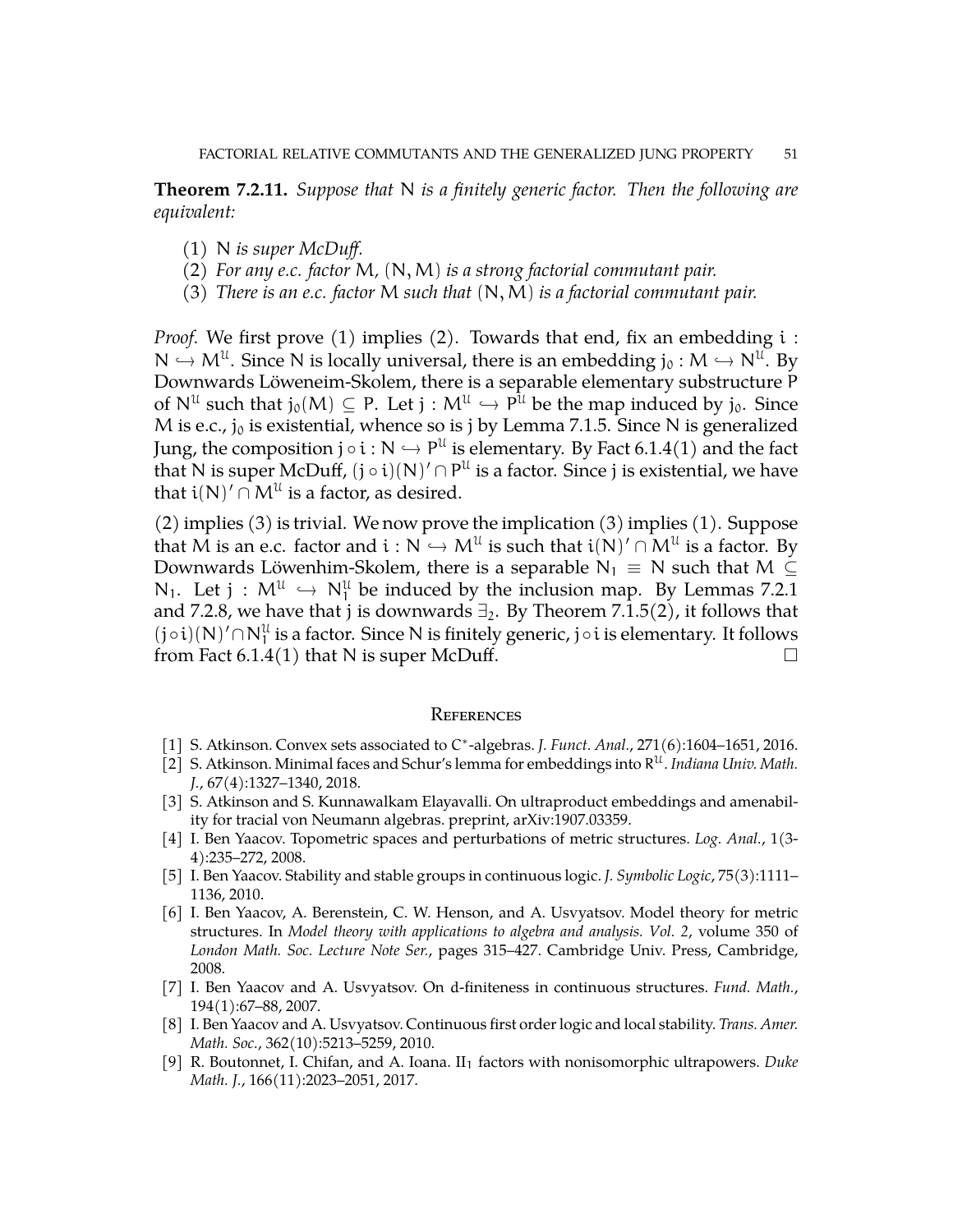#### 52 SCOTT ATKINSON, ISAAC GOLDBRING AND SRIVATSAV KUNNAWALKAM ELAYAVALLI

- <span id="page-51-3"></span>[10] N. P. Brown. Topological dynamical systems associated to II<sub>1</sub>-factors. *Adv. Math.*, 227(4):1665–1699, 2011. With an appendix by N. Ozawa.
- <span id="page-51-4"></span>[11] N. P. Brown and V. Capraro. Groups associated to II<sub>1</sub>-factors. *J. Funct. Anal.*, 264(2):493– 507, 2013.
- <span id="page-51-10"></span>[12] N. P. Brown and N. Ozawa. C<sup>\*</sup>-algebras and finite-dimensional approximations, volume 88 of *Graduate Studies in Mathematics*. American Mathematical Society, Providence, RI, 2008.
- <span id="page-51-12"></span>[13] V. Capraro and T. Fritz. On the axiomatization of convex subsets of Banach spaces. *Proc. Amer. Math. Soc.*, 141(6):2127–2135, 2013.
- <span id="page-51-7"></span>[14] M.D. Choi and E. G. Effros. Separable nuclear C\*-algebras and injectivity. Duke Math. J., 43(2):309–322, 1976.
- <span id="page-51-0"></span>[15] A. Connes. Classification of injective factors. Cases II<sub>1</sub>, II<sub>∞</sub>, III<sub> $<sub>\lambda</sub>$ ,  $\lambda \neq 1$ . *Ann. of Math.* (2),</sub></sub> 104(1):73–115, 1976.
- <span id="page-51-9"></span>[16] K. Davidson. C\*-algebras by example, volume 6 of Fields Institute Monographs. American Mathematical Society, Providence, RI, 1996.
- <span id="page-51-5"></span>[17] J. Dixmier and E. C. Lance. Deux nouveaux facteurs de type II1. *Invent. Math.*, 7:226–234, 1969.
- <span id="page-51-2"></span>[18] G. Elek and E. Szabo. Sofic representations of amenable groups. *Proc. Amer. Math. Soc.*, 139(12):4285–4291, 2011.
- <span id="page-51-22"></span>[19] J. Fang, L. Ge, and W. Li. Central sequence algebras of von neumann algebras. *Taiwanese J. Math.*, 10(1):187–200, 2006.
- <span id="page-51-1"></span>[20] I. Farah. Combinatorial Set Theory of C<sup>\*</sup>-algebras. Springer Monographs in Mathematics. Springer International Publishing, 2019.
- <span id="page-51-16"></span>[21] I. Farah, I. Goldbring, B. Hart, and D. Sherman. Existentially closed II<sub>1</sub> factors. *Fund. Math.*, 233(2):173–196, 2016.
- <span id="page-51-14"></span>[22] I. Farah, B. Hart, M. Lupini, L. Robert, A. Tikuisis, A Vignati, and W. Winter. Model theory of C ∗ -algebras. preprint, arXiv:1602.08072.
- <span id="page-51-11"></span>[23] I. Farah, B. Hart, and D. Sherman. Model theory of operator algebras I: stability. *Bull. Lond. Math. Soc.*, 45(4):825–838, 2013.
- <span id="page-51-13"></span>[24] I. Farah, B. Hart, and D. Sherman. Model theory of operator algebras II: model theory. *Israel J. Math.*, 201(1):477–505, 2014.
- <span id="page-51-15"></span>[25] I. Farah, B. Hart, and D. Sherman. Model theory of operator algebras III: elementary equivalence and II<sub>1</sub> factors. *Bull. Lond. Math. Soc.*, 46(3):609–628, 2014.
- <span id="page-51-19"></span>[26] I. Goldbring. Enforceable operator algebras. J. Inst. Math. Jussieu, to appear, arXiv:1706.09048.
- <span id="page-51-21"></span>[27] I. Goldbring. On Popa's factorial commutant embedding problem. preprint, arXiv:2003.10004.
- <span id="page-51-20"></span>[28] I. Goldbring and B. Hart. Computability and the Connes embedding problem. *Bull. Symb. Log.*, 22(2):238–248, 2016.
- <span id="page-51-6"></span>[29] I. Goldbring and B. Hart. On the theories of McDuff's II<sup>1</sup> factors. *Int. Math. Res. Not. IMRN*, (18):5609–5628, 2017.
- <span id="page-51-18"></span>[30] I. Goldbring, B. Hart, and T. Sinclair. The theory of tracial von Neumann algebras does not have a model companion. *J. Symbolic Logic*, 78(3):1000–1004, 2013.
- <span id="page-51-17"></span>[31] I. Goldbring and T. Sinclair. On Kirchberg's embedding problem. *J. Funct. Anal.*, 269(1):155–198, 2015.
- <span id="page-51-8"></span>[32] U. Haagerup. A new proof of the equivalence of injectivity and hyperfiniteness for factors on a separable Hilbert space. *J. Funct. Anal.*, 62(2):160–201, 1985.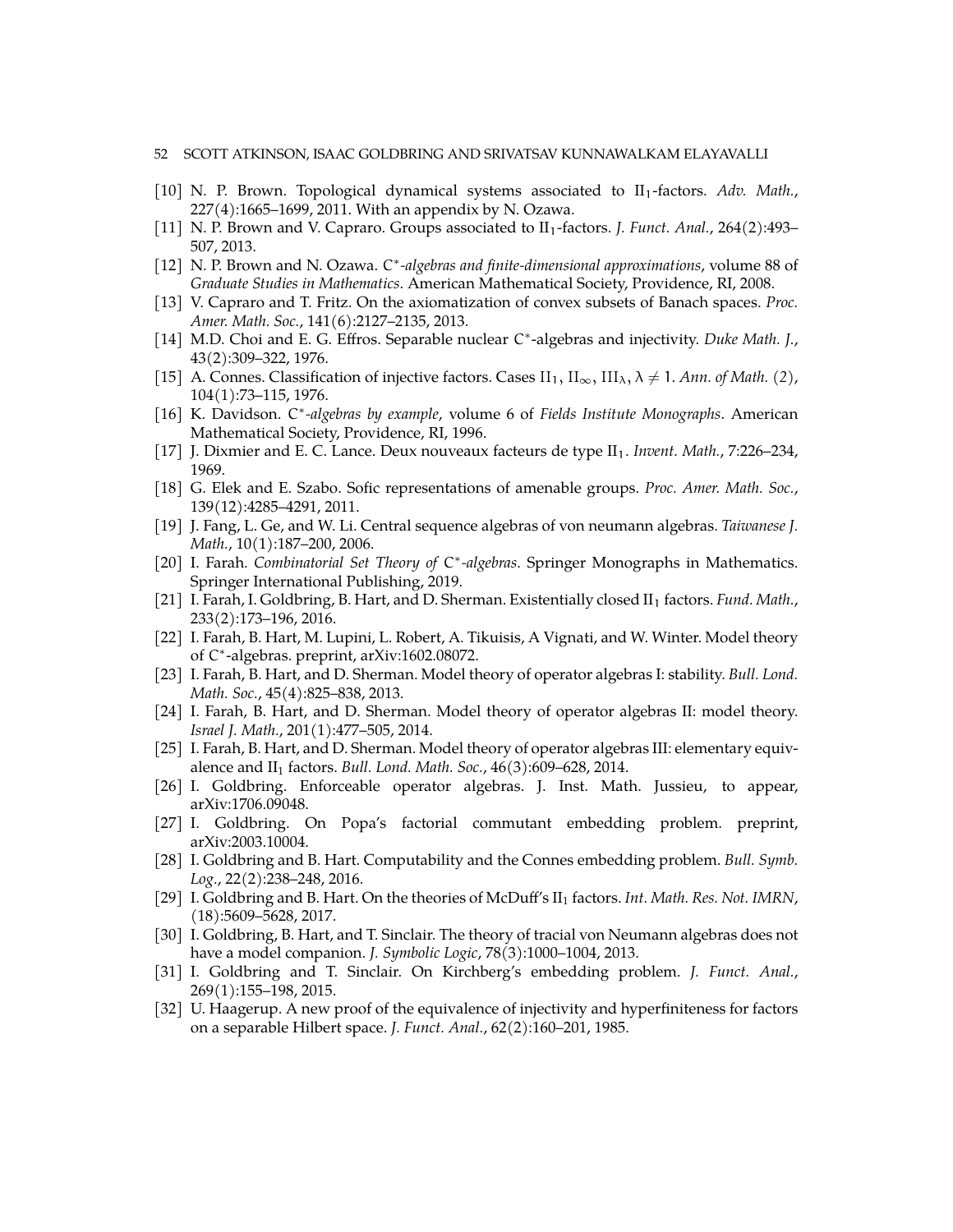- <span id="page-52-10"></span>[33] C. W. Henson and J. Iovino. Ultraproducts in analysis. In *Analysis and logic (Mons, 1997)*, volume 262 of *London Math. Soc. Lecture Note Ser.*, pages 1–110. Cambridge Univ. Press, Cambridge, 2002.
- <span id="page-52-12"></span>[34] W. Hodges. *Building models by games*, volume 2 of *London Mathematical Society Student Texts*. Cambridge University Press, Cambridge, 1985.
- <span id="page-52-15"></span>[35] A. Ioana and P. Spaas. A class of II<sub>1</sub> factors with a unique McDuff decomposition. *Math. Ann.*, 375(1-2):177–212, 2019.
- <span id="page-52-20"></span>[36] A. Ioana and P. Spaas.  $II_1$  factors with exotic central sequence algebras. J. Inst. Math. Jussieu, to appear, arXiv:1904.06816.
- <span id="page-52-21"></span>[37] Adrian Ioana. Cartan subalgebras of amalgamated free product II<sup>1</sup> factors. *Ann. Sci. Éc. Norm. Supér. (4)*, 48(1):71–130, 2015. With an appendix by Ioana and Stefaan Vaes.
- <span id="page-52-0"></span>[38] Z. Ji, A. Natarajan, T. Vidick, J. Wright, and H. Yuen. Mip\*=re. preprint, arXiv:2001.04383.
- <span id="page-52-1"></span>[39] K. Jung. Amenability, tubularity, and embeddings into  $R^{\omega}$ . Math. Ann., 338(1):241-248, 2007.
- <span id="page-52-17"></span>[40] A. Marrakchi. Stability of products of equivalence relations. *Compos. Math.*, 154(9):2005– 2019, 2018.
- <span id="page-52-8"></span>[41] D. McDuff. Central sequences and the hyperfinite factor. *Proc. London Math. Soc. (3)*, 21:443–461, 1970.
- <span id="page-52-6"></span>[42] F. J. Murray and J. von Neumann. On rings of operators. IV. *Ann. of Math. (2)*, 44, 1943.
- <span id="page-52-13"></span>[43] R. Nicoara, S. Popa, and R. Sasyk. On  $II_1$  factors arising from 2-cocycles of w-rigid groups. *J. Funct. Anal.*, 242(1):230–246, 2007.
- <span id="page-52-9"></span>[44] V. Paulsen. *Completely bounded maps and operator algebras*, volume 78 of *Cambridge Studies in Advanced Mathematics*. Cambridge University Press, Cambridge, 2002.
- <span id="page-52-3"></span>[45] L. Păunescu. All automorphisms of the universal sofic group are class-preserving. Revue *Roumaine de Mathematiques Pures et Appliquees*, 59(2):255–263, 2014. Special Issue Dedicated to Professor Serban Stratila.
- <span id="page-52-4"></span>[46] L. Păunescu. A convex structure on sofic embeddings. *Ergodic Theory Dynam. Systems*, 34(4):1343–1352, 2014.
- <span id="page-52-5"></span>[47] L. Păunescu. Convex structures revisited. *Ergodic Theory Dynam. Systems*, 36(5):1596-1615, 2016.
- <span id="page-52-18"></span>[48] S. Popa. On spectral gap rigidity and Connes invariant χ(M). *Proc. Amer. Math. Soc.*, 138(10):3531–3539, 2010.
- <span id="page-52-16"></span>[49] S. Popa. On the classification of inductive limits of II<sup>1</sup> factors with spectral gap. *Trans. Amer. Math. Soc.*, 364(6):2987–3000, 2012.
- <span id="page-52-11"></span>[50] S. Popa. Independence properties in subalgebras of ultraproduct II<sup>1</sup> factors. *J. Funct. Anal.*, 266(9):5818–5846, 2014.
- <span id="page-52-19"></span>[51] S. Sakai. Asymptotically abelian II1-factors. *Publ. Res. Inst. Math. Sci. Ser. A*, 4, 1968/1969.
- <span id="page-52-2"></span>[52] D. Sherman. Notes on automorphisms of ultrapowers of II<sup>1</sup> factors. *Studia Math.*, 195(3):201–217, 2009.
- <span id="page-52-7"></span>[53] S. Wassermann. Injective W<sup>∗</sup> -algebras. *Math. Proc. Cambridge Philos. Soc.*, 82(1):39–47, 1977.
- <span id="page-52-14"></span>[54] G. Zeller-Meier. Deux autres facteurs de type II<sub>1</sub>. *Invent. Math.*, 7:235–242, 1969.

Department of Mathematics, University of California, Riverside, Skye Hall, 900 University Ave., Riverside, CA 92521

*Email address*: scott.atkinson@ucr.edu

*URL*: https://sites.google.com/view/scottatkinson